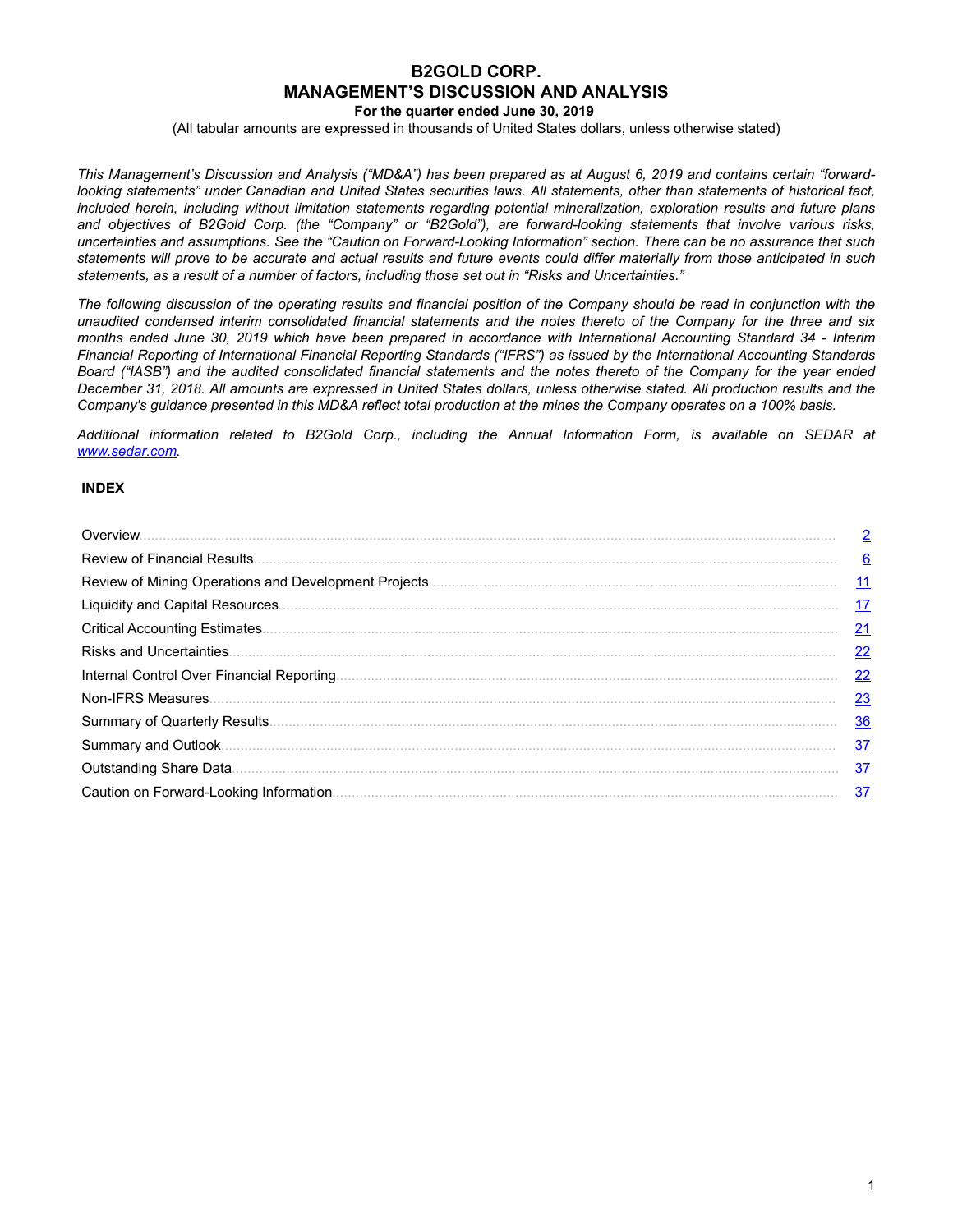## <span id="page-1-0"></span>**OVERVIEW**

B2Gold Corp. is a Vancouver-based gold producer with five operating mines (one in Mali, one in the Philippines, one in Namibia and two in Nicaragua). In addition, the Company has a portfolio of other evaluation and exploration projects in Mali, Burkina Faso, Colombia, Nicaragua, Namibia and Finland. The Company operates the Fekola Mine in Mali, the Masbate Mine in the Philippines, the Otjikoto Mine in Namibia and La Libertad and El Limon mines in Nicaragua. The Company also has an 81% interest in the Kiaka Project in Burkina Faso and a 49% interest in the Gramalote Project in Colombia.

### *Basis of Presentation - Nicaraguan Assets - Discontinued Operations*

On July 2, 2019 *(see news release dated 7/2/2019)*, B2Gold and Calibre Mining Corp. ("Calibre") announced that they had entered into a letter of intent for B2Gold to restructure its interests in, and for Calibre to acquire, the producing El Limon and La Libertad Gold Mines, the Pavon Gold Project and additional mineral concessions in Nicaragua (collectively, the "Nicaraguan Assets") held by B2Gold for aggregate consideration of US\$100 million (the "Purchase Price"), which Purchase Price will be paid with a combination of cash, common shares and a convertible debenture (the "Transaction"). Following the completion of the Transaction, B2Gold will own an approximate 31% direct equity interest in Calibre. B2Gold's ongoing commitment to continuing involvement with the Nicaraguan operations will be secured by its significant equity interest in Calibre, its right to appoint one director to the Board of Calibre and its participation in an Advisory Board to the main Board of Calibre. The closing of this transaction will be subject to certain conditions including majority of minority shareholder approval, the successful negotiation and execution of a definitive agreement by B2Gold and Calibre, the closing of the concurrent private placement by Calibre (for gross proceeds of up to CDN\$100 million) and satisfactory due diligence by Calibre. The Company expects the sale to be completed early in the fourth quarter of 2019.

B2Gold has accounted for the Nicaraguan Assets as held for sale as at June 30, 2019 and as discontinued operations for the three and six months ended June 30, 2019 and 2018 for financial reporting purposes in accordance with IFRS 5 *Non-current assets held for sale and discontinued operations*. The results of the Nicaraguan Assets have been presented as discontinued operations for all periods in the Condensed Interim Consolidated Statement of Operations and the Condensed Interim Consolidated Statements of Cash Flows.

### *Summary*

Consolidated gold revenue (excluding discontinued operations) in the second quarter of 2019 was \$267 million on sales of 203,700 ounces at an average price of \$1,312 per ounce compared to \$242 million on sales of 188,029 ounces at an average price of \$1,289 per ounce in the second quarter of 2018. The \$25 million (or 10%) increase in gold revenue was attributable to an 8% increase in the gold ounces sold and a 2% increase in the average realized gold price. For accounting purposes, gold revenues earned from El Limon and La Libertad mines are excluded from consolidated gold revenue and are included in the "Loss from discontinued operations" line in the Condensed Interim Consolidated Statement of Operations. Gold revenue from discontinued operations in the second quarter of 2019 was \$43 million which was consistent with the second quarter of 2018. When gold sales from El Limon and La Libertad mines are included for the second quarter of 2019, consolidated gold revenue *(Non-IFRS Measure)* was \$310 million (including \$43 million from El Limon and La Libertad mines) on sales of 236,282 ounces (including 32,582 ounces from El Limon and La Libertad mines) at an average realized price of \$1,313 per ounce. Consolidated gold revenue (excluding discontinued operations) in the first half of 2019 was \$531 million on sales of 407,100 ounces at an average price of \$1,305 per ounce compared to \$540 million on sales of 413,458 ounces at an average price of \$1,307 per ounce in the first half of 2018. The \$9 million (or 2%) decrease in gold revenue was attributable to a 2% decrease in the gold ounces sold. Gold revenue from discontinued operations in the first half of 2019 was \$81 million which was \$8 million (or 9%) lower than the first half of 2018 resulting from 9% less ounces sold due to the timing of gold sales. When gold sales from El Limon and La Libertad mines are included for the first half of 2019, consolidated gold revenue *(Non-IFRS Measure)* was \$612 million (including \$81 million from El Limon and La Libertad mines) on sales of 468,358 ounces (including 61,258 ounces from El Limon and La Libertad mines) at an average realized price of \$1,307 per ounce.

Consolidated gold production from continuing operations totalled 208,890 ounces in the second quarter of 2019, 8% higher than budget and in-line with the second quarter of 2018. Consolidated gold production in the second quarter of 2019, including production from El Limon and La Libertad mines, was a quarterly record of 246,020 ounces, 8% (17,194 ounces) above budget, with solid performances from all the Company's operations. Gold production from the Company's Fekola, Masbate, Otjikoto and La Libertad mines all exceeded their targeted production, with El Limon's production in-line with budget. The Fekola Mine in Mali and the Masbate Mine in the Philippines continued their very strong operational performances, with both significantly above their budgeted production for the quarter. For the second quarter of 2019, the Fekola Mine produced 113,897 ounces of gold, exceeding budget by 10% (10,272 ounces), and the Masbate Mine produced 57,572 ounces of gold, exceeding budget by 7% (3,587 ounces). Compared to the prior year quarter, gold production increased by 2% (5,927 ounces) (refer to *"Review of Mining Operations and Development Projects"* section below). Consolidated gold production from continuing operations totalled 409,432 ounces in the first half of 2019, 8% higher than budget and comparable with the first half of 2018. Consolidated gold production (including production from El Limon and La Libertad mines) in the first half of 2019 was 476,879 ounces, 7% (or 29,898 ounces) above budget and comparable with the first half of 2018.

In the second quarter of 2019, consolidated cash operating costs<sup>1</sup> (excluding El Limon and La Libertad mines) were \$456 per gold ounce produced (\$468 per gold ounce sold), \$42 per gold ounce produced or 8% less than budget and \$46 per gold ounce produced or 11% higher than the second quarter of 2018. Consolidated cash operating costs (including El Limon and La Libertad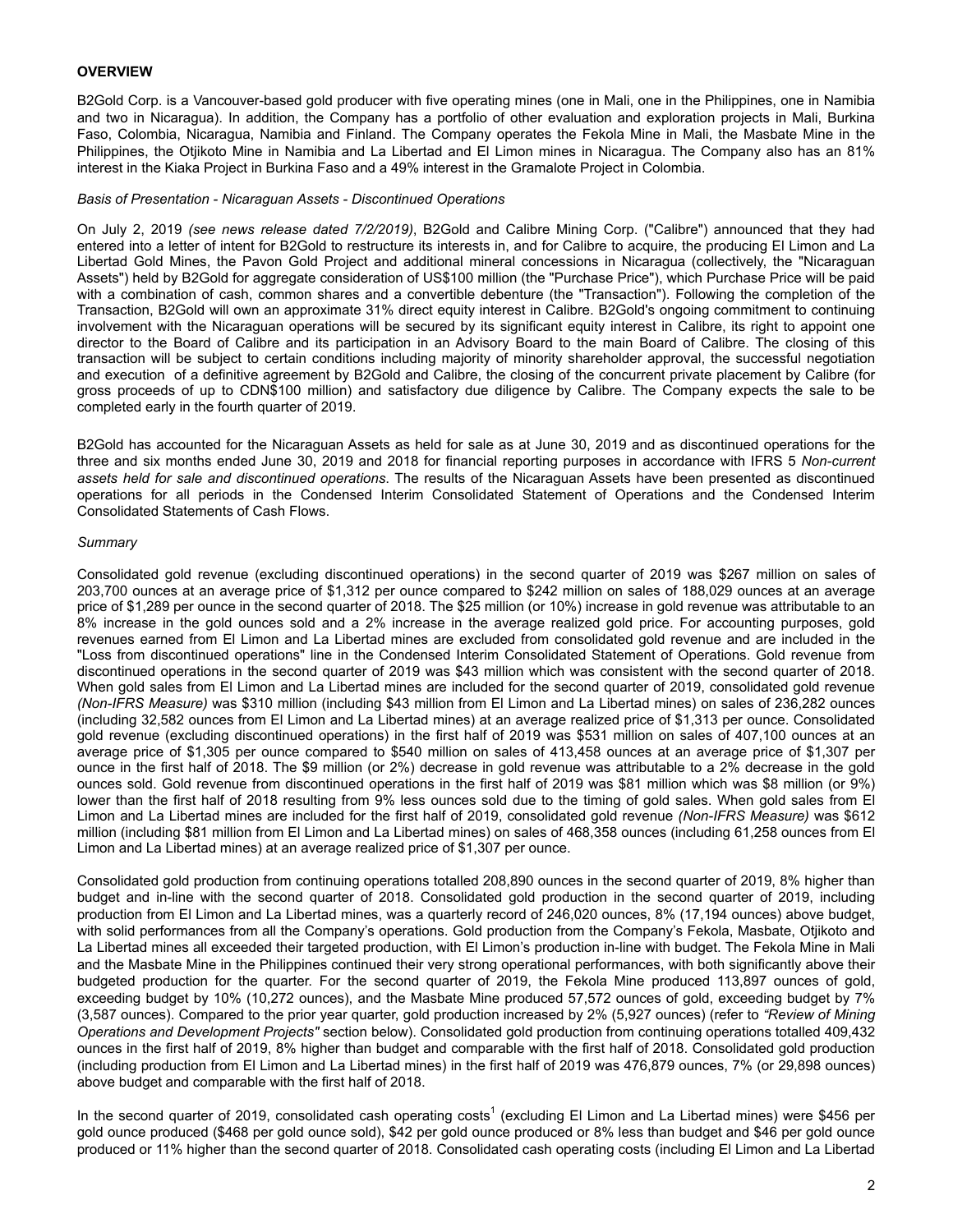mines) for the second quarter of 2019 were \$529 per gold ounce produced (\$543 per gold ounce sold), \$37 per gold ounce produced or 7% less than budget and \$55 per gold ounce produced or 12% higher than the second quarter of 2018. The favourable budget variance was mainly attributable to the strong operating results from the Fekola, Masbate and Otjikoto mines with above budget gold production and lower than budgeted total cash operating costs. Compared to the prior year quarter, consolidated cash operating costs were higher mainly due to the lower grade ore tonnage processed at Fekola (as a result of Fekola's significantly higher than budgeted mill throughput) and lower operating costs incurred by Fekola during the start-up phase in the second quarter of 2018. In addition, operating costs at the other locations were higher in the second quarter of 2019 as anticipated due to higher fuel costs and labour cost increases. For the first half of 2019, consolidated cash operating costs (excluding El Limon and La Libertad mines) were \$455 per gold ounce produced (\$462 per gold ounce sold), \$43 per gold ounce produced or 9% less than budget and \$52 per gold ounce produced or 13% higher than the first half of 2018. Consolidated cash operating costs (including El Limon and La Libertad mines) for the first half of 2019 were \$538 per gold ounce produced (\$544 per gold ounce sold), \$31 per gold ounce produced or 5% less than budget and \$61 per gold ounce produced or 13% higher than the first half of 2018.

All-in sustaining costs<sup>2</sup> (excluding El Limon and La Libertad mines) for the second quarter of 2019 were \$807 per gold ounce sold compared to budget of \$894 per gold ounce sold and \$654 per gold ounce sold for the prior year quarter. All-in sustaining costs (including El Limon and La Libertad mines) for the second quarter of 2019 were \$914 per gold ounce sold compared to budget of \$951 per gold ounce sold and \$758 per gold ounce sold for the prior year quarter. All-in sustaining costs (excluding El Limon and La Libertad mines) for the first half of 2019 were \$775 per gold ounce sold compared to budget of \$878 per gold ounce sold and \$637 per gold ounce sold for the prior year period. All-in sustaining costs (including El Limon and La Libertad mines) for the first half of 2019 were \$882 per gold ounce sold compared to budget of \$965 per gold ounce sold and \$737 per gold ounce sold for the prior year period. All-in sustaining costs for the second quarter and first half of 2019 were lower than budget as a result of higher gold ounces sold than budgeted and lower than budgeted sustaining capital expenditures resulting from a combination of timing differences and lower than expected prestripping costs of which \$11 million is not expected to be incurred as previously budgeted. Compared to the prior year, all-in sustaining costs were higher in 2019 as a result of the increased cash operating costs noted above and the timing of Otjikoto's prestripping activities, weighted towards that first half of the year.

Given the gold production outperformance in the first half of 2019, B2Gold remains well positioned for continued strong operational and financial performance with consolidated gold production for full year 2019 forecast to be in the range of between 935,000 and 975,000 ounces. With the outperformance experienced to date in the first half of 2019, the Company now expects that consolidated production will be less significantly weighted to the second half of 2019. Consolidated cash costs are projected to remain low in 2019 with cash operating costs forecast to be between \$520 and \$560 per ounce and all-in sustaining costs forecast to be between \$835 and \$875 per ounce. If the sale of the Company's Nicaraguan operations to Calibre is completed early in the fourth quarter of 2019, and the Company maintains a 31% interest in Calibre post transaction thereafter, as anticipated, the Company forecasts that it will still meet the low end of the Company's consolidated production guidance ranges for 2019. In addition, the Company anticipates that it will meet its 2019 consolidated cash cost and all-in sustaining guidance ranges.

For the second quarter of 2019, the Company generated net income of \$41 million (\$0.04 per share) compared to net income of \$21 million (\$0.02 per share) in the second quarter of 2018. Adjusted net income<sup>3</sup> for the three months ended June 30, 2019 was \$52 million (\$0.05 per share) compared to adjusted net income of \$46 million (\$0.05 per share) in the same period of 2018. For the first half of 2019, the Company generated net income of \$68 million (\$0.06 per share) compared to a net income of \$79 million (\$0.08 per share) in the first half of 2018. Adjusted net income for the first half of 2019 was \$90 million (\$0.09 per share) compared to adjusted net income of \$104 million (\$0.11 per share) in the first half of 2018.

 $\mathcal{L}_\text{max}$  , where  $\mathcal{L}_\text{max}$  , we have the set of  $\mathcal{L}_\text{max}$ 

<sup>&</sup>lt;sup>1</sup> "Cash operating costs" a non-IFRS measure; for a reconciliation from this measure to the most directly comparable measure specified, defined *or determined under IFRS and presented in our financial statements, refer to "Non-IFRS Measures"*

<sup>&</sup>lt;sup>2</sup> "All-in sustaining costs" is a non-IFRS measure; for a reconciliation from this measure to the most directly comparable measure specified, *defined or determined under IFRS and presented in our financial statements, refer to "Non-IFRS Measures"*

<sup>&</sup>lt;sup>3</sup> "Adjusted net income" is a non-IFRS measure; for a reconciliation from this measure to the most directly comparable measure specified, *defined or determined under IFRS and presented in our financial statements, refer to "Non-IFRS Measures"*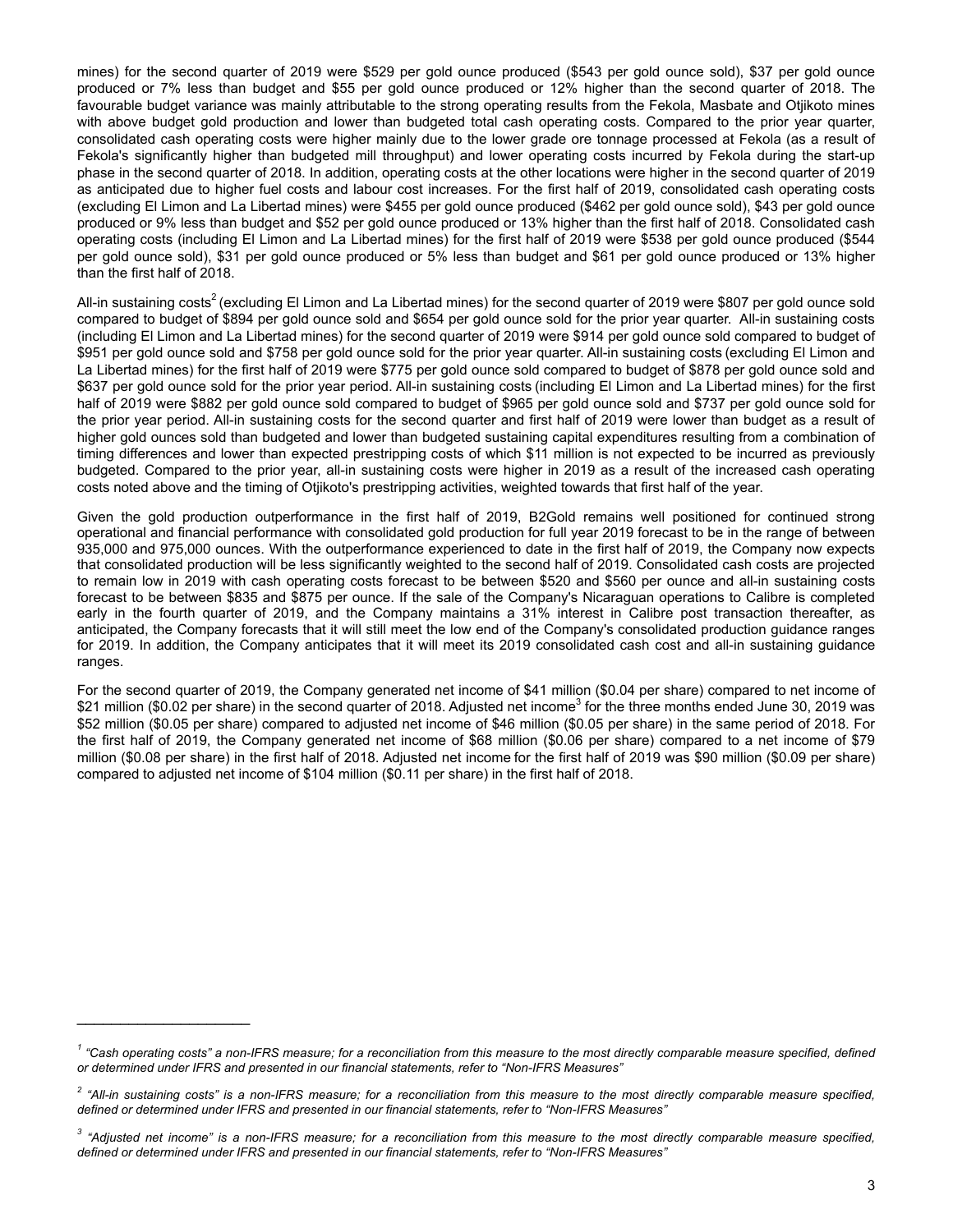Cash flow provided by operating activities was \$93 million in the second quarter of 2019 compared to \$86 million in the second quarter of 2018, an increase of \$7 million. Included in cash flow provided by operating activities was cash provided by operating activities of discontinued operations of \$9 million (Q2 2018 - \$6 million). The increase in consolidated operating cash flows for the second quarter of 2019 reflects higher revenues of \$25 million partially offset by higher income tax installment payments including \$40 million for Fekola. The Fekola Mine 2018 priority dividend of \$16 million was paid in July 2019. Total cash income tax payments for 2019, including the final Fekola 2018 taxes due, the Fekola 2018 priority dividend and 2019 corporate tax installments, are currently estimated to be approximately \$120 million. Cash flow provided by operating activities was \$179 million in the first half of 2019 compared to \$233 million in the first half of 2018, a decrease of \$54 million. Included in cash flow provided by operating activities for the first half of 2019 was cash provided by operating activities of discontinued operations of \$11 million (H1 2018 - \$15 million). The decrease in consolidated operating cash flows for the six months ended June 30, 2019 reflects lower revenues of \$9 million, higher production costs of \$20 million and higher income tax installment payments including \$47 million for Fekola.

At June 30, 2019, the Company had cash and cash equivalents of \$114 million (excluding \$10 million of cash associated with discontinued operations) compared to cash and cash equivalents of \$103 million at December 31, 2018. Working capital at June 30, 2019 (excluding \$35 million of working capital related to assets and liabilities classified as held for sale) was \$192 million compared to \$156 million at December 31, 2018 (December 31, 2018 balance sheet presentation remains unchanged.) During the second quarter of 2019, the Company repaid \$25 million of the outstanding balance on its revolving credit facility ("RCF"). At June 30, 2019, the Company had drawn \$375 million under the \$600 million RCF, leaving an undrawn and available balance under the existing facility of \$225 million.

On May 10, 2019, the Company entered into a revised RCF agreement with its existing syndicate of banks plus one new lender, to upsize its RCF capacity from \$500 million to \$600 million and to increase the accordion feature from \$100 million to \$200 million. In addition, as a reflection of B2Gold's financial strength, the upsized RCF included increased flexibility for permitted borrowings and equipment financings, coupled with less onerous financial covenants and lower pricing. The syndicate includes HSBC, ING Bank N.V. and The Bank of Nova Scotia as Joint Lead Arrangers and Joint Bookrunners, and the balance of the syndicate includes Canadian Imperial Bank of Commerce as Documentation Agent and Bank of Montreal and Société Générale as lenders. HSBC will continue to act as the Administrative Agent for the facility. The term of the revised RCF is four years, maturing on May 9, 2023.

The upsized RCF, coupled with strong operating cash flows from the Company's existing mine operations, is expected to provide the Company with continued financial flexibility to advance existing assets and pursue exploration opportunities.

The Company's current strategy is to continue to reduce debt, expand the Fekola Mine throughput and annual production, further advance its pipeline of development and exploration projects and evaluate exploration opportunities.

On March 26, 2019, the Company announced results from the Expansion Study Preliminary Economic Assessment ("PEA") for the Fekola Mine. As a result, the Company is proceeding with an expansion project to increase processing throughput by 1.5 million tonnes per annum ("Mtpa") to 7.5 Mtpa from an assumed base rate of 6 Mtpa. The PEA took into account the significant increase in the Fekola Mineral Resource announced on October 25, 2018. Based on the PEA, once this expansion is complete, the Fekola Mine is expected to produce more gold over a longer life, with higher average annual gold production, revenues and cash flows than the previous Life-of-Mine ("LoM"). Project economic highlights from the PEA include: estimated optimized LoM extended into 2030, including significant estimated increases in average annual gold production to over 550,000 ounces per year during the five-year period 2020-2024 and over 400,000 ounces per year over the LoM (2019-2030) and projected gold production of approximately five million ounces over the new mine life of 12 years of mining and processing (including 2019). Construction of the processing upgrade is scheduled to begin in October 2019 and to be completed in the third quarter of 2020. All major long-lead equipment has been ordered. Detailed engineering and design activities are progressing well and scheduled to be completed by the end of September 2019.

Mineral Resources which are not Mineral Reserves do not have demonstrated economic viability. The Expansion Study PEA is preliminary in nature and includes Indicated and Inferred Mineral Resources. Inferred Mineral Resources are considered too speculative geologically to have economic considerations applied to them that would enable them to be categorized as Mineral Reserves. Consequently, there is no certainty that the Expansion Study Preliminary Economic Assessment will be realized.

The Company completed a preliminary study in the second quarter of 2019 to evaluate the technical and economic viability of adding an off-grid solar plant to the Fekola Mine. The results of that study indicated that it was a financially sound project and that a plant of approximately 30 megawatts ("MW") of solar generating capacity with a significant battery storage component would provide the best economic result. A second study has now been completed that has established the detailed capital and operating cost analysis for the project. Results indicated that a solar plant can provide significant operating cost reductions (estimated to reduce processing costs by approximately 7%) for a capital cost of approximately \$38 million, of which \$20 million is expected to be incurred in 2019. The project was approved by the B2Gold Board of Directors in the second quarter of 2019. The project is scheduled for completion in August 2020.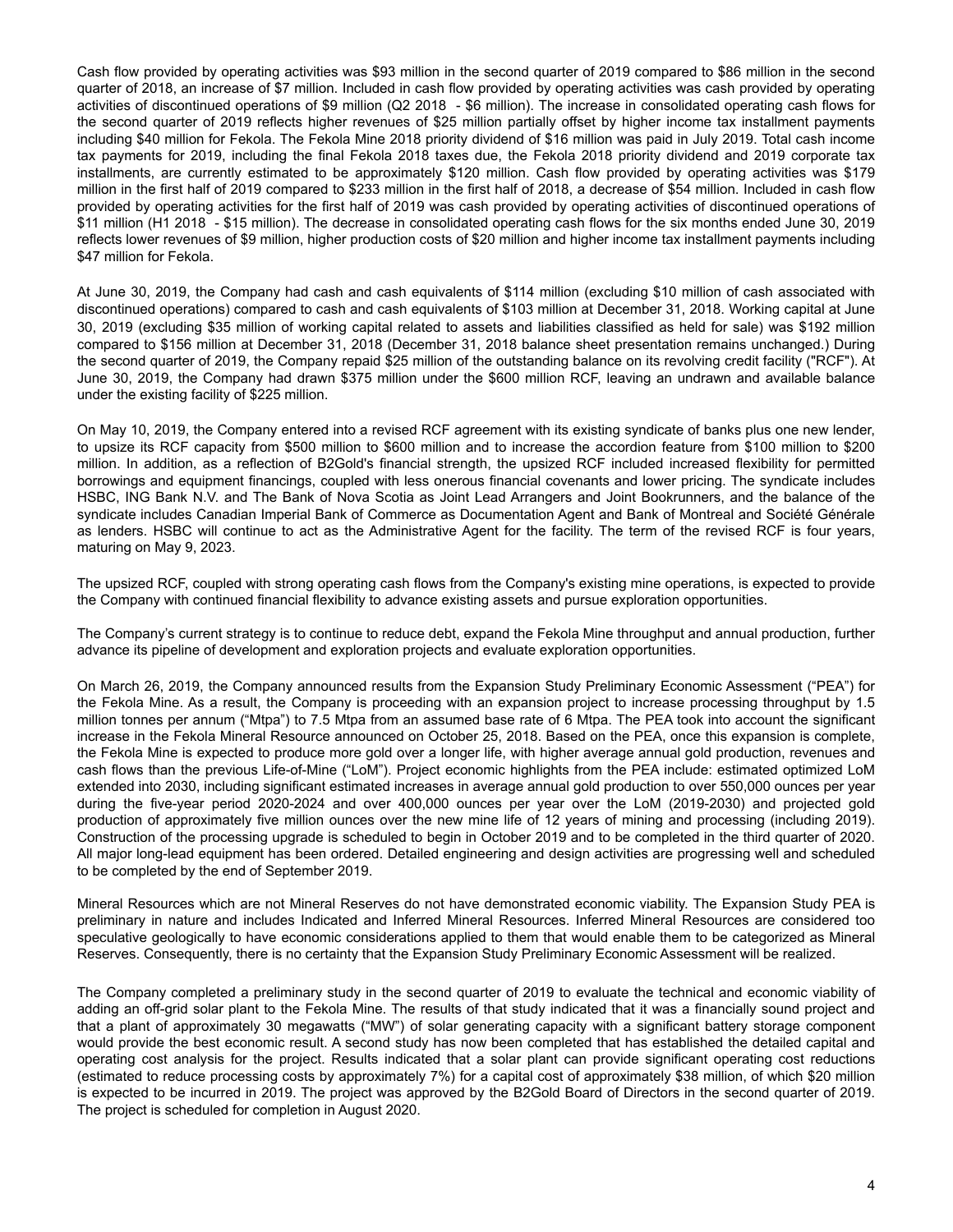In the second quarter of 2019, the Fadougou Village relocation was completed (the original village of Fadougou was located adjacent to the main Fekola open pit).

During the second quarter of 2019, the Company received the mining permit for the new Jabali Antenna Pit at La Libertad Mine and has commenced construction of roads and other related infrastructure. The Company anticipates that production will start from the pit in September 2019 (as budgeted).

Subsequent to the second quarter of 2019, the Company increased the Mali exploration budget by \$3 million for approximately 14,000 metres of drilling of new exploration targets at Fekola and the surrounding areas, including Cardinal.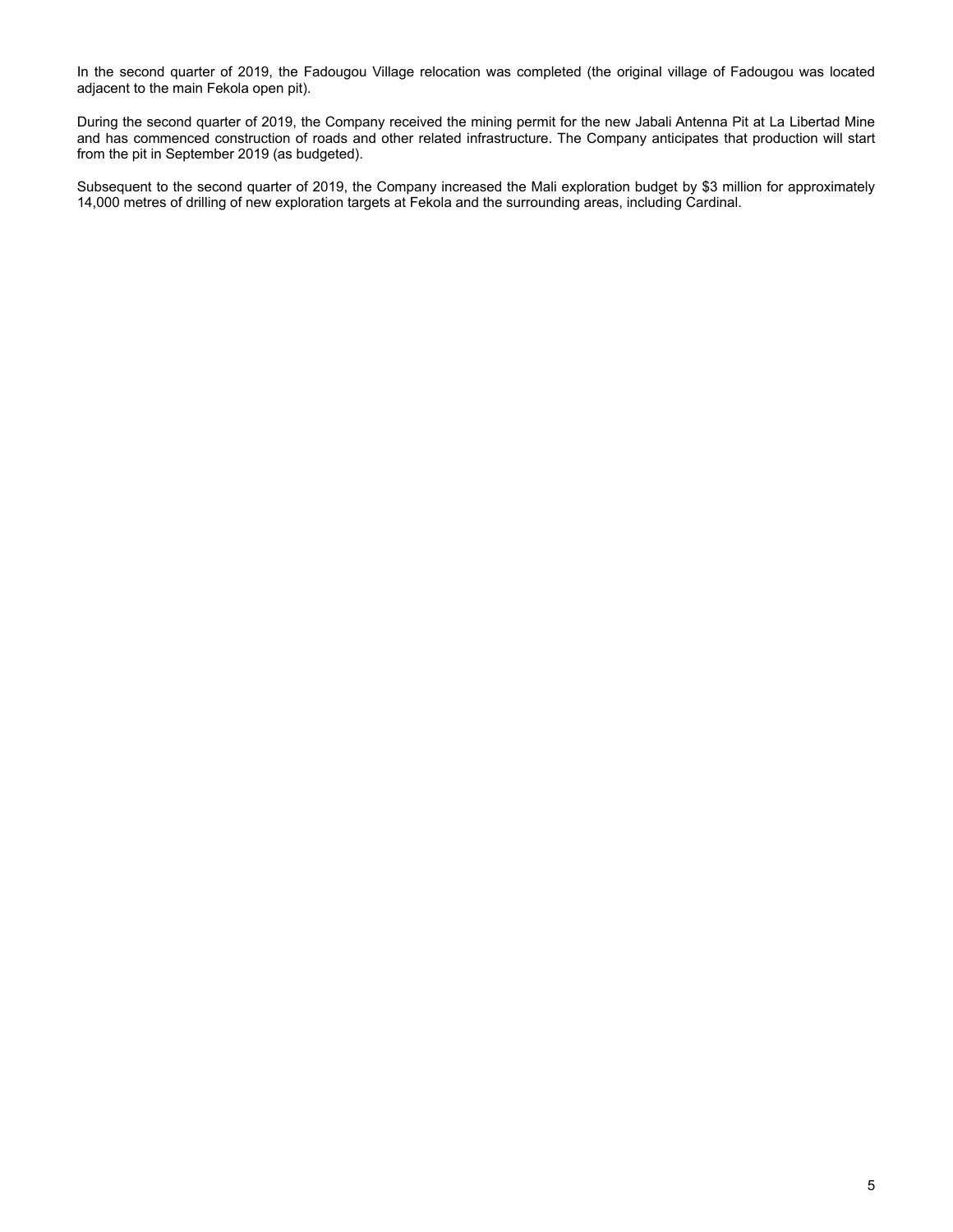## <span id="page-5-0"></span>**REVIEW OF FINANCIAL RESULTS**

#### *Selected Quarterly Financial and Operating Results*

|                                                                                    | Three months ended |                 | Six months ended |                 |  |
|------------------------------------------------------------------------------------|--------------------|-----------------|------------------|-----------------|--|
|                                                                                    |                    | <b>June 30,</b> |                  | <b>June 30,</b> |  |
|                                                                                    | 2019               | 2018            | 2019             | 2018            |  |
| Gold revenue from continuing operations (\$ in thousands)                          | 267,213            | 242,311         | 531,195          | 540,470         |  |
| Net income from continuing operations (\$ in thousands)                            | 44,991             | 27,541          | 80,236           | 93,759          |  |
| Net (loss) from discontinued operations (\$ in thousands)                          | (3,669)            | (6, 208)        | (12, 391)        | (14,998)        |  |
| Net income (\$ in thousands)                                                       | 41,322             | 21,333          | 67,845           | 78,761          |  |
| Earnings per share from continuing operations - basic $^{(1)}$ (\$/ share)         | 0.04               | 0.03            | 0.07             | 0.09            |  |
| Earnings per share from continuing operations - diluted <sup>(1)</sup> (\$/ share) | 0.04               | 0.02            | 0.07             | 0.08            |  |
| Earnings per share $-$ basic <sup>(1)</sup> (\$/ share)                            | 0.04               | 0.02            | 0.06             | 0.08            |  |
| Earnings per share – diluted <sup>(1)</sup> (\$/ share)                            | 0.04               | 0.02            | 0.06             | 0.06            |  |
| Cash provided by operating activities of continuing operations<br>(\$ thousands)   | 83,382             | 80,103          | 168,580          | 218,289         |  |
| Cash provided by operating activities of discontinued operations<br>(\$ thousands) | 9,434              | 6,108           | 10,654           | 15,198          |  |
| Cash provided by operating activities (\$ in thousands)                            | 92,816             | 86,211          | 179,234          | 233,487         |  |
| Average realized gold price from continuing operations (\$/ ounce)                 | 1,312              | 1,289           | 1,305            | 1,307           |  |
| Adjusted net income <sup>(2)</sup> (\$ in thousands)                               | 52,370             | 46,163          | 89,501           | 104,347         |  |
| Adjusted earnings per share <sup>(2)</sup> – basic (\$)                            | 0.05               | 0.05            | 0.09             | 0.11            |  |
| <b>Excluding El Limon and La Libertad discontinued operations</b><br>results:      |                    |                 |                  |                 |  |
| Gold sold (ounces)                                                                 | 203,700            | 188,029         | 407,100          | 413,458         |  |
| Gold produced (ounces)                                                             | 208,890            | 207,576         | 409,432          | 414,364         |  |
| Cash operating costs <sup>(2)</sup> (\$/ gold ounce sold)                          | 468                | 418             | 462              | 408             |  |
| Cash operating costs <sup>(2)</sup> (\$/ gold ounce produced)                      | 456                | 410             | 455              | 403             |  |
| Total cash costs <sup>(2)</sup> (\$/ gold ounce sold)                              | 554                | 509             | 549              | 496             |  |
| All-in sustaining costs <sup>(2)</sup> (\$/ gold ounce sold)                       | 807                | 654             | 775              | 637             |  |
| Including El Limon and La Libertad discontinued operations<br>results:             |                    |                 |                  |                 |  |
| Gold sold (ounces)                                                                 | 236,282            | 220,738         | 468,358          | 480,575         |  |
| Gold produced (ounces)                                                             | 246,020            | 240,093         | 476,879          | 479,777         |  |
| Cash operating costs <sup>(2)</sup> (\$/ gold ounce sold)                          | 543                | 489             | 544              | 479             |  |
| Cash operating costs <sup>(2)</sup> (\$/ gold ounce produced)                      | 529                | 474             | 538              | 477             |  |
| Total cash costs <sup>(2)</sup> (\$/ gold ounce sold)                              | 624                | 573             | 626              | 562             |  |
| All-in sustaining $costs^{(2)}$ (\$/ gold ounce sold)                              | 914                | 758             | 882              | 737             |  |

*(1) Attributable to the shareholders of the Company.*

(2) Non-IFRS measure. For a description of how these measures are calculated and a reconciliation of these measures to the most directly comparable measures specified, defined or determined *under IFRS and presented in the Company's financial statements, refer to "Non-IFRS Measures".*

#### *Second quarter 2019 and 2018*

#### *Revenue*

Consolidated gold revenue (excluding discontinued operations) in the second quarter of 2019 was \$267 million on sales of 203,700 ounces at an average price of \$1,312 per ounce compared to \$242 million on sales of 188,029 ounces at an average price of \$1,289 per ounce in the second quarter of 2018. The \$25 million (or 10%) increase in gold revenue was attributable to an 8% increase in the gold ounces sold and a 2% increase in the average realized gold price. For accounting purposes, gold revenues earned from El Limon and La Libertad mines are excluded from consolidated gold revenue and are included in the "Loss from discontinued operations" line in the Condensed Interim Consolidated Statement of Operations. Gold revenue from discontinued operations in the second quarter of 2019 was \$43 million which was consistent with the second quarter of 2018. When gold sales from El Limon and La Libertad mines are included for the second quarter of 2019, consolidated gold revenue *(Non-IFRS Measure)* was \$310 million (including \$43 million from El Limon and La Libertad mines) on sales of 236,282 ounces (including 32,582 ounces from El Limon and La Libertad mines) at an average realized price of \$1,313 per ounce.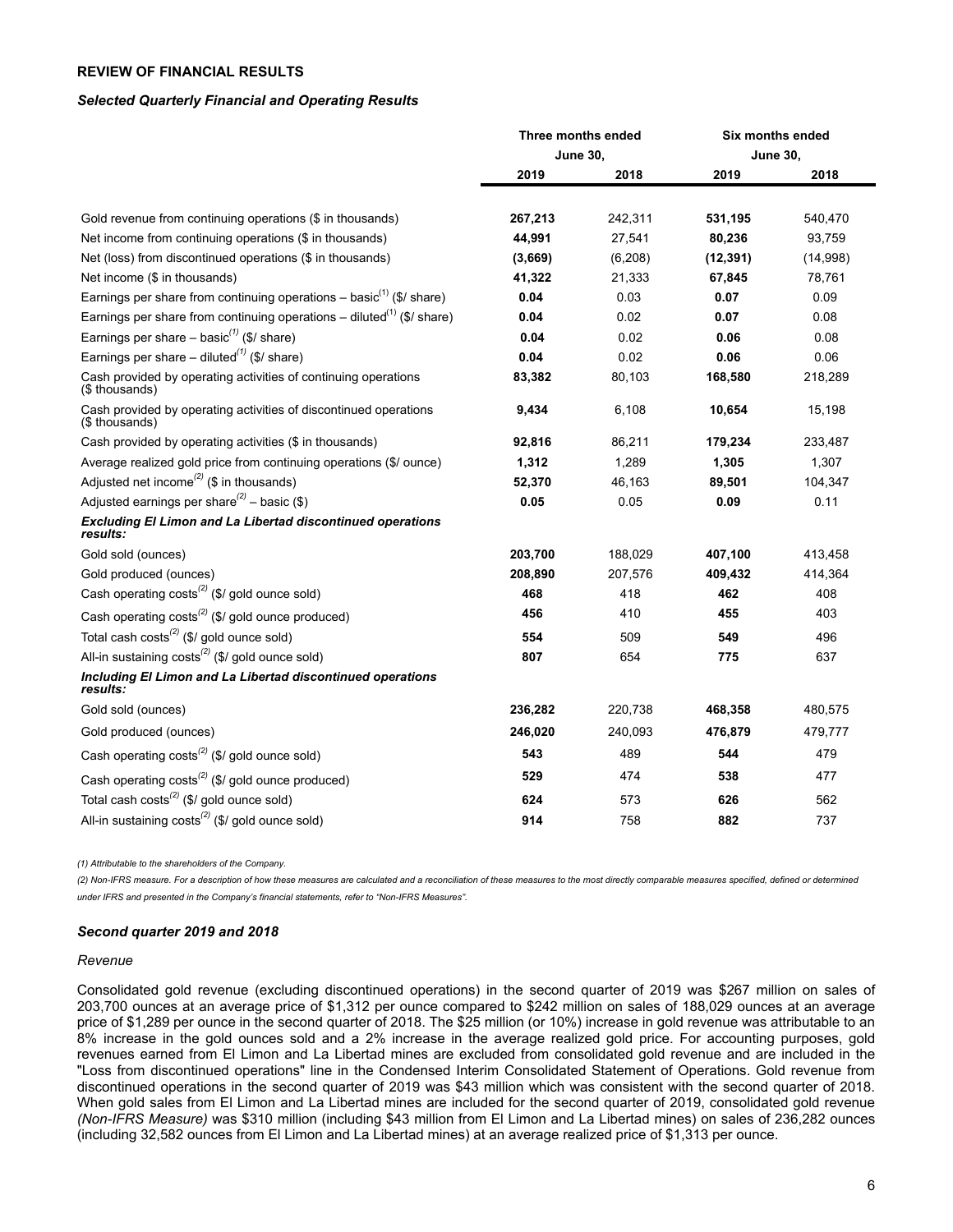Consolidated gold revenue for the second quarter of 2019 included \$12 million relating to the delivery of gold into the Company's Prepaid Gold Sales contracts associated with the Company's Prepaid Gold Sales transactions. During the second quarter of 2019, 10,113 ounces of gold were delivered under these contracts. As at June 30, 2019, the Company had no remaining amounts outstanding under its Prepaid Gold Sales contracts.

In the second quarter of 2019, the Fekola Mine accounted for \$140 million (Q2 2018 - \$130 million) of gold revenue from the sale of 106,200 ounces (Q2 2018 - 100,100 ounces), the Masbate Mine accounted for \$81 million (Q2 2018 - \$63 million) of gold revenue from the sale of 62,100 ounces (Q2 2018 - 48,400 ounces) and the Otjikoto Mine accounted for \$46 million (Q2 2018 - \$51 million) of gold revenue from the sale of 35,400 ounces (Q2 2018 - 39,529 ounces). Excluded from gold revenue was La Libertad Mine's gold revenue of \$30 million (Q2 2018 - \$27 million) from the sale of 22,791 ounces (Q2 2018 - 20,484 ounces) and El Limon's gold revenue of \$13 million (Q2 2018 - \$16 million) was El Limon Mine from the sale of 9,791 ounces (Q2 2018 - 12,225 ounces).

### *Production and operating costs*

Consolidated gold production from continuing operations totalled 208,890 ounces in the second quarter of 2019, 8% higher than budget and in-line with the second quarter of 2018. Consolidated gold production in the second quarter of 2019, including production from El Limon and La Libertad mines, was a quarterly record of 246,020 ounces, 8% (17,194 ounces) above budget, with solid performances from all the Company's operations. Gold production from the Company's Fekola, Masbate, Otjikoto and La Libertad mines all exceeded their targeted production, with El Limon's production in-line with budget. The Fekola Mine in Mali and the Masbate Mine in the Philippines continued their very strong operational performances, with both significantly above their budgeted production for the quarter. For the second quarter of 2019, the Fekola Mine produced 113,897 ounces of gold, exceeding budget by 10% (10,272 ounces), and the Masbate Mine produced 57,572 ounces of gold, exceeding budget by 7% (3,587 ounces). Compared to the prior year quarter, gold production increased by 2% (5,927 ounces) when discontinued operations are included (refer to *"Review of Mining Operations and Development Projects"* section below).

In the second quarter of 2019, consolidated cash operating costs (excluding El Limon and La Libertad mines) (refer to *"Non-IFRS Measures"*) were \$456 per gold ounce produced (\$468 per gold ounce sold), \$42 per gold ounce produced or 8% less than budget and \$46 per gold ounce produced or 11% higher than the second quarter of 2018. Consolidated cash operating costs (including El Limon and La Libertad mines) for the second quarter of 2019 were \$529 per gold ounce produced (\$543 per gold ounce sold), \$37 per gold ounce produced or 7% less than budget and \$55 per gold ounce produced or 12% higher than the second quarter of 2018. The favourable budget variance was mainly attributable to the strong operating results from the Fekola, Masbate and Otjikoto mines with above budget gold production and lower than budgeted total cash operating costs. Compared to the prior year quarter, consolidated cash operating costs were higher mainly due to the lower grade ore tonnage processed at Fekola (as a result of Fekola's significantly higher than budgeted mill throughput) and lower operating costs incurred by Fekola during the start-up phase in the second quarter of 2018. In addition, operating costs at the other locations were higher in the second quarter of 2019 as anticipated due to higher fuel costs and labour cost increases.

All-in sustaining costs (excluding El Limon and La Libertad mines) (refer to *"Non-IFRS Measures"*) for the second quarter of 2019 were \$807 per gold ounce sold compared to budget of \$894 per gold ounce sold and \$654 per gold ounce sold for the prior year quarter. All-in sustaining costs (including El Limon and La Libertad mines) for the second quarter of 2019 were \$914 per gold ounce sold compared to budget of \$951 per gold ounce sold and \$758 per gold ounce sold for the prior year quarter. All-in sustaining costs for the second quarter of 2019 were lower than budget as a result of higher gold ounces sold than budgeted and sustaining capital expenditures, which were lower than budget due to a combination of timing differences and lower than budgeted prestripping costs which are not expected to be incurred later in the year. Compared to the prior year, all-in sustaining costs were higher in 2019 as a result of the increased cash operating costs noted above and the timing of Otjikoto's prestripping activities, weighted towards that first half of the year.

#### *Depreciation and depletion*

Depreciation and depletion expense included in total cost of sales was \$57 million in the second quarter of 2019 compared to \$56 million in the second quarter of 2018. The slight increase in depreciation expense was mainly due to an 8% increase in the gold ounces sold offset by a 6% decrease in the depreciation charge per ounce of gold sold.

#### *Royalties and production taxes*

Royalties and production taxes included in total cost of sales were \$18 million for the second quarter of 2019 which were comparable to \$17 million for the prior year quarter.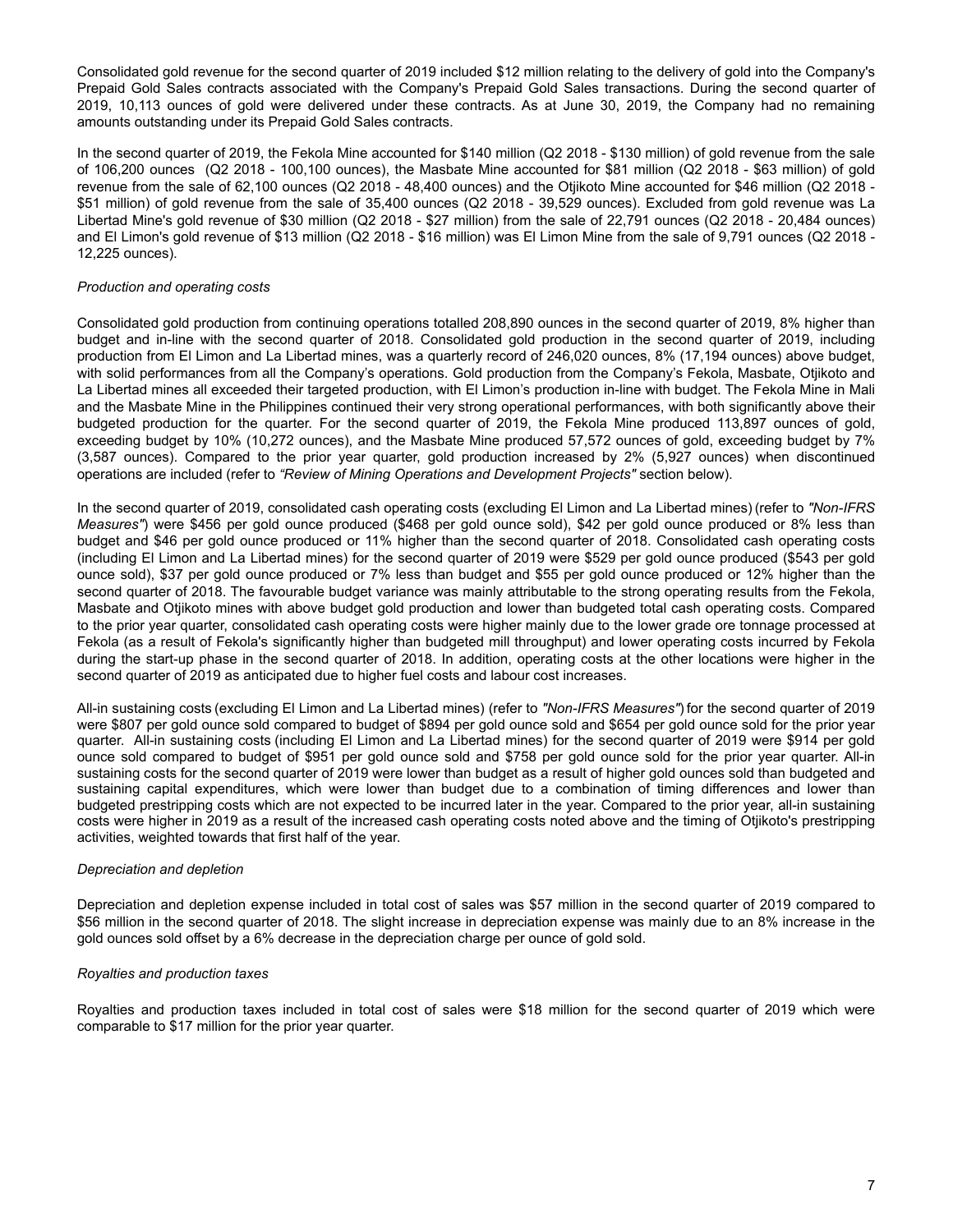### *Other*

General and administrative ("G&A") costs relate mainly to the Company's head office in Vancouver, the Bamako office in Mali, the Makati office in the Philippines and the Windhoek office in Namibia. G&A for the second quarter of 2019 was \$12 million compared to \$10 million for the second quarter of 2018. The \$2 million increase compared to the prior year quarter consisted mainly of an increase in personnel costs resulting from new hires and salary increases at the Company's head and local offices and increase in general office costs.

Share-based payment expense for the second quarter of 2019 was \$6 million compared to \$2 million in the comparable period of 2018. The increase of \$4 million was due to the issuance of stock options, restricted share units ("RSUs") and deferred share units ("DSUs") during the second quarter of 2019.

The Company's results for the second quarter of 2018 included a non-cash mark-to-market gain on the fair value of the convertible notes of \$1 million. On October 1, 2018, the Company repaid the notes in cash.

The Company reported \$7 million in interest and financing expense during the second quarter of 2019 compared to \$8 million in the second quarter 2018. The decrease is due to lower interest rates in the second quarter of 2019 compared to the same period in 2018.

For the second quarter of 2019, the Company recorded losses on fuel forward contracts and interest rate swap derivative instruments of \$3 million (Q2 2018 - gain of \$5 million). The losses consisted of unrealized losses of \$5 million (Q2 2018 unrealized gain of \$4 million) offset by realized gains of \$2 million (Q2 2018 - realized gain of \$1 million).

For the second quarter of 2019, the Company recorded a net current income and other tax expense of \$24 million compared to \$22 million in the second quarter of 2018, consisting of current income tax of \$19 million (Q2 2018 - \$16 million), the 10% priority dividend to the State of Mali of \$4 million (Q2 2018 - \$5 million) and withholding tax (on intercompany interest/management fees) of \$1 million (Q2 2018 - \$1 million). The priority dividend is accounted for as an income tax in accordance with IAS 12, *Income Taxes.* Compared to the prior year quarter, current tax expense was higher mainly as a result of lower tax deductions in the Philippines in Q2 2019 versus Q2 2018. For the second quarter of 2019, the Company recorded a deferred income tax recovery of \$1 million compared to a deferred income tax expense of \$27 million in the second quarter of 2018, mainly attributable to the weakening of local currencies in Mali and Namibia in Q2 2018 versus a slight strengthening in Q2 2019 in relation to the US dollar. Changes in local currencies result in changes to the underlying book values of tax balance sheets for Mali and Namibia as tax filings are in local currencies.

For the three months ended June 30, 2019 the Company recorded net loss from discontinued operations of \$4 million compared to \$6 million for the comparable period in the prior year. The net loss from discontinued operations relates to El Limon and La Libertad mines (refer to *"Review of Mining Operations and Development Projects"* section below).

For the second quarter of 2019, the Company generated net income of \$41 million (\$0.04 per share) compared to net income of \$21 million (\$0.02 per share) in the second quarter of 2018. Adjusted net income (refer to "*Non-IFRS Measures"*) for the three months ended June 30, 2019 was \$52 million (\$0.05 per share) compared to adjusted net income of \$46 million (\$0.05 per share) in the same period of 2018. Adjusted net income in the second quarter of 2019 excluded share-based payments of \$6 million, unrealized losses on derivative instruments of \$5 million, \$1 million write-down of mineral property interests and a deferred income tax recovery of \$1 million.

Cash flow provided by operating activities was \$93 million in the second quarter of 2019 compared to \$86 million in the second quarter of 2018, an increase of \$7 million. Included in cash flow provided by operating activities was cash provided by operating activities of discontinued operations of \$9 million (Q2 2018 - \$6 million). The increase in cash flow provided by operating activities for the second quarter of 2019 reflects higher revenues of \$25 million partially offset by higher income tax installment payments including \$40 million for Fekola. The Fekola Mine 2018 priority dividend of \$16 million was paid in July 2019. Total cash income tax payments for 2019, including the final Fekola 2018 taxes due, the Fekola 2018 priority dividend and 2019 corporate tax installments, are currently estimated to be approximately \$120 million.

At June 30, 2019, the Company had cash and cash equivalents of \$114 million (excluding \$10 million of cash associated with discontinued operations) compared to cash and cash equivalents of \$103 million at December 31, 2018. Working capital at June 30, 2019 (excluding \$35 million of working capital related to assets and liabilities classified as held for sale) was \$192 million compared to \$156 million at December 31, 2018 (December 31, 2018 balance sheet presentation remains unchanged.) During the second quarter of 2019, the Company repaid \$25 million of the outstanding balance on its RCF. At June 30, 2019, the Company had drawn \$375 million under the \$600 million RCF, leaving an undrawn and available balance under the existing facility of \$225 million.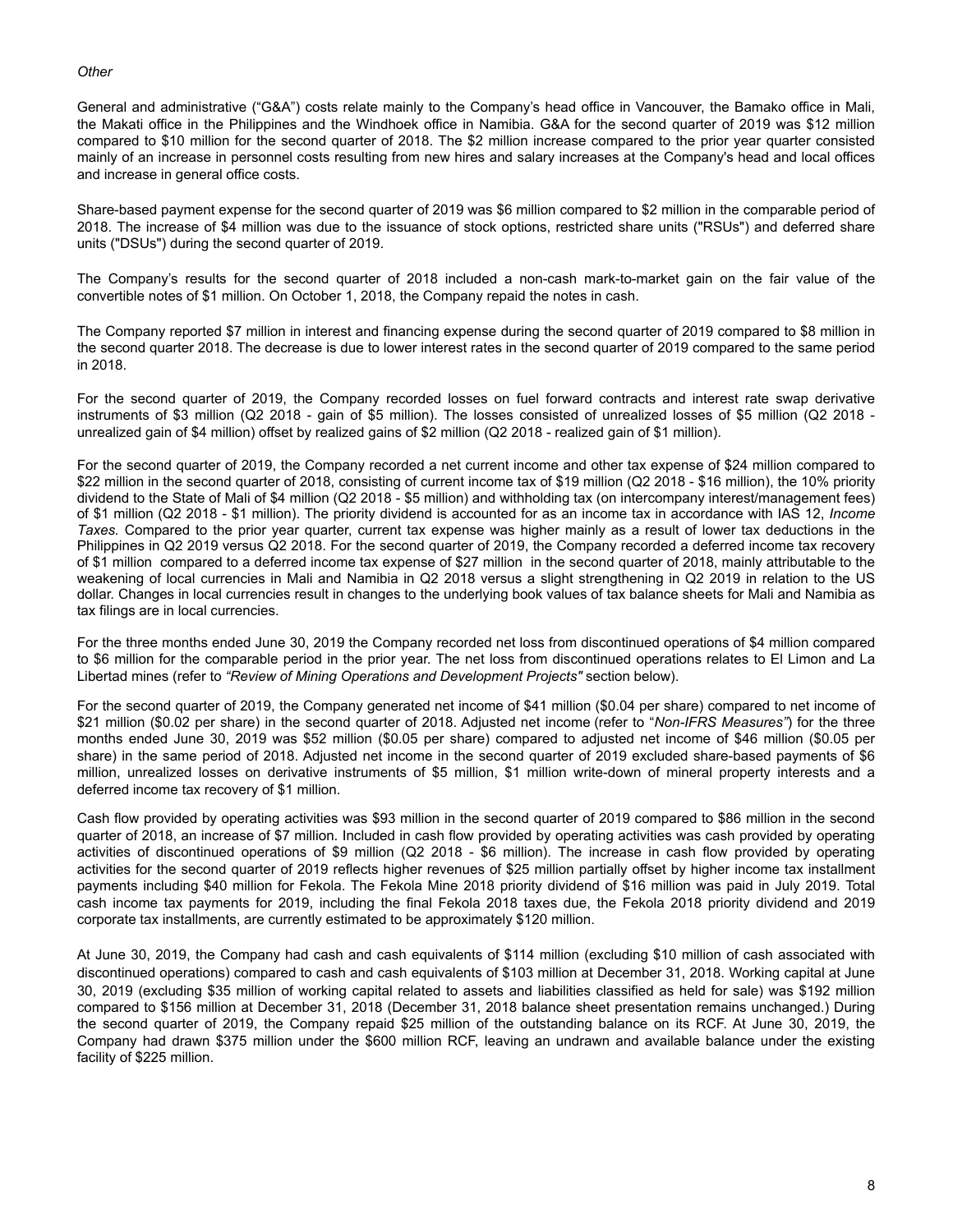### *Year-to-date results*

#### *Revenue*

Consolidated gold revenue (excluding discontinued operations) in the first half of 2019 was \$531 million on sales of 407,100 ounces at an average price of \$1,305 per ounce compared to \$540 million on sales of 413,458 ounces at an average price of \$1,307 per ounce in the first half of 2018. The \$9 million (or 2%) decrease in gold revenue was attributable to a 2% decrease in the gold ounces sold. For accounting purposes, gold revenues earned from El Limon and La Libertad mines are excluded from consolidated gold revenue and are included in the "Loss from discontinued operations" line in the Condensed Interim Consolidated Statement of Operations. Gold revenue from discontinued operations in the first half of 2019 was \$81 million which was \$8 million (or 9%) lower than the first half of 2018 resulting from 9% less ounces sold due to the timing of gold sales. When gold sales from El Limon and La Libertad mines are included for the first half of 2019, consolidated gold revenue *(Non-IFRS Measure)* was \$612 million (including \$81 million from El Limon and La Libertad mines) on sales of 468,358 ounces (including 61,258 ounces from El Limon and La Libertad mines) at an average realized price of \$1,307 per ounce.

Consolidated gold revenue for the first half of 2019 included \$30 million relating to the delivery of gold into the Company's Prepaid Gold Sales contracts associated with the Company's Prepaid Gold Sales transactions. During the first half of 2019, 25,282 ounces of gold were delivered under these contracts. As at June 30, 2019, the Company had no remaining amounts outstanding under its Prepaid Gold Sales contracts.

In the first half of 2019, the Fekola Mine accounted for \$292 million (H1 2018 - \$293 million) of gold revenue from the sale of 222,000 ounces (H1 2018 - 222,700 ounces), the Masbate Mine accounted for \$147 million (H1 2018 - \$143 million) of gold revenue from the sale of 112,500 ounces (H1 2018 - 108,400 ounces) and the Otjikoto Mine accounted for \$95 million (H1 2018 - \$108 million) of gold revenue from the sale of 72,600 ounces (H1 2018 - 82,358 ounces). Excluded from gold revenue was La Libertad Mine's gold revenue of \$53 million (H1 2018 - \$51 million) from the sale of 40,063 ounces (H1 2018 - 39,042 ounces) and El Limon's gold revenue of \$28 million (H1 2018 - \$37 million) was El Limon Mine from the sale of 21,195 ounces (H1 2018 - 28,075 ounces).

### *Production and operating costs*

Consolidated gold production from continuing operations totalled 409,432 ounces in the first half of 2019, 8% higher than budget and comparable with the first half of 2018. Consolidated gold production (including production from El Limon and La Libertad mines) in the first half of 2019 was 476,879 ounces, 7% (or 29,898 ounces) above budget and comparable with the first half of 2018.

For the first half of 2019, consolidated cash operating costs (excluding El Limon and La Libertad mines) (refer to *"Non-IFRS Measures"*) were \$455 per gold ounce produced (\$462 per gold ounce sold), \$43 per gold ounce produced or 9% less than budget and \$52 per gold ounce produced or 13% higher than the first half of 2018. Consolidated cash operating costs (including El Limon and La Libertad mines) for the first half of 2019 were \$538 per gold ounce produced (\$544 per gold ounce sold), \$31 per gold ounce produced or 5% less than budget and \$61 per gold ounce produced or 13% higher than the first half of 2018. The variance from budget and prior year were driven by the same factors as those for the second quarter of 2019 described above.

All-in sustaining costs (excluding El Limon and La Libertad mines) (refer to *"Non-IFRS Measures"*) for the first half of 2019 were \$775 per gold ounce sold compared to budget of \$878 per gold ounce sold and \$637 per gold ounce sold for the prior year period. All-in sustaining costs (including El Limon and La Libertad mines) for the first half of 2019 were \$882 per gold ounce sold compared to budget of \$965 per gold ounce sold and \$737 per gold ounce sold for the prior year period. All-in sustaining costs for the second quarter and first half of 2019 were lower than budget as a result of higher gold ounces sold than budgeted and lower than budgeted sustaining capital expenditures resulting from a combination of timing differences and lower than expected prestripping costs of which \$11 million is not expected to be incurred as previously budgeted. Compared to the prior year, all-in sustaining costs were higher in 2019 as a result of the increased cash operating costs noted above and the timing of Otjikoto's prestripping activities, weighted towards that first half of the year.

### *Depreciation and depletion*

Depreciation and depletion expense, included in total cost of sales, was \$118 million for the first half of 2019 compared to \$119 million in the same period in 2018. The slight decrease in depreciation expense was mainly due to a 2% decrease in the gold ounces sold.

### *Royalties and production taxes*

Royalties and production taxes included in total cost of sales were \$36 million for the first half of 2019 which was consistent with the prior year comparable period.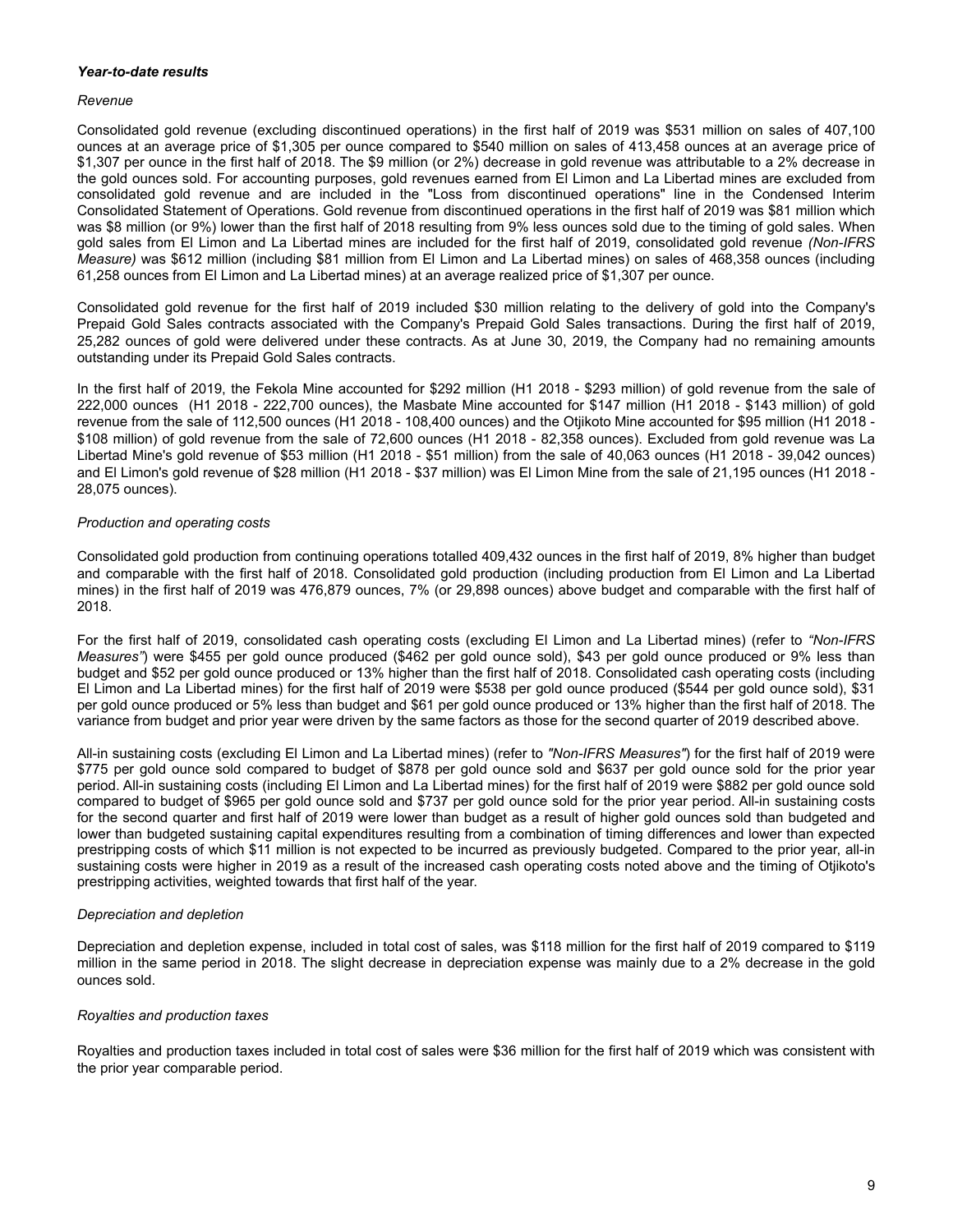### *Other*

For the six months ended June 30, 2019, G&A increased by \$6 million to \$26 million. The \$6 million increase compared to the prior year comparable period consisted mainly of an increase in personnel costs resulting from the timing of bonus accruals and payments and from new hires and salary increases at the Company's head and local offices.

Share-based payment expense for the first half 2019 was \$10 million compared to \$6 million in the comparable period of 2018. The increase of \$4 million was due to the issuance of stock options, RSUs and DSUs during the first half of 2019.

During the first half of 2018, the Company made the decision to dispose of its interest in the Mocoa property. As a result, the property was written down to its estimated fair value of \$11 million and impairment losses totalling \$18 million were recognized in net income.

The Company's results for the six months ended June 30, 2018 included a non-cash mark-to-market gain of \$12 million on the convertible senior subordinated notes. On October 1, 2018, the Company repaid the notes in cash.

The Company reported \$15 million in interest and financing expense during the six months ended June 30, 2019 as compared with \$16 million in the comparable period of 2018. The decrease is due to lower interest rates in the first half of 2019 compared to the same period in 2018.

For the first half of 2019, the Company recorded gains on fuel forward contracts and interest rate swap derivative instruments totalling \$3 million (H1 2018 - \$8 million). The gains consisted of unrealized gains of \$1 million (H1 2018 - \$6 million) and realized gains of \$2 million (H1 2018 - \$2 million).

For the first half of 2019, the Company recorded a net current income and other tax expense of \$50 million compared to \$60 million in the first half of 2018. In the first half of 2019, the current income tax expense consisted mainly of corporate income tax expense in Mali and the Philippines. The decrease in the current income tax expense is a result of lower taxable profit in Mali in 2019 versus 2018. Included in income tax expense for the first half of 2019, is \$8 million related to the State of Mali's 10% priority dividend on its free carried interest in the Fekola Mine. This priority dividend is accounted for as an income tax in accordance with IAS 12, *Income Taxes.* For the first half of 2019, the Company recorded a deferred income tax expense of \$11 million compared to a deferred income tax expense of \$20 million in the first half of 2018. The deferred income tax expense in the first half of 2019 mainly resulted from to the weakening of local currencies in Mali and Namibia versus a strengthening in 2018 in relation to the US dollar. Changes in local currencies result in changes to the underlying book values of the tax balance sheets for Mali and Namibia as tax filings are in local currencies.

For the six months ended June 30, 2019 the Company recorded net loss from discontinued operations of \$12 million compared to \$15 million for the comparable period in the prior year. The net loss from discontinued operations relates to El Limon and La Libertad mines (refer to *"Review of Mining Operations and Development Projects"* section below).

For the first half of 2019, the Company generated net income of \$68 million (\$0.06 per share) compared to a net income of \$79 million (\$0.08 per share) in the first half of 2018. Adjusted net income (refer to "*Non-IFRS Measures"*) for the first half of 2019 was \$90 million (\$0.09 per share) compared to adjusted net income of \$104 million (\$0.11 per share) in the first half of 2018. Adjusted net income in the first half of 2019 excluded share-based payments of \$10 million, unrealized gains on derivative instruments of \$1 million, \$1 million write-down of mineral property interests and a deferred income tax expense of \$11 million.

Cash flow provided by operating activities was \$179 million in the first half of 2019 compared to \$233 million in the first half of 2018, a decrease of \$54 million. Included in cash flow provided by operating activities for the first half of 2019 was cash provided by operating activities of discontinued operations of \$11 million (H1 2018 - \$15 million). The decrease in cash flow provided by operating activities reflects lower revenues of \$9 million, higher production costs of \$20 million and higher income tax installment payments including \$47 million for Fekola. The Fekola Mine 2018 priority dividend of \$16 million was paid in July 2019. Total cash income tax payments for 2019, including the final Fekola 2018 taxes due, the Fekola 2018 priority dividend and 2019 corporate tax installments, are currently estimated to be approximately \$120 million.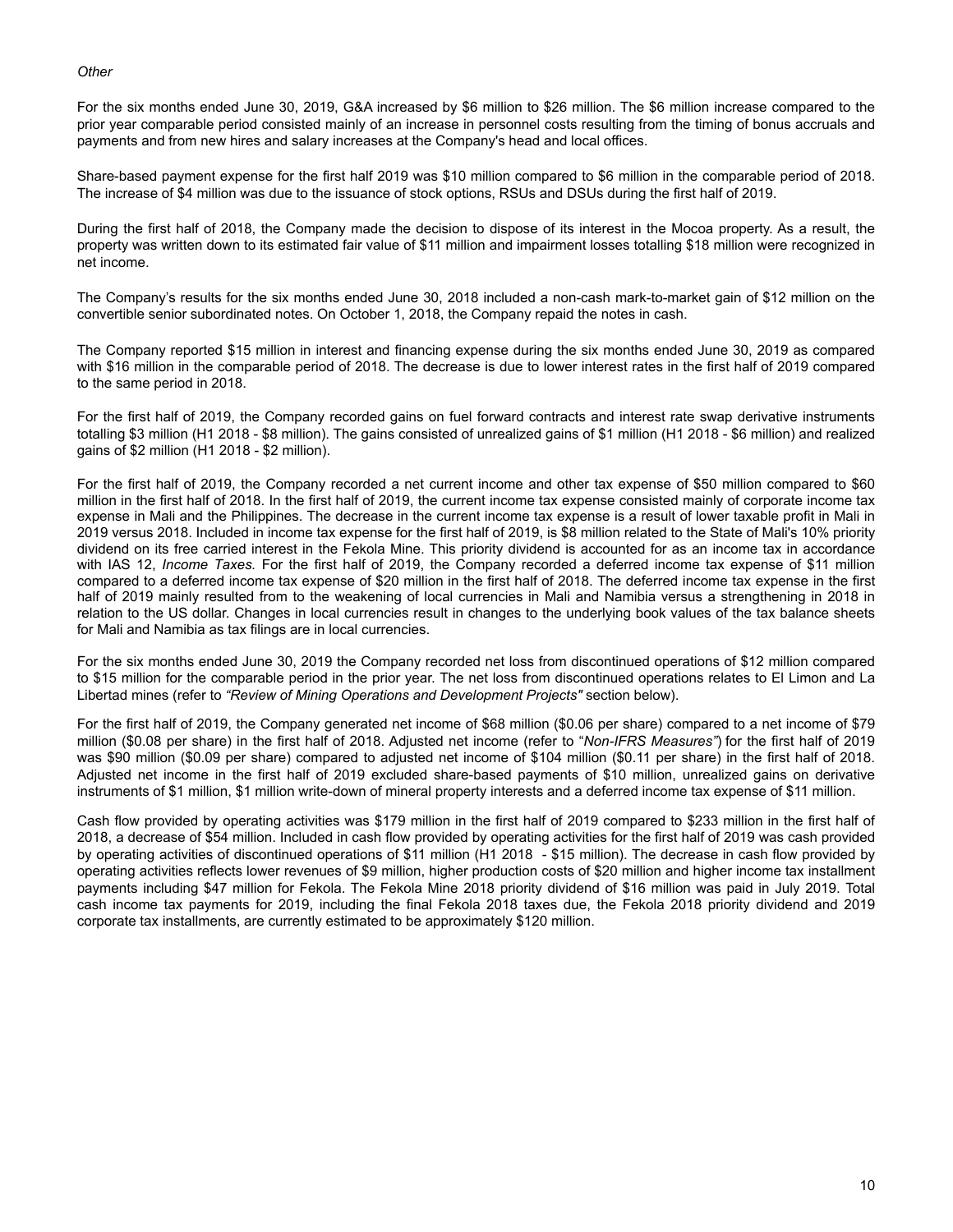## <span id="page-10-0"></span>**REVIEW OF MINING OPERATIONS AND DEVELOPMENT PROJECTS**

### *Fekola Mine - Mali*

|                                                                    | Three months ended |           | Six months ended |           |
|--------------------------------------------------------------------|--------------------|-----------|------------------|-----------|
|                                                                    | <b>June 30,</b>    |           | <b>June 30,</b>  |           |
|                                                                    | 2019               | 2018      | 2019             | 2018      |
|                                                                    |                    |           |                  |           |
| Gold revenue (\$ in thousands)                                     | 140,289            | 129,902   | 291,774          | 293,182   |
| Gold sold (ounces)                                                 | 106,200            | 100,100   | 222,000          | 222,700   |
| Average realized gold price (\$/ ounce)                            | 1,321              | 1,298     | 1,314            | 1,316     |
| Tonnes of ore milled                                               | 1,818,679          | 1,330,038 | 3,547,812        | 2,646,856 |
| Grade (grams/tonne)                                                | 2.07               | 2.77      | 2.09             | 2.80      |
| Recovery (%)                                                       | 94.4               | 95.3      | 94.3             | 95.1      |
| Gold production (ounces)                                           | 113,897            | 112,644   | 224,246          | 226,786   |
| Cash operating $costs^{(1)}$ (\$/ gold ounce sold)                 | 373                | 309       | 386              | 288       |
| Cash operating $costs^{(1)}$ (\$/ gold ounce produced)             | 367                | 318       | 375              | 293       |
| Total cash costs <sup><math>(1)</math></sup> (\$/ gold ounce sold) | 485                | 413       | 492              | 394       |
| All-in sustaining $costs^{(1)}$ (\$/ gold ounce sold)              | 625                | 453       | 619              | 464       |
| Capital expenditures (\$ in thousands)                             | 12,829             | 15,322    | 34,113           | 36,409    |
| Exploration (\$ in thousands)                                      | 6,215              | 5,055     | 8,310            | 7,040     |

(1) Non-IFRS measure. For a description of how these measures are calculated and a reconciliation of these measures to the most directly comparable measures specified, defined or determined *under IFRS and presented in the Company's financial statements, refer to "Non-IFRS Measures".*

The Fekola Mine in Mali (owned 80% by the Company and 20% by the State of Mali) continued its very strong operational performance with second quarter 2019 gold production of 113,897 ounces (Q2 2018 – 112,644 ounces), well above budget by 10% (10,272 ounces) as the Fekola processing facilities continued to outperform. The operation continued to demonstrate sustained high processing throughput without reduced recoveries. For the second quarter of 2019, mill throughput was 1.8 million tonnes, exceeding budget by 34% and the prior-year quarter by 37%. The average grade processed was 2.07 grams per tonne ("g/t") (compared to budget of 2.52 g/t) together with average gold recoveries of 94.4% (compared to budget of 94.0%). Continuing the trends set in the first quarter of the year, processing of ore with favourable metallurgical characteristics (including oxidized saprolite ore) combined with finer than budgeted feed size from the primary crusher (due to a combination of better ore fragmentation in the pit and softer low-grade ore than budgeted) has allowed for the processing of additional lower grade ore from stockpile and run-of-mine sources beyond what was originally budgeted. This has resulted in lower average processed grade, but also a significant increase in gold production along with marginally increased cash operating costs per ounce. Gold tonnage and grade continue to reconcile well with the resource model. For the first half of 2019, the Fekola Mine produced 224,246 ounces of gold, above budget by 8% (16,996 ounces) and comparable with the first half of 2018. For the first half of 2019, mill throughput was 3.5 million tonnes, exceeding budget by 29% and the prior year comparable period by 34%. The average grade processed for the first half of 2019 was 2.09 g/t (compared to budget of 2.50 g/t) together with average gold recoveries of 94.3% (compared to budget of 94.0%).

The Fekola Mine's cash operating costs (refer to *"Non-IFRS Measures"*) were \$367 per gold ounce produced (\$373 per gold ounce sold) for the second quarter of 2019, \$33 per gold ounce produced lower than the budget of \$400 per gold ounce produced but \$49 per gold ounce produced higher than the second quarter of 2018. The lower cash operating costs per gold ounce produced were lower than budget due to higher than budget gold production partially offset by higher costs per ounce for the lower grade ore tonnage processed during the quarter. Total costs of production were on budget. In addition, cash operating costs for the prior year quarter of \$318 per gold ounce produced were also lower than the second quarter of 2019 as a result of higher grade ore processed and lower operating and equipment maintenance costs during the early stages of the Fekola Mine commercial operations. For the first half of 2019, Fekola's cash operating costs were also below budget at \$375 per ounce produced (\$386 per gold ounce sold) compared to a budget of \$384 per ounce produced, \$9 per ounce produced below budget and \$82 per ounce higher than the prior year period for the same reasons as described for the second quarter above.

All-in sustaining costs (refer to *"Non-IFRS Measures"*) for the second quarter of 2019 were \$625 per gold ounce sold compared to a budget of \$707 per gold ounce sold and \$453 per gold ounce sold in the second quarter of 2018. For the first half of 2019, all-in sustaining costs for the Fekola Mine were \$619 per gold ounce sold compared to a budget of \$676 per gold ounce sold and \$464 per gold ounce sold in the first half of 2018. The lower all-in sustaining costs compared to budget reflect higher gold ounces sold than budgeted, lower than budgeted cash operating costs per ounce as discussed above and lower than budgeted sustaining capital expenditures. The lower sustaining capital expenditures are a result of lower prestripping costs of \$7 million (of which \$4 million is not expected to be incurred in 2019) and lower mobile equipment rebuild costs of \$3 million which are expected to be incurred later in 2019. All-in sustaining costs are higher than in 2018 as sustaining capital investments were minimal during Fekola's first year of operations in 2018.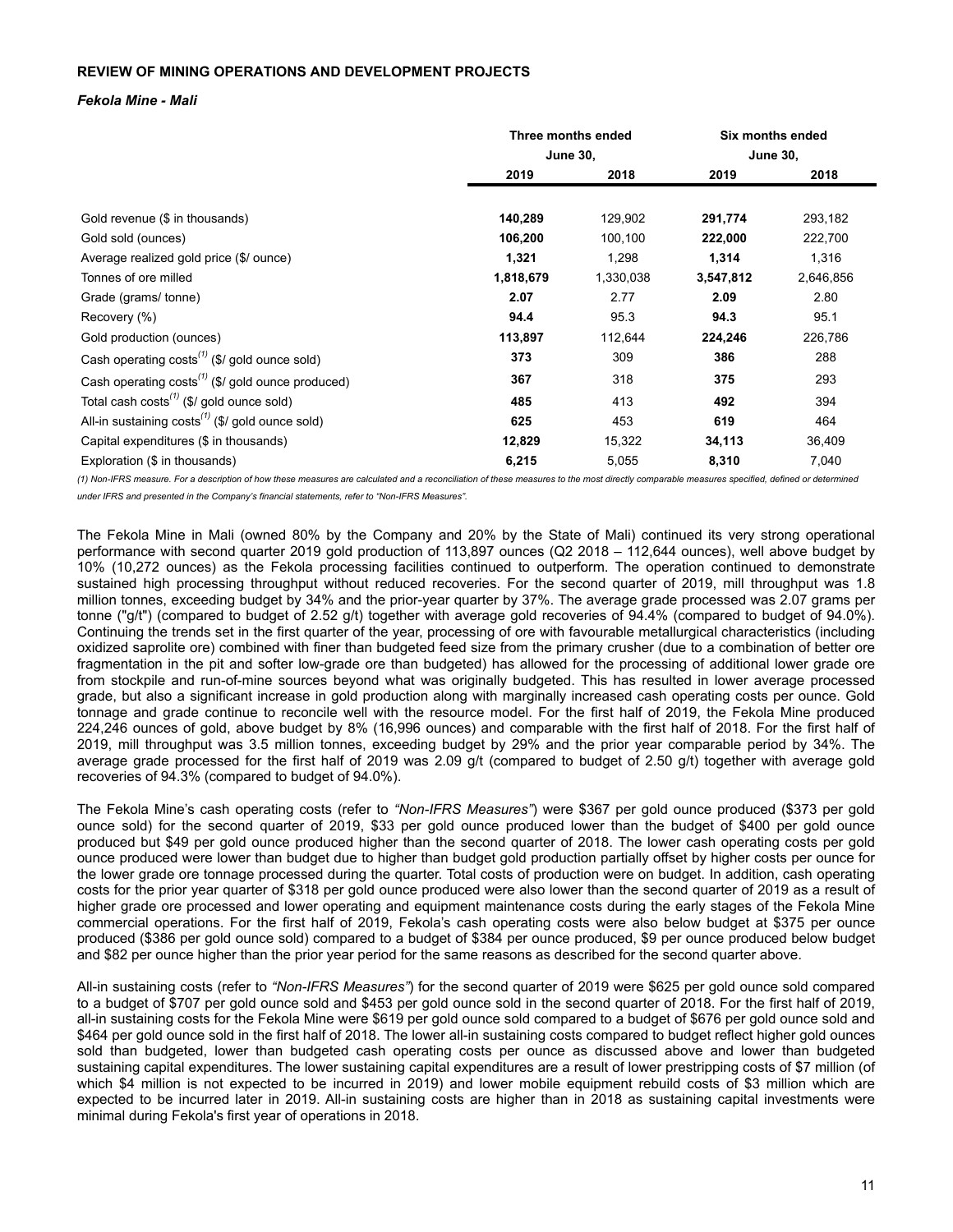Capital expenditures in the second quarter of 2019 totalled \$13 million, mainly consisting of \$4 million for prestripping, \$4 million in costs related to the processing and mining expansions, \$2 million for Fadougou Village relocation costs and \$1 million for capitalized mobile equipment rebuilds. Capital expenditures in the first half of 2019 totaled \$34 million mainly consisting of \$9 million for prestripping, \$7 million to complete relocation of Fadougou Village, \$5 million for mining equipment, \$5 million related to the processing and mining expansions and \$3 million for capitalized equipment rebuilds.

In 2019, the Fekola Mine production is expected to be at the high end of its guidance range of between 420,000 and 430,000 ounces of gold at cash operating costs of between \$370 and \$410 per ounce sold and all-in sustaining costs of between \$625 and \$665 per ounce sold.

## *Fekola Mine Expansion*

On March 26, 2019, the Company announced results from the Expansion Study PEA for the Fekola Mine. As a result, the Company is proceeding with an expansion project to increase processing throughput by 1.5 Mtpa to 7.5 Mtpa from an assumed base rate of 6 Mtpa. The PEA took into account the significant increase in the Fekola Mineral Resource announced on October 25, 2018. Based on the PEA, once this expansion is complete, the Fekola Mine is expected to produce more gold over a longer life, with higher average annual gold production, revenues and cash flows than the previous LoM. Project economic highlights from the PEA include: estimated optimized LoM extended into 2030, including significant estimated increases in average annual gold production to over 550,000 ounces per year during the five-year period 2020-2024 and over 400,000 ounces per year over the LoM (2019-2030) and projected gold production of approximately five million ounces over the new mine life of 12 years of mining and processing (including 2019).

The processing upgrade will focus on increased ball mill power, with upgrades to other components including a new cyclone classification system, pebble crushers, and additional leach capacity to support the higher throughput and increase operability. The capital costs of this mill expansion are estimated to be approximately \$50 million, with spending evenly split between 2019 and 2020. The mining rate at Fekola will also be increased with additional mining equipment to accelerate the supply of highergrade ore to the expanded processing facilities. Initial capital costs for the fleet expansion are estimated at \$85 million with \$20 million expected to be incurred in 2019 and the balance by the end of 2020. Fleet costs are expected to be financed by equipment loans. Fekola pit design, schedule, and costs will be refined in late 2019 and early 2020, when updated resource and geotechnical models are available.

Construction of the processing upgrade is scheduled to begin in October 2019 and to be completed in the third quarter of 2020. All major long-lead equipment has been ordered. Detailed engineering and design activities are progressing well and scheduled to be completed by the end of September 2019.

Mineral Resources which are not Mineral Reserves do not have demonstrated economic viability. The Expansion Study PEA is preliminary in nature and includes Indicated and Inferred Mineral Resources. Inferred Mineral Resources are considered too speculative geologically to have economic considerations applied to them that would enable them to be categorized as Mineral Reserves. Consequently, there is no certainty that the Expansion Study Preliminary Economic Assessment will be realized.

## *Fekola Solar Plant*

The Company completed a preliminary study to evaluate the technical and economic viability of adding a solar plant to the Fekola mine site. The results of that study indicated that it was a financially sound project and that a plant of approximately 30 MW of solar generating capacity with a significant battery storage component would provide the best economic result. A second study has now been completed that has established the detailed capital and operating cost analysis for the project. Results indicated that a solar plant can provide significant operating cost reductions (estimated to reduce processing costs by approximately 7%) and the project was approved by the B2Gold Board in the second quarter of 2019.

Key aspects of the Fekola solar plant include:

- One of the largest off-grid hybrid solar/Heavy Fuel Oil ("HFO") plant in the world
- 36 MW of panels being installed to provide 30 MW of generating capacity

• 13.5 MWh of battery storage to handle power load spikes, short periods of cloud cover, and allows for higher engine loading and efficiencies

- Allows for three gensets to be shut down during daylight hours which will save about 13.1 million litres of HFO per year
- Cloud forecasting technology is being installed to help maximize solar generation
- Capital cost estimate of \$38 million with a 4 year payback of which \$20 million is expected to be incurred in 2019
- Annual CO2 reductions of almost 39,000 tonnes
- Project is scheduled for completion in August 2020.

## *Fadougou Village Relocation*

In the second quarter of 2019, the Fadougou Village relocation was completed (the original village of Fadougou was located adjacent to the main Fekola open pit). Construction of the new planned urban town commenced in late 2017 and was completed in February 2019. This included building over 700 new structures where all homes have solar panel lighting and latrines. The Fadougou community started moving into their new homes at New Fadougou in April 2019 and finished at the end of June 2019.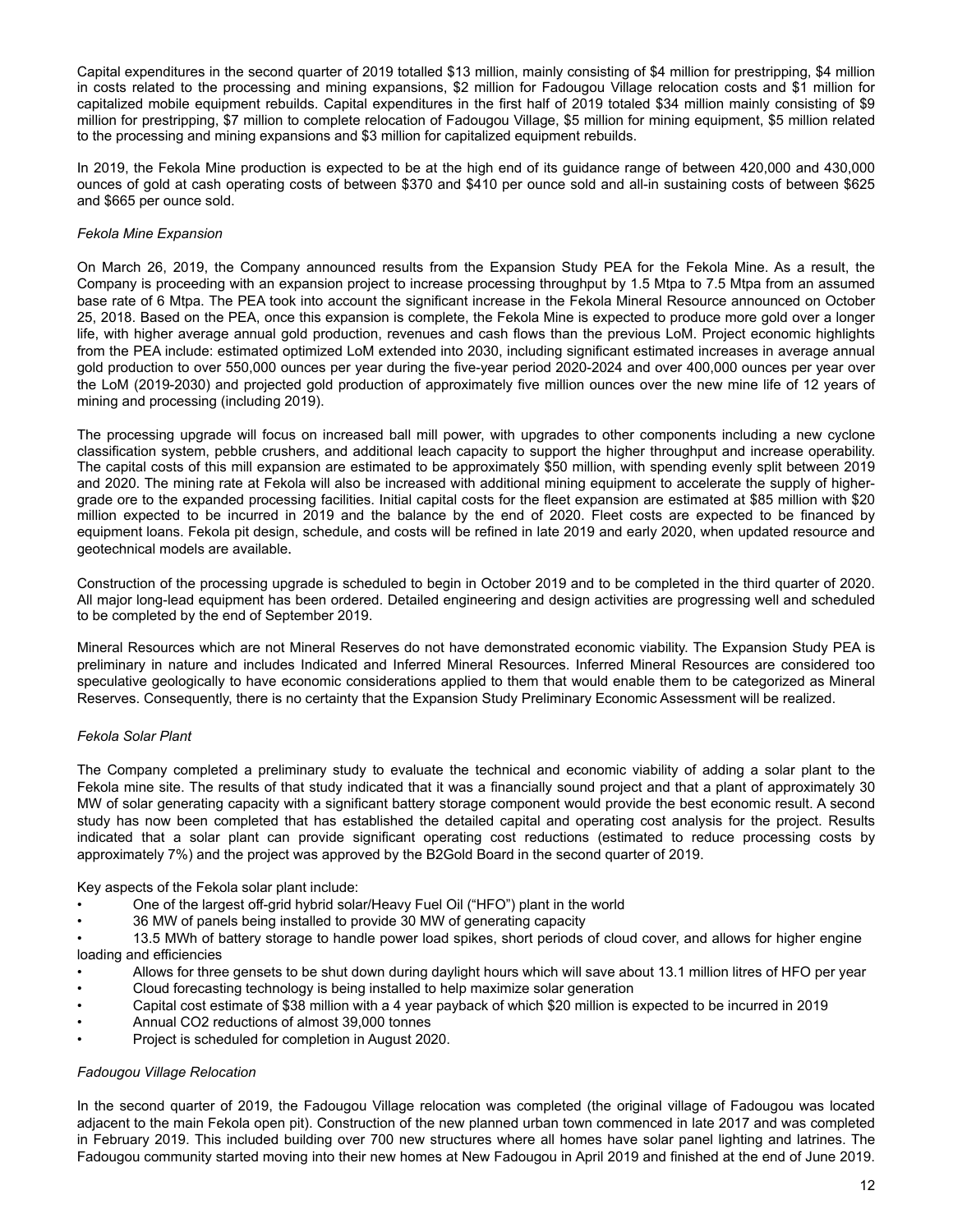The mosque, school and clinic have been handed over to the respective authorities and are fully operational. Training to manage and maintain infrastructure, water supply systems and waste disposal is ongoing.

### *Masbate Mine – Philippines*

|                                                                    | Three months ended |           | Six months ended |                 |
|--------------------------------------------------------------------|--------------------|-----------|------------------|-----------------|
|                                                                    | <b>June 30,</b>    |           |                  | <b>June 30,</b> |
|                                                                    | 2019               | 2018      | 2019             | 2018            |
|                                                                    |                    |           |                  |                 |
| Gold revenue (\$ in thousands)                                     | 81,469             | 62,858    | 147,296          | 142,994         |
| Gold sold (ounces)                                                 | 62,100             | 48,400    | 112,500          | 108,400         |
| Average realized gold price (\$/ ounce)                            | 1,312              | 1,299     | 1,309            | 1,319           |
| Tonnes of ore milled                                               | 2,093,834          | 1,686,716 | 3,926,928        | 3,479,295       |
| Grade (grams/tonne)                                                | 1.22               | 1.29      | 1.27             | 1.23            |
| Recovery (%)                                                       | 70.2               | 77.3      | 72.0             | 77.9            |
| Gold production (ounces)                                           | 57,572             | 54,254    | 115,053          | 107,401         |
| Cash operating $costs^{(1)}$ (\$/ gold ounce sold)                 | 566                | 544       | 557              | 550             |
| Cash operating $costs^{(1)}$ (\$/ gold ounce produced)             | 570                | 531       | 538              | 537             |
| Total cash costs <sup><math>(1)</math></sup> (\$/ gold ounce sold) | 627                | 641       | 628              | 627             |
| All-in sustaining $costs^{(1)}$ (\$/ gold ounce sold)              | 749                | 764       | 746              | 750             |
| Capital expenditures (\$ in thousands)                             | 7,520              | 9,560     | 15,964           | 21,397          |
| Exploration (\$ in thousands)                                      | 1,103              | 1,119     | 2,065            | 2,217           |

(1) Non-IFRS measure. For a description of how these measures are calculated and a reconciliation of these measures to the most directly comparable measures specified, defined or determined *under IFRS and presented in the Company's financial statements, refer to "Non-IFRS Measures".*

The Masbate Mine in the Philippines also continued its very strong operational performance through the second quarter of 2019, producing 57,572 ounces of gold, 7% (3,587 ounces) above budget and 6% (3,318 ounces) higher compared to the prior year quarter. Gold production was above budget largely due to higher than planned ore tonnage sourced from the Main Vein Pit, including ore tonnage from backfilled areas (that had historically been mined using underground methods and were not included in the budget mine plan) together with a higher than planned oxide ore feed percentage. The unbudgeted backfill material has higher grade and recoveries than the budgeted in-situ ore. Masbate's gold production for the quarter resulted from processing 2.1 million tonnes (compared to budget of 2.0 million tonnes and 1.7 million tonnes in the second quarter of 2018) at an average grade of 1.22 g/t (compared to budget of 1.19 g/t and 1.29 g/t in the second quarter of 2018) with average gold recoveries of 70.2% (compared to budget of 69.6% and 77.3% in the second quarter of 2018). Oxide ore represented 17% of the processed tonnage for the quarter (versus budget of 1% and 59% in the second quarter of 2018). During the second quarter of 2019 mining focused on the Main Vein Pit and overall more oxide ore was processed than budgeted. The process for approval of the Montana Pit Extension is well advanced, having successfully completed community review and received approval of its Environment Compliance Certificate. All supporting infrastructure is in place and mining will commence as soon as the necessary approvals are received (currently anticipated in the fourth quarter of 2019). For the first half of 2019, the Masbate Mine achieved record half-yearly production of 115,053 ounces of gold, significantly above budget by 11% (11,077 ounces) and 7% (7,652 ounces) higher than the first half of 2018. Masbate's gold production for the first half of 2019 resulted from processing 3.9 million tonnes (compared to budget of 3.9 million tonnes and 3.5 million tonnes in the first half of 2018) at an average grade of 1.27 g/t (compared to budget of 1.19 g/t and 1.23 g/t in the first half of 2018) with average gold recoveries of 72.0% (compared to budget of 69.7% and 77.9% in the first half of 2018). The above budgeted production was mainly due to the combination of higher than expected oxide ore tonnage coupled with unplanned backfilled ore, having higher grade and better recovery than the in-situ ore, in the second quarter as discussed above.

The Masbate Mine's cash operating costs (refer to *"Non-IFRS Measures"*) were \$570 per gold ounce produced (\$566 per gold ounce sold) for the second quarter of 2019, below budget by \$64 per ounce produced (10%) and \$39 per ounce produced higher than the prior year quarter. Cash operating costs were below budget mainly due to the higher than expected gold production combined with lower than budgeted mining costs. Cost savings were mainly in the areas of: drilling/blasting (mining locations included backfill areas which did not require blasting and blast pattern spacing was increased resulting in savings for drill meters and blast agents), loading/hauling (mainly due to lower fuel and maintenance costs) and fewer total tonnes of waste moved (which was a result of fleet activity focused in Main Vein area, resulting in a lower than budgeted strip ratio). For the first half of 2019, Masbate's cash operating costs per ounce produced were also below budget for the first half of 2019, \$538 per ounce produced (\$557 per gold ounce sold) compared to a budget of \$651 per ounce produced and in-line with first half of 2018.

All-in sustaining costs (refer to *"Non-IFRS Measures"*) for the second quarter of 2019 were \$749 per ounce compared to a budget of \$862 per gold ounce sold and \$764 per gold ounce sold in the second quarter of 2018. For the first half of 2019, all-in sustaining costs were \$746 per ounce compared to a budget of \$912 per gold ounce sold and \$750 per gold ounce sold in the second quarter of 2018. All-in sustaining costs were lower than budget as a result of the lower than budgeted cash operating costs as discussed above, higher than budgeted gold ounces sold and lower than budgeted sustaining capital expenditures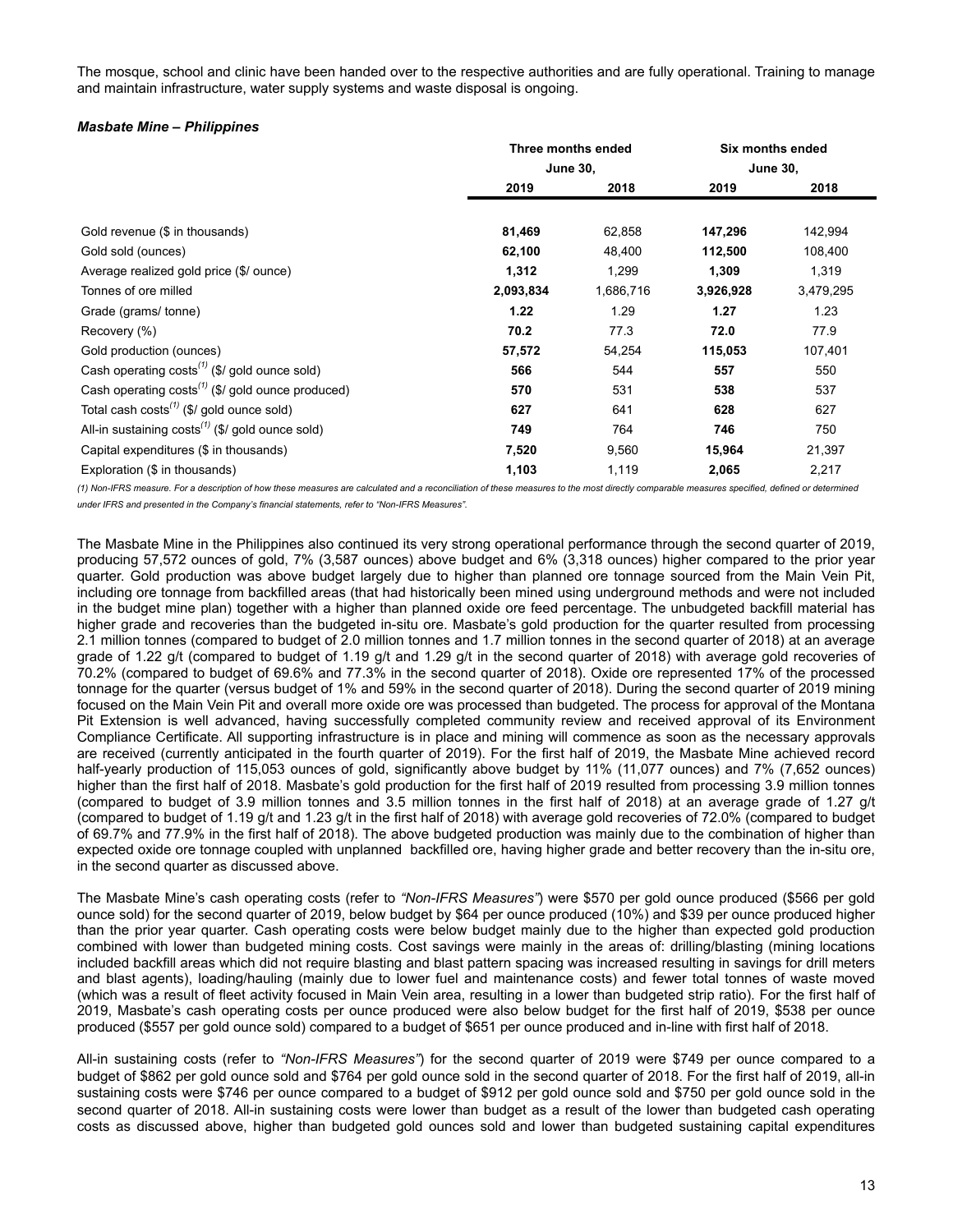resulting from the timing of expenditures relating to ongoing land purchase negotiations not being finalized in the quarter and first half. These capital expenditures are expected to be incurred later in 2019.

Capital expenditures for the second quarter of 2019 totalled \$8 million consisting mainly of \$2 million of mobile equipment purchases and rebuilds, \$1 million for prestripping and \$1 million to complete the processing expansion project. For the first half of 2019, capital expenditures totalled \$16 million, including Masbate processing plant upgrade costs of \$5 million, mobile equipment acquisition costs and rebuilds of \$3 million, prestripping costs of \$2 million and \$2 million for the tailings storage facility construction.

The Masbate expansion project for the upgrade of the processing plant to 8.0 Mtpa was completed in early 2019. With the expansion now fully commissioned and online, Masbate's annual gold production is projected to average approximately 200,000 ounces per year during the mining phase and above 100,000 ounces per year when the low-grade stockpiles are processed in the subsequent period after open-pit mining activities have ceased.

For full-year 2019, the Masbate Mine is expected to produce between 200,000 and 210,000 ounces of gold, primarily from the Main Vein Pit, at cash operating costs of between \$625 and \$665 per ounce sold and all-in sustaining costs of between \$860 and \$900 per ounce sold.

### *Otjikoto Mine - Namibia*

|                                                               | Three months ended |         | Six months ended |           |
|---------------------------------------------------------------|--------------------|---------|------------------|-----------|
|                                                               | <b>June 30,</b>    |         | <b>June 30,</b>  |           |
|                                                               | 2019               | 2018    | 2019             | 2018      |
|                                                               |                    |         |                  |           |
| Gold revenue (\$ in thousands)                                | 46,462             | 51,210  | 95,066           | 108,245   |
| Gold sold (ounces)                                            | 35,400             | 39,529  | 72,600           | 82,358    |
| Average realized gold price (\$/ ounce)                       | 1,312              | 1,296   | 1,309            | 1,314     |
| Tonnes of ore milled                                          | 867,284            | 860,474 | 1,668,459        | 1,687,701 |
| Grade (grams/tonne)                                           | 1.36               | 1.49    | 1.33             | 1.50      |
| Recovery (%)                                                  | 98.5               | 98.7    | 98.5             | 98.7      |
| Gold production (ounces)                                      | 37,421             | 40,678  | 70,133           | 80,177    |
| Cash operating $costs^{(1)}$ (\$/ gold ounce sold)            | 582                | 541     | 549              | 545       |
| Cash operating costs <sup>(1)</sup> (\$/ gold ounce produced) | 554                | 505     | 576              | 536       |
| Total cash $costs^{(1)}$ (\$/ gold ounce sold)                | 634                | 593     | 602              | 598       |
| All-in sustaining $costs^{(1)}$ (\$/ gold ounce sold)         | 1,174              | 869     | 997              | 793       |
| Capital expenditures (\$ in thousands)                        | 17,221             | 18,256  | 24,503           | 29,632    |
| Exploration (\$ in thousands)                                 | 533                | 593     | 864              | 997       |

(1) Non-IFRS measure. For a description of how these measures are calculated and a reconciliation of these measures to the most directly comparable measures specified, defined or determined *under IFRS and presented in the Company's financial statements, refer to "Non-IFRS Measures".*

The Otjikoto Mine in Namibia, in which the Company holds a 90% interest, also had a solid second quarter with gold production of 37,421 ounces (Q2 2018 – 40,678 ounces), 3% (1,045 ounces) above budget, mainly due to slightly higher than budgeted throughput and recoveries. During the second quarter of 2019, the Otjikoto Mine processed 0.87 million tonnes (compared to budget of 0.85 million tonnes and 0.86 million tonnes in the second quarter of 2018) at an average grade of 1.36 g/t (compared to budget of 1.36 g/t and 1.49 g/t in the second quarter of 2018) with average gold recoveries of 98.5% (compared to budget of 98.0% and 98.7% in the second quarter of 2018). For the first half of 2019, the Otjikoto Mine produced 70,133 ounces of gold (H1 2018 – 80,177 ounces), above budget by 3% (2,320 ounces). During the first half of 2019, the Otjikoto Mine processed 1.67 million tonnes (compared to budget of 1.69 million tonnes and 1.69 million tonnes in the first half of 2018) at an average grade of 1.33 g/t (compared to budget of 1.28 g/t and 1.50 g/t in the first half of 2018) with average gold recoveries of 98.5% (compared to budget of 98.0% and 98.7% in the first half of 2018). As previously released, Otjikoto's full year 2019 gold production is scheduled to be significantly weighted towards the second half of the year, as a higher-grade zone of the Otjikoto Pit is forecast to be processed in the third quarter of 2019 and high-grade ore production from Phase 2 of the Wolfshag Pit is scheduled to begin in late 2019.

For the second quarter of 2019, the Otjikoto Mine's cash operating costs (refer to *"Non-IFRS Measures"*) were \$554 per gold ounce produced (\$582 per ounce gold sold), 4% or \$25 lower than budget and \$49 per ounce or 10% higher compared with the second quarter of 2018. Cash operating costs in the first quarter of 2019 were higher than the prior year due to slightly lower ounce production and deeper mining than 2018. For the first half of 2019, the Otjikoto Mine's cash operating costs were \$576 per gold ounce produced (\$549 per gold ounce sold), 6% or \$38 lower than budget and \$40 per ounce or 7% higher compared with the first half of 2018. Year-to-date costs per ounce were lower than budgeted due to higher gold production and marginally lower processing costs than budgeted. In the first half of 2019, higher ore tonnes were mined and stockpiled than budgeted and less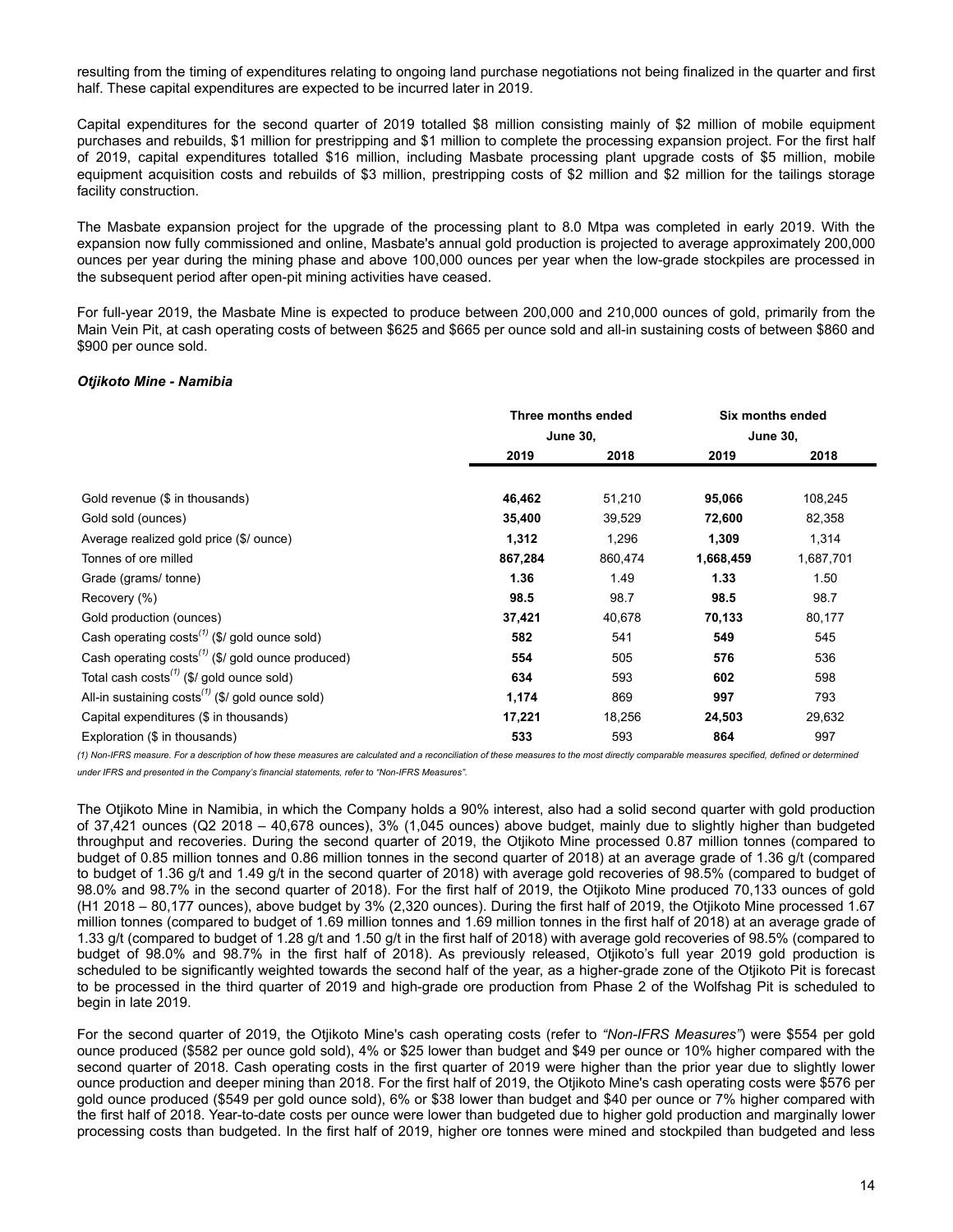prestripping was incurred than budgeted from Phase 2 of the Otjikoto pit and Phase 2 of the Wolfshag pit. These positive ore tonnage reconciliations decreased the strip ratio and increased stockpiled tonnage for the first half of 2019.

All-in sustaining costs (refer to *"Non-IFRS Measures"*) for the second quarter of 2019 were \$1,174 per gold ounce sold compared to a budget of \$1,231 per gold ounce sold and \$869 per gold ounce sold in the second quarter of 2018. All-in sustaining costs for the second quarter of 2019 were 5% lower than budget as a result of sustaining capital expenditures being \$3 million lower than budgeted due to timing differences. Compared to the prior year quarter, all-in sustaining costs were significantly higher mainly due to the timing of prestripping costs (relating to Phase 2 and 3 of the Wolfshag Pit). Otjikoto's all-in sustaining costs per ounce are forecast to significantly decrease in the second half of 2019, mainly due to higher than expected gold production in the second half and the timing of prestripping costs and equipment rebuilds weighted to the first half of the year. For the first half of 2019, all-in sustaining costs were \$997 per gold ounce sold compared to a budget of \$1,181 per ounce and \$793 per gold ounce sold in the first half of 2019. All-in sustaining costs for the first half of 2019 were lower than budget as a result of the lower than budgeted cash operating costs as discussed above, higher gold ounces sold compared to budget and sustaining capital expenditures that were \$7 million lower than budgeted. This difference related mainly to lower capitalized prestripping and is expected to be an overall capital expenditure saving versus budget for the year.

Capital expenditures in the second quarter of 2019 totalled \$17 million, mainly consisting of \$14 million for prestripping and \$2 million in mobile equipment rebuilds and replacements. Capital expenditures for the six months ended June 30, 2019 totalled \$25 million, mainly consisting of \$18 million for prestripping and \$6 million in mobile equipment rebuilds and replacements.

For full-year 2019, the Otjikoto Mine is forecast to produce between 165,000 and 175,000 ounces of gold, primarily from the Otjikoto Pit, at cash operating costs of between \$520 and \$560 per ounce sold and all-in sustaining costs of between \$905 and \$945 per ounce sold.

### *Discontinued Operations - El Limon Mine – Nicaragua*

|                                                                    | Three months ended |        | Six months ended |         |
|--------------------------------------------------------------------|--------------------|--------|------------------|---------|
|                                                                    | <b>June 30,</b>    |        | <b>June 30,</b>  |         |
|                                                                    | 2019               | 2018   | 2019             | 2018    |
|                                                                    |                    |        |                  |         |
| Gold revenue (\$ in thousands)                                     | 12,808             | 15,857 | 27,781           | 37,149  |
| Gold sold (ounces)                                                 | 9,791              | 12,225 | 21,195           | 28,075  |
| Average realized gold price (\$/ ounce)                            | 1,308              | 1,297  | 1,311            | 1,323   |
| Tonnes of ore milled                                               | 123,356            | 89,590 | 244,714          | 205,900 |
| Grade (grams/tonne)                                                | 3.12               | 4.07   | 3.23             | 3.92    |
| Recovery (%)                                                       | 93.1               | 94.8   | 93.4             | 95.0    |
| Gold production (ounces)                                           | 11,458             | 11,109 | 23,689           | 24,638  |
| Cash operating $costs^{(1)}$ (\$/ gold ounce sold)                 | 973                | 893    | 983              | 857     |
| Cash operating $costs^{(1)}$ (\$/ gold ounce produced)             | 953                | 893    | 916              | 956     |
| Total cash costs <sup><math>(1)</math></sup> (\$/ gold ounce sold) | 1,053              | 970    | 1,068            | 940     |
| All-in sustaining $costs^{(1)}$ (\$/ gold ounce sold)              | 1,617              | 1,547  | 1,567            | 1,421   |
| Capital expenditures (\$ in thousands)                             | 10,938             | 7,223  | 18,367           | 13,203  |
| Exploration (\$ in thousands)                                      | 743                | 2,490  | 1,208            | 3,798   |

(1) Non-IFRS measure. For a description of how these measures are calculated and a reconciliation of these measures to the most directly comparable measures specified, defined or determined

*under IFRS and presented in the Company's financial statements, refer to "Non-IFRS Measures".*

El Limon Mine in Nicaragua produced 11,458 ounces of gold in the second quarter of 2019, comparable to both budget and the prior year quarter. Site operations were generally on plan, with production from the new El Limon Central Pit continuing along with production from the Santa Pancha underground mine and development of the Veta Nueva underground mine. For the first half of 2019, El Limon Mine produced 23,689 ounces of gold (H1 2018 - 24,638 ounces), in-line with budget.

For the second quarter of 2019, El Limon Mine's cash operating costs (refer to *"Non-IFRS Measures"*) were \$953 per gold ounce produced (\$973 per gold ounce sold), 4% below the budget of \$997 per gold ounce produced and \$893 per gold ounce produced for the prior year quarter. For the first half of 2019, El Limon's cash operating costs were \$916 per gold ounce produced (\$983 per gold ounce sold), in-line with the budget of \$935 per ounce and higher than the prior year period cost of \$956 per gold ounce produced.

All-in sustaining costs (refer to *"Non-IFRS Measures"*) for the second quarter of 2019 were \$1,617 per gold ounce sold compared to a budget of \$1,354 per ounce and \$1,547 per ounce for the prior year quarter. All-in sustaining costs were higher than budget due to slightly lower than budgeted gold sold due to the timing of gold sales and the higher than budgeted sustaining capital expenditures on Santa Pancha underground development resulting from a combination of higher than budgeted underground metres developed and slightly higher power costs. Underground development metres and associated costs are expected to be in-line with budget through the remainder of 2019. All-in sustaining costs for the first half of 2019 were \$1,567 per gold ounce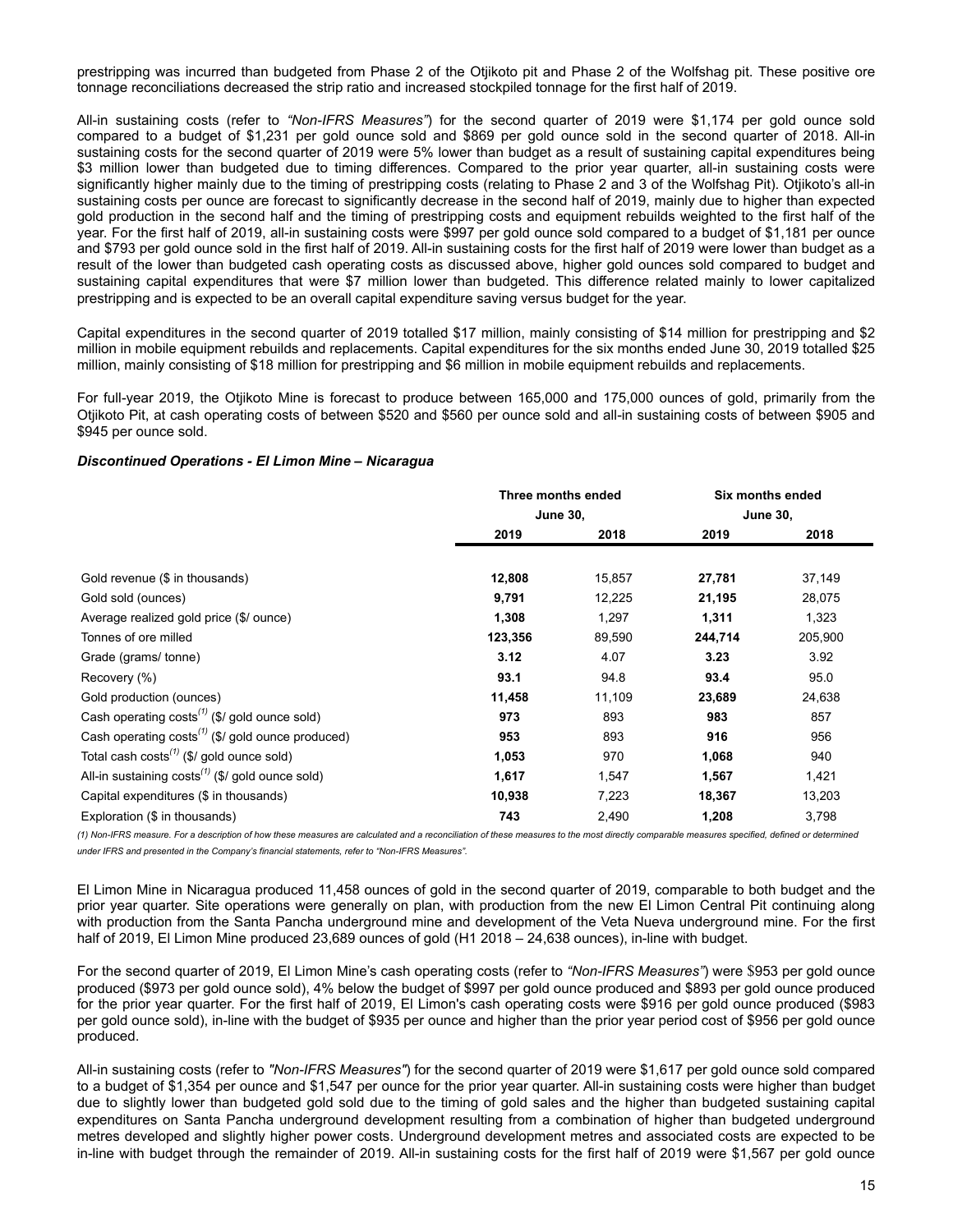sold compared to a budget of \$1,378 per gold ounce sold and \$1,421 per gold ounce sold for the first half of 2018. All-in sustaining costs were higher than budget for the first half of 2019 due to the higher than budgeted sustaining capital expenditures on Santa Pancha underground development and slightly lower than budgeted gold sold due to the timing of gold sales.

Total capital expenditures in the second quarter of 2019 were \$11 million, mainly consisting of \$6 million for Limon Central prestripping and \$4 million for underground development at the Santa Pancha and Veta Nueva underground mines. For the six months ended June 30, 2019, capital expenditures were \$18 million, mainly consisting of \$9 million for Limon Central prestripping and \$7 million for Santa Pancha and Veta Nueva underground development.

For full-year 2019, El Limon is expected to produce between 55,000 and 60,000 ounces of gold at cash operating costs of between \$720 and \$760 per ounce sold and all-in sustaining costs of between \$1,005 and \$1,045 per ounce sold.

### *Ongoing El Limon Exploration and Development*

Positive drilling results continue to expand El Limon Central zone to the north, indicating the potential to expand the Mineral Resources. The zone is also open to depth, indicating the potential to produce ore from underground in El Limon Central area once open-pit mining is completed.

Current plans for 2019 are to complete upgrades of the grinding circuit at a capital cost of approximately \$3 million. This work is underway and is scheduled to be completed by October 2019. This upgrade is designed to allow the El Limon plant to maintain grind size and a throughput rate of 500,000 tpa when the harder Limon Central ore is fed to the mill.

### *Discontinued Operations - La Libertad Mine - Nicaragua*

|                                                                    | Three months ended |         | Six months ended |           |
|--------------------------------------------------------------------|--------------------|---------|------------------|-----------|
|                                                                    | <b>June 30,</b>    |         | <b>June 30,</b>  |           |
|                                                                    | 2019               | 2018    | 2019             | 2018      |
|                                                                    |                    |         |                  |           |
| Gold revenue (\$ in thousands)                                     | 30,226             | 26,638  | 52,935           | 51,475    |
| Gold sold (ounces)                                                 | 22,791             | 20,484  | 40,063           | 39,042    |
| Average realized gold price (\$/ ounce)                            | 1,326              | 1,300   | 1,321            | 1,318     |
| Tonnes of ore milled                                               | 565,290            | 564,143 | 1,136,383        | 1,125,841 |
| Grade (grams/tonne)                                                | 1.48               | 1.25    | 1.26             | 1.21      |
| Recovery (%)                                                       | 95.4               | 95.1    | 95.4             | 93.9      |
| Gold production (ounces)                                           | 25,672             | 21,408  | 43,758           | 40,775    |
| Cash operating $costs^{(1)}$ (\$/ gold ounce sold)                 | 1,030              | 896     | 1,144            | 964       |
| Cash operating $costs^{(1)}$ (\$/ gold ounce produced)             | 936                | 875     | 1,110            | 945       |
| Total cash costs <sup><math>(1)</math></sup> (\$/ gold ounce sold) | 1,060              | 924     | 1,173            | 992       |
| All-in sustaining $costs^{(1)}$ (\$/ gold ounce sold)              | 1,577              | 1,237   | 1,607            | 1,296     |
| Capital expenditures (\$ in thousands)                             | 10,556             | 5,425   | 14,907           | 10,040    |
| Exploration (\$ in thousands)                                      | 748                | 1,566   | 1,894            | 2,733     |

(1) Non-IFRS measure. For a description of how these measures are calculated and a reconciliation of these measures to the most directly comparable measures specified, defined or determined *under IFRS and presented in the Company's financial statements, refer to "Non-IFRS Measures".*

La Libertad Mine in Nicaragua produced 25,672 ounces of gold in the second quarter of 2019, 11% (2,476 ounces) above budget and 20% (4,264 ounces) higher compared to the prior year quarter. The higher gold production was largely due to higher than planned grade (from the San Juan and Mojon East Pits and the Jabali Underground Mine). The head grade for the quarter was 1.48 g/t versus a budget of 1.34 g/t and 1.25 g/t in the prior year quarter. For the first half of 2019, La Libertad Mine produced 43,758 ounces of gold, in-line with budget and 7% (2,983 ounces) higher than in the first half of 2018 as the grade-based gains in the second quarter recovered the shortfalls from the first quarter.

During the quarter, the Company received the mining permit for the new Jabali Antenna open-pit and has commenced construction of roads and other related infrastructure. The Company anticipates that production will start from the pit in September 2019 (as budgeted).

For the second quarter of 2019, La Libertad's cash operating costs (refer to *"Non-IFRS Measures"*) were \$936 per gold ounce produced (\$1,030 per gold ounce sold), which was on budget but \$61 higher than the second quarter of 2018. The higher cash operating cost per gold ounce sold compared to cash operating cost per gold ounce produced resulted from the sale of higher costed opening inventory balances during the second quarter of 2019. For the first half of 2019, La Libertad's cash operating costs were \$1,110 per gold ounce produced (\$1,144 per gold ounce sold), which was \$134 per gold ounce produced higher than budget and \$165 per gold ounce produced higher than the first half of 2018. La Libertad's cash operating costs were higher than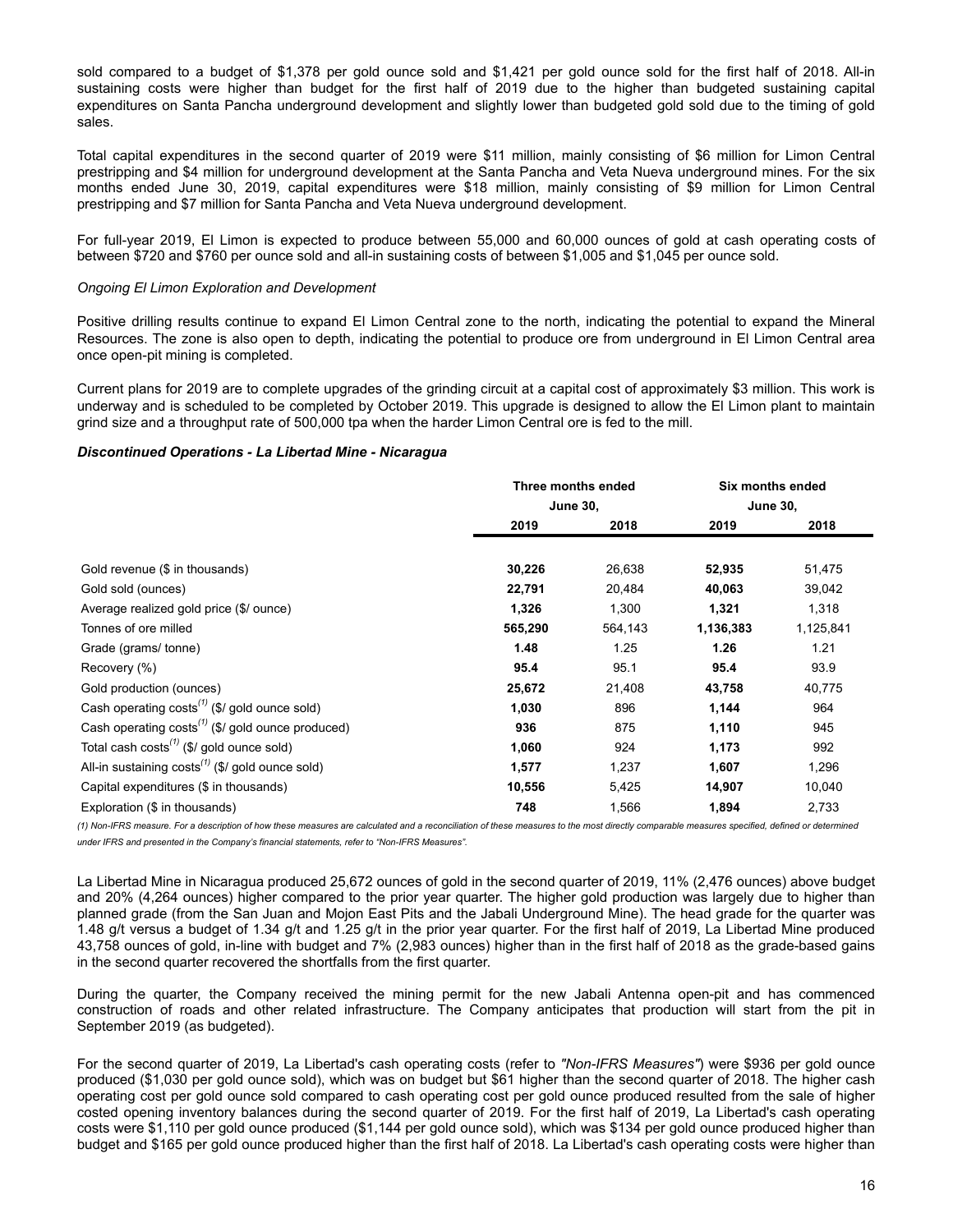<span id="page-16-0"></span>budget due to higher mining costs resulting from higher than budgeted waste tonnes mined at the San Diego and San Juan pits. In the first half of 2019, operations moved additional waste that had not been moved as planned in 2018 due to temporary limitations in mining fleet capacity in the second half of 2018. The fleet capacity issues were resolved by late 2018 and movement of the additional waste material was caught up by the end of the first half of 2019. The remainder of the year is expected to more closely follow budgeted waste movement.

All-in sustaining costs (refer to *"Non-IFRS Measures"*) for the second quarter of 2019 were \$1,577 per gold ounce sold compared to a budget of \$1,225 per gold ounce sold and \$1,237 per gold ounce sold for the second quarter of 2018. As previously released, La Libertad's all-in sustaining costs are forecast to decrease in the second half of 2019 compared to the first half of the year. The higher than budgeted all-in sustaining costs for the second quarter of 2019 resulted from higher than budgeted sustaining capital expenditures arising from timing delays from the first quarter of 2019 in developing the Jabali Antenna open-pit and underground mines (\$2 million) and the construction of the tailings storage facility (\$4 million) as well as by higher cash operating costs as described above. All-in sustaining costs for the first half of 2019 were \$1,607 per gold ounce sold compared to a budget of \$1,494 per gold ounce sold and \$1,296 per gold ounce sold for the first half of 2018. The higher than budgeted all-in sustaining costs for the first half of 2019 resulted from higher cash operating costs per ounce as described above and lower than budgeted sales partially offset by lower than budgeted sustaining capital expenditures.

Total capital expenditures in the second quarter of 2019 were \$11 million, mainly consisting of \$8 million for tailings storage facility construction and \$2 million for land purchase and resettlement related to the Jabali Antenna open-pit. For the six months ended June 30, 2019, capital expenditures totalled \$15 million, mainly consisting of \$11 million for tailings storage facility construction and \$3 million for land purchase and resettlement related to the Jabali Antenna open-pit.

For full-year 2019, La Libertad Mine is expected to produce between 95,000 and 100,000 ounces of gold at cash operating costs of between \$840 and \$880 per ounce and all-in sustaining costs of between \$1,150 and \$1,190 per ounce. Gold production is scheduled to be weighted towards the second-half of the year with development of the new Jabali Antenna open-pit planned for August and September 2019, and ore production expected to begin in October 2019. All necessary permits to develop the Jabali Antenna open-pit have now been received.

Current plans at La Libertad include mining and processing into 2020, with a combination of mineral reserves and mineral resources. The Company is currently updating its LoM plan for La Libertad based on revised estimates for the timing of expected production from its existing ore sources and the expected timing for bringing Jabali Antenna open-pit on line. The Company has a successful track record of converting its mineral resources to reserves and exploration for additional mineral targets continues. Mineral resources that are not mineral reserves do not have demonstrated economic viability.

## **LIQUIDITY AND CAPITAL RESOURCES**

At June 30, 2019, the Company had cash and cash equivalents of \$114 million (excluding \$10 million of cash associated with discontinued operations) compared to cash and cash equivalents of \$103 million at December 31, 2018. Working capital at June 30, 2019 (excluding \$35 million of working capital related to assets and liabilities classified as held for sale) was \$192 million compared to \$156 million at December 31, 2018 (December 31, 2018 balance sheet presentation remains unchanged.) At June 30, 2019, the Company had drawn \$375 million under the \$600 million RCF, leaving an undrawn and available balance under the existing facility of \$225 million.

On May 10, 2019, the Company entered into a revised RCF agreement with its existing syndicate of banks plus one new lender, to upsize its RCF capacity from \$500 million to \$600 million and to increase the accordion feature from \$100 million to \$200 million. In addition, as a reflection of B2Gold's financial strength, the upsized RCF included increased flexibility for permitted borrowings and equipment financings, coupled with less onerous financial covenants and lower pricing. The syndicate includes HSBC, ING Bank N.V. and The Bank of Nova Scotia as Joint Lead Arrangers and Joint Bookrunners, and the balance of the syndicate includes Canadian Imperial Bank of Commerce as Documentation Agent and Bank of Montreal and Société Générale as lenders. HSBC will continue to act as the Administrative Agent for the facility.

The revised RCF bears interest on a sliding scale of between LIBOR plus 2.125% to 2.75% based on the Company's consolidated net leverage ratio. Commitment fees for the undrawn portion of the facility are also on a similar sliding scale basis of between 0.48% and 0.62%. The term of the revised RCF is four years, maturing on May 9, 2023.

The Company has provided security on the RCF in the form of a general security interest over the Company's assets and pledges creating a charge over the shares of certain of the Company's direct and indirect subsidiaries. In connection with the RCF, the Company must also maintain certain ratios for leverage and interest coverage. As at June 30, 2019, the Company was in compliance with these debt covenants.

The upsized RCF, coupled with strong operating cash flows from the Company's existing mine operations, is expected to provide the Company with continued financial flexibility to advance existing assets and pursue exploration opportunities.

The Company's current strategy is to continue to reduce debt, expand the Fekola Mine throughput and annual production, further advance its pipeline of development and exploration projects and evaluate exploration opportunities.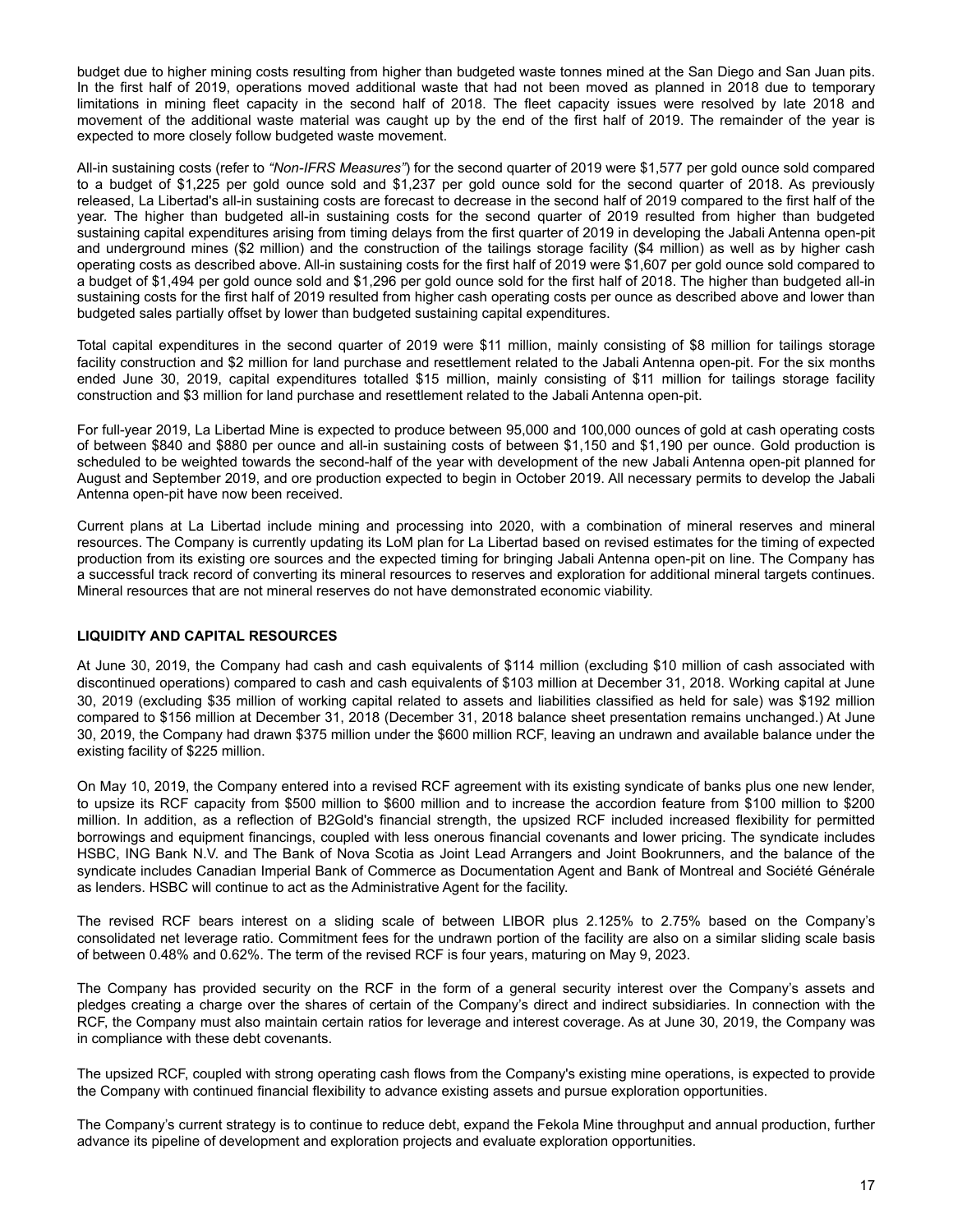During the six months ended June 30, 2019, the Company made repayments of \$25 million on the RCF.

During the three and six months ended June 30, 2019, the Company delivered 10,113 and 25,282 ounces, respectively, into Prepaid Gold Sales contracts valued at \$12 million and \$30 million, respectively. As the Company physically delivered ounces into the contracts, the portion of the Prepaid Sales relating to the delivered ounces was recognized as gold revenue in the Condensed Interim Consolidated Statement of Operations.

As at June 30, 2019, Company had delivered into all of its Prepaid Gold Sales contracts and had no contracts outstanding.

For the three and six months ended June 30, 2019, resource property expenditures totalled \$74 million and \$132 million respectively. The most significant expenditures were on the Fekola Mine with expenditures of \$13 million and \$34 million, respectively, the Masbate Mine had capital expenditures of \$8 million and \$16 million, respectively, the Otjikoto Mine had capital expenditures of \$17 million and \$25 million, respectively, and capital expenditures on discontinued operations were \$23 million and \$37 million, respectively.

As at June 30, 2019, the Company had the following commitments (in addition to those disclosed elsewhere in the management's discussion and analysis):

- For payments at the Fekola Mine of \$6 million for mobile equipment, all of which is expected to be incurred in 2019, and \$15 million for the plant expansion, \$12 million of which is expected to be incurred in 2019 and \$3 million of which will be incurred in 2020.
- For payments of \$2 million for mobile equipment at the Masbate Mine, all of which is expected to be incurred in 2019.

### *Derivative financial instruments*

### *Forward contracts - fuel oil, gas oil, diesel*

During the six months ended June 30, 2019, the Company entered into additional forward contracts for the purchase of 24,852,000 litres of gas oil and additional collar contracts for 19,202,000 litres of gas oil with settlements scheduled between August 2019 and January 2021. These derivative instruments were not designated as hedges by the Company and are being recorded at fair value through profit and loss ("FVTPL").

The following is a summary, by maturity dates, of the Company's fuel derivatives contracts outstanding as at June 30, 2019:

|                       | 2019            | 2020      | 2021      |     | <b>Total</b> |
|-----------------------|-----------------|-----------|-----------|-----|--------------|
| Forward - fuel oil:   |                 |           |           |     |              |
| Litres (thousands)    | 16,301          | 16,438    |           |     | 32,739       |
| Average strike price  | \$<br>$0.32$ \$ | $0.33$ \$ |           | \$  | 0.33         |
| Forward – gas oil:    |                 |           |           |     |              |
| Litres (thousands)    | 18,068          | 21,908    | 1,717     |     | 41,693       |
| Average strike price  | \$<br>0.46~\$   | $0.49$ \$ | $0.49$ \$ |     | 0.48         |
| Forward - diesel:     |                 |           |           |     |              |
| Litres (thousand)     | 1,079           | 1,599     |           |     | 2,678        |
| Average strike price  | \$<br>$0.53$ \$ | $0.57$ \$ |           | -\$ | 0.55         |
| Collars - fuel oil:   |                 |           |           |     |              |
| Litres (thousand)     | 6,536           | 10,697    | 1,969     |     | 19,202       |
| Average ceiling price | \$<br>$0.29$ \$ | $0.27$ \$ | $0.27$ \$ |     | 0.28         |
| Average floor price   | \$<br>$0.42$ \$ | 0.40~\$   | 0.40~\$   |     | 0.41         |

The unrealized fair value of these contracts at June 30, 2019 was \$1 million.

#### *Interest rate swaps*

On January 24, 2019, the Company entered into a series of interest swaps with a notional amount of \$125 million with settlements scheduled between April 2019 and July 2021. Under these contracts, the Company receives a floating rate equal to the 3 month United States dollar LIBOR rate and pays a fixed rate of between 2.36% and 2.67%. These derivative instruments were not designated as hedges by the Company and are being recorded at FVTPL. The unrealized fair value of these contracts at June 30, 2019 was \$(2) million.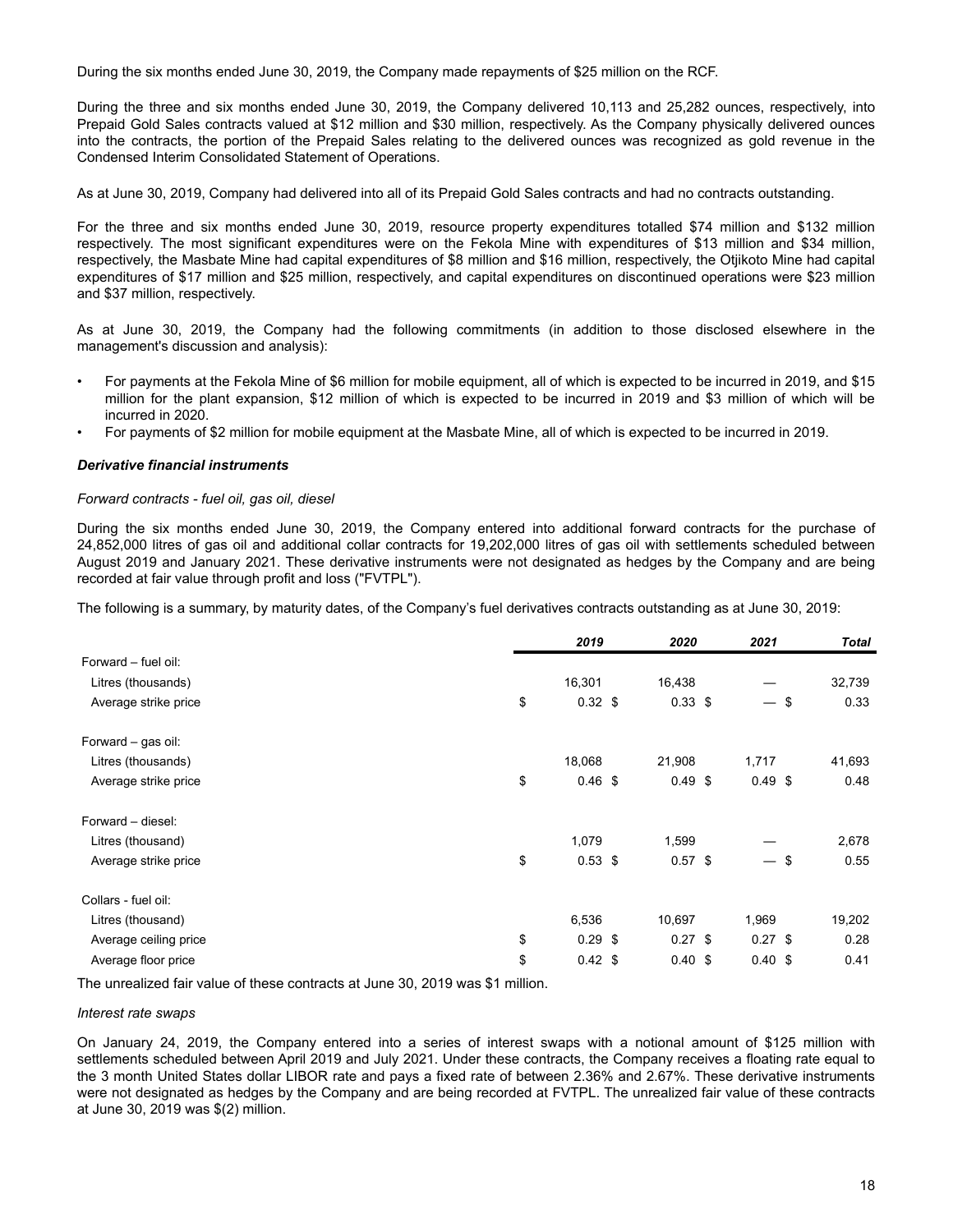## *Operating activities*

Cash flow provided by operating activities was \$93 million in the second quarter of 2019 compared to \$86 million in the second quarter of 2018, an increase of \$7 million. Included in cash flow provided by operating activities was cash provided by operating activities of discontinued operations of \$9 million (Q2 2018 - \$6 million). The increase reflects higher revenues of \$25 million partially offset by higher income tax installment payments including \$40 million for Fekola. The Fekola Mine 2018 priority dividend of \$16 million was paid in July 2019. Total cash income tax payments for 2019, including the final Fekola 2018 taxes due, the Fekola 2018 priority dividend and 2019 corporate tax installments, are currently estimated to be approximately \$120 million.

Cash flow provided by operating activities was \$179 million in the first half of 2019 compared to \$233 million in the first half of 2018, a decrease of \$54 million. Included in cash flow provided by operating activities for the first half of 2019 was cash provided by operating activities of discontinued operations of \$11 million (H1 2018 - \$15 million). The decrease reflects lower revenues of \$9 million, higher production costs of \$20 million and higher income tax installment payments including \$47 million for Fekola.

## *Financing activities*

The Company's cash from financing activities for the three months ended June 30, 2019 was a net outflow of \$38 million. During the second quarter of 2019, the Company received proceeds from the exercise of stock options of \$7 million, made a repayment of \$25 million on the RCF, incurred \$6 million in transaction costs related to the revised RCF, made equipment loan facility repayments of \$10 million and interest and commitment payments of \$6 million.

The Company's cash from financing activities for the six months ended June 30, 2019 was a net outflow of \$27 million. During the first half of 2019, the Company received proceeds from the exercise of stock options of \$28 million, made a repayment of \$25 million on the RCF, incurred \$6 million in transaction costs related to the revised RCF, made equipment loan facility repayments of \$12 million and interest and commitment payments of \$12 million.

## *Investing activities*

For the three and six months ended June 30, 2019, resource property expenditures totalled \$73 million and \$132 million respectively. The most significant expenditures were on the Fekola Mine with expenditures of \$13 million and \$34 million, respectively, the Masbate Mine had capital expenditures of \$8 million and \$16 million, respectively, the Otjikoto Mine had capital expenditures of \$17 million and \$25 million, respectively, and capital expenditures on discontinued operations were \$23 million and \$37 million, respectively (refer to *"Review of Mining Operations and Development Projects"* section for additional details of capital expenditures). Other development and exploration expenditures for the three and six months ended June 30, 2019 were \$13 million and \$19 million, respectively.

## *Exploration*

Resource property expenditures on exploration are disclosed in the table below.

|                                 | For the three<br>months ended<br>June 30, 2019 | For the three<br>months ended<br>June 30, 2018 | For the six<br>months ended<br>June 30, 2019 | For the six<br>months ended<br>June 30, 2018 |
|---------------------------------|------------------------------------------------|------------------------------------------------|----------------------------------------------|----------------------------------------------|
|                                 | \$                                             | \$                                             | \$                                           | \$                                           |
|                                 | (000's)                                        | (000's)                                        | (000's)                                      | (000's)                                      |
| Fekola Mine, exploration        | 6,215                                          | 5,055                                          | 8,310                                        | 7,040                                        |
| Masbate Mine, exploration       | 1,103                                          | 1,119                                          | 2,065                                        | 2,217                                        |
| Otjikoto Mine, exploration      | 533                                            | 593                                            | 864                                          | 997                                          |
| Fekola Regional, exploration    | 710                                            | 2,003                                          | 948                                          | 5,202                                        |
| Toega Project, exploration      | 682                                            | 2,749                                          | 1,153                                        | 4,938                                        |
| Kiaka Project, exploration      | 1,442                                          | 1,171                                          | 1,922                                        | 1,324                                        |
| Ondundu Project, exploration    | 530                                            | 623                                            | 737                                          | 952                                          |
| Finland Properties, exploration | 58                                             | 676                                            | 278                                          | 1,254                                        |
| Other                           | 1,290                                          | 1,061                                          | 2,907                                        | 2,171                                        |
|                                 | 12,563                                         | 15,050                                         | 19,184                                       | 26,095                                       |

B2Gold is planning another year of aggressive exploration in 2019 with a budget of approximately \$43 million. Exploration will focus mainly on West Africa and around the Company's mines. 2019 will see approximately \$21 million being spent on exploration in Mali, Burkina Faso and Ghana. The Company has also allocated approximately \$8 million for other grass roots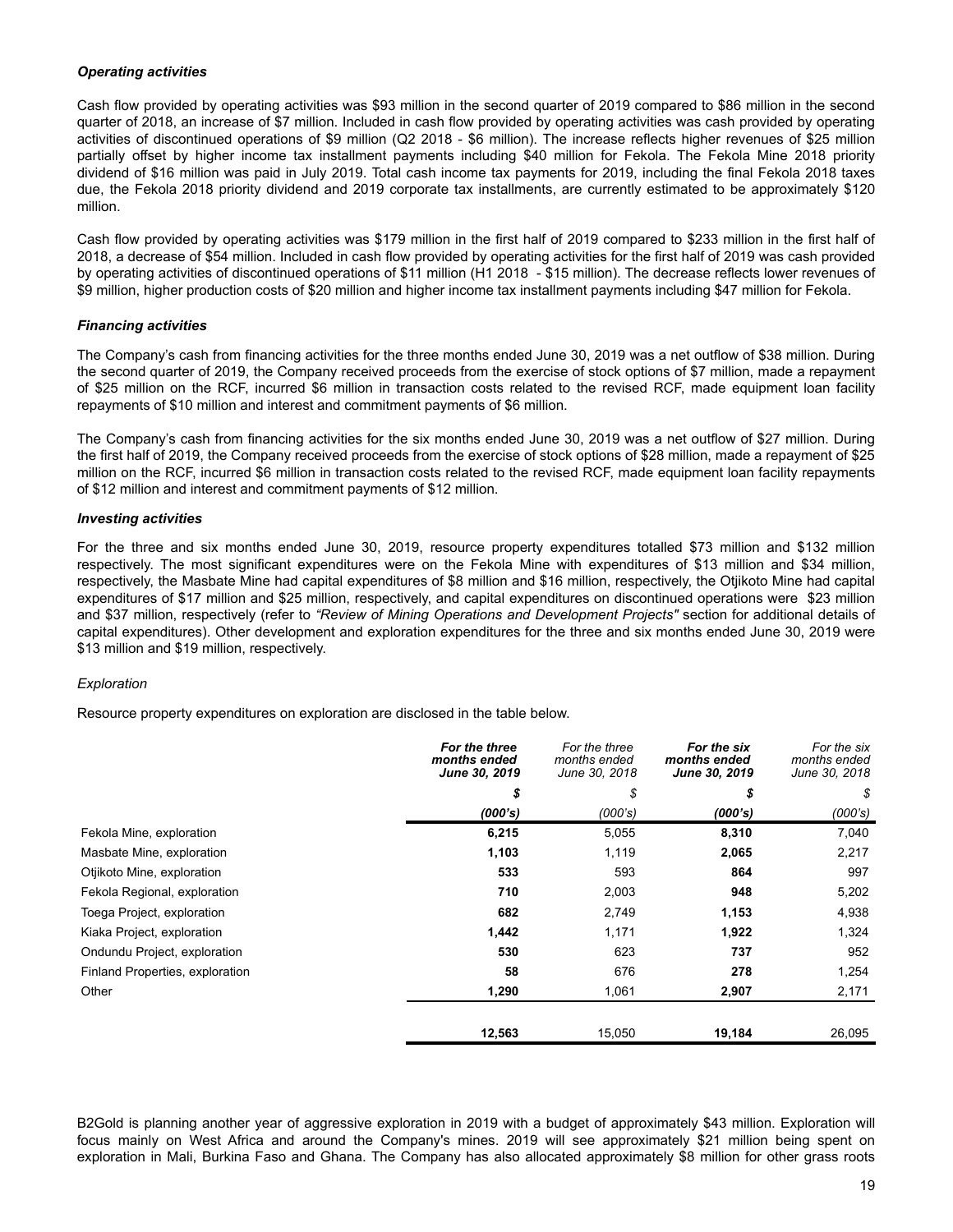exploration programs. Subsequent to second quarter of 2019, the Company increased the Mali exploration budget by \$3 million for drilling of new exploration targets and by \$0.5 million for additional exploration at Masbate, increasing the total exploration budget for 2019 to \$46.5 million.

### *Fekola Mine*

Surface exploration, regional drilling and geophysics at Fekola to date have identified numerous targets. For 2019, exploration on the licenses in Mali is budgeted to total \$18 million. In 2019, the Company has continued its drilling program to convert Fekola's Inferred Resources to Indicated and further explore the potential to the north of Fekola. Drilling has started on the new Cardinal target, located less than 1 km west of the Fekola Pit.

Drilling to infill the existing Inferred Mineral Resources to Indicated Mineral Resources has been completed and the Company is awaiting assay results. Once assay results are received, a new resource model will be completed. Mineralization remains open to the north and down plunge, indicating the potential to further increase Fekola Mineral Resources and Reserves (*see news release dated October 25, 2018*) – an updated Mineral Resource will be announced in Q4 2019. This will allow the engineering group to complete an updated design pit and new Mineral Reserves, along with an updated Fekola LoM plan by the end of Q1 2020.

A large exploration drilling program has commenced to further test the Fekola North, Fekola South, Cardinal and Anaconda zones.

## *Fekola Regional*

The Anaconda Mineral Resource includes the Anaconda, Adder, Cobra, Cascabel, Mamba and Boomslang zones which occur as flat-lying to slightly dipping mineralized zones within saprolite and saprock. This resource occurs near surface and remains open along strike. At present, the combined Anaconda-Adder saprolite zone extends over 4.5 kilometres along strike and up to 500 metres wide at Anaconda and up to 200 metres wide at Adder. Within these zones, mineralized saprolite varies from several metres to over 40 metres thick, with an average true thickness of approximately 13.5 metres. In addition, drilling below the saprolite resource at the Anaconda, Adder and Mamba zones has discovered three, well mineralized bedrock (sulphide) zones, indicating the potential for large, Fekola-style mineralized zones.

In June 2017, the Company released an Inferred Mineral Resource estimate containing 767,000 ounces of gold at 1.1 g/t at Anaconda in the saprolite mineralization. In 2019, the Company has budgeted \$3 million for 14,000 metres of RC and diamond drilling on the Anaconda zones, located approximately 20 km from Fekola, to further drill mineralized sulphide targets, below the shallow oxidized saprolite zones where previous drilling has intersected good grade mineralization. This drilling has commenced on extending the Anaconda resource and testing of deeper sulphide targets. Subsequent to second quarter of 2019, the Company increased the Mali exploration budget by \$3 million for drilling of new exploration targets.

### *Otjikoto Mine and Regional Exploration*

The total exploration budget for Namibia in 2019 is \$5 million. Exploration in 2019 will include 17,000 metres of diamond drilling and 4,000 metres of RAB drilling split between the Otjikoto Project and the Ondundu joint venture, located approximately 200 km southwest of Otjikoto. The majority of the diamond drilling will be testing down plunge of the Otjikoto and Wolfshag open pits.

### *Masbate Mine*

The Masbate exploration budget for 2019 is approximately \$4 million including 12,400 metres of diamond drilling. The program will include brownfields drilling to upgrade resources within the mine license and drilling on identified exploration targets within the mine area. In the second quarter of 2019, an additional \$500,000 was approved to test some of the resources deeper.

### *Kiaka and Toega Projects*

In Burkina Faso, the 2019 exploration budget is \$3 million for the Toega prospect and the Kiaka Regional district. Continued exploration drilling of 6,000 metres of RC drilling will be focused on testing regional targets around the Toega and Kiaka deposits generated by the 2018 drilling and mapping.

### *Other Greenfield Exploration*

Given B2Gold's exploration teams successful discovery history, the Company has budgeted \$8 million for greenfield exploration opportunities internationally in 2019, as it continues to pursue early stage exploration discoveries through property acquisitions and joint ventures with junior exploration companies.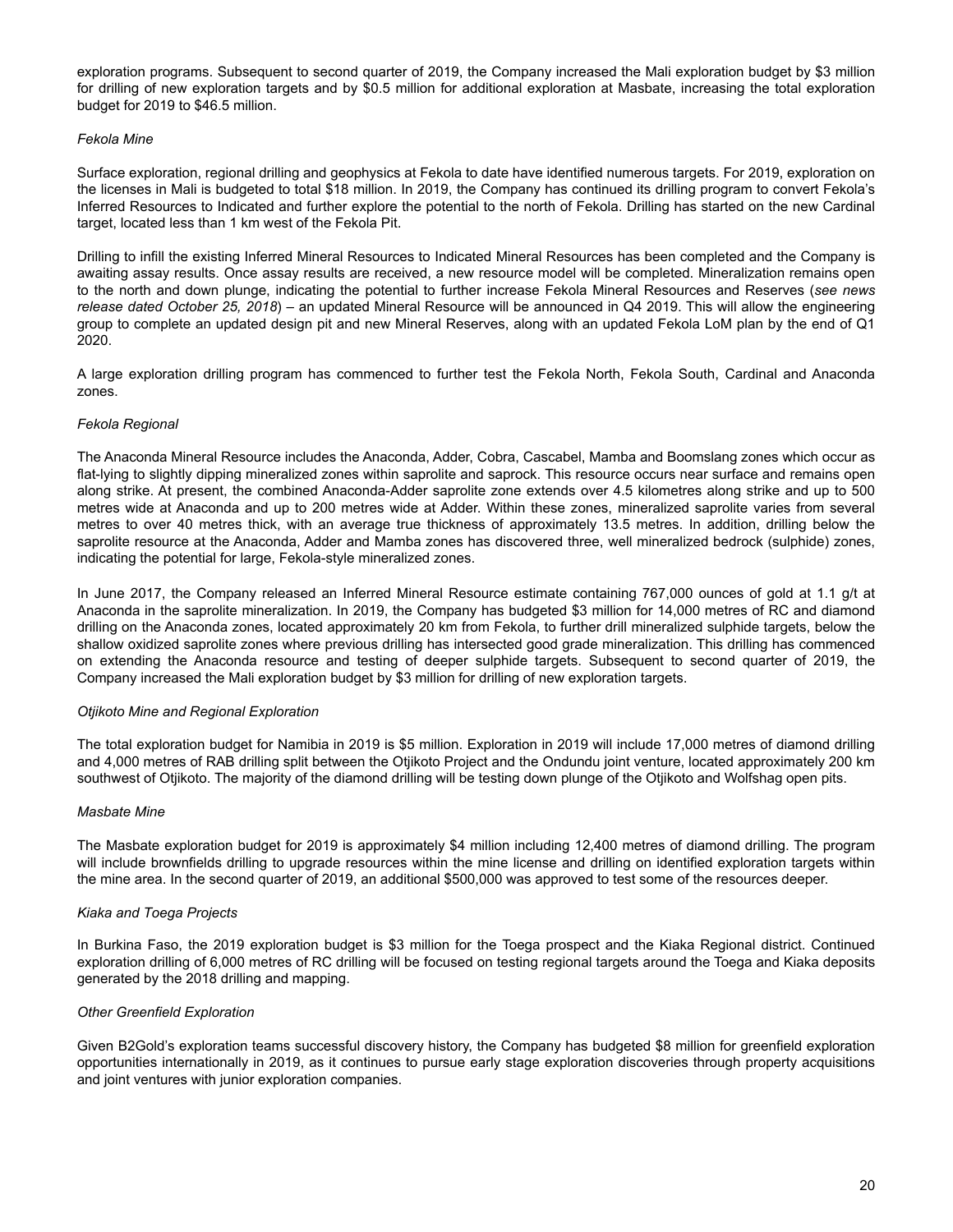### <span id="page-20-0"></span>*Discontinued Operations - La Libertad Mine*

La Libertad's exploration budget for 2019 is approximately \$3 million for a total of 3,400 metres of planned diamond drilling, to test several identified regional surface targets.

### *Discontinued Operations - El Limon Mine*

Positive drilling results continue to expand El Limon Central zone to the north and at depth, indicating the potential to expand the Mineral Resources. The zone is open to depth, indicating the potential to produce ore from underground in El Limon Central area.

El Limon's exploration budget for 2019 is approximately \$3 million for a total of 3,300 metres of planned diamond drilling. The program will focus on drilling the northern extension of the El Limon Central zone and other targets identified on the property. The El Limon Central zone remains open at depth.

### **CRITICAL ACCOUNTING ESTIMATES**

Full disclosure of the Company's accounting policies and significant accounting judgments and estimation uncertainties in accordance with IFRS can be found in Notes 4 and 5 of its audited consolidated financial statements as at December 31, 2018. Management considers the following estimates to be the most critical in understanding the judgments involved in preparing the Company's interim consolidated financial statements and the uncertainties that could impact its results of operations, financial condition and cash flows:

### *Uncertain tax positions*

The Company's operations involve the application of complex tax regulations in multiple international jurisdictions. Determining the tax treatment of a transaction requires the Company to apply judgement in its interpretation of the applicable tax law. These positions are not final until accepted by the relevant tax authority. The tax treatment may change based on the result of assessments or audits by the tax authorities often years after the initial filing.

The Company recognizes and records potential liabilities for uncertain tax positions based on its assessment of the amount, or range of amounts, of tax that will be due. The Company adjusts these accruals as new information becomes available. Due to the complexity and uncertainty associated with certain tax treatments, the ultimate resolution could result in a payment that is materially different from the Company's current estimate of the tax liabilities.

On July 19, 2019, the Company was informed by its joint-venture partner for the Gramalote property, AngloGold Ashanti Ltd. ("AngloGold Ashanti") of an ongoing Colombian tax dispute. In December 2017, the Gramalote Joint Venture received notice from the Colombian Tax Office (DIAN) that it disagreed with the Company's tax treatment of certain items in the 2013 income tax return resulting in and assessment with additional income taxes and penalty fines. This assessment is currently being appealed by the Gramalote Joint Venture and the outcome of this appeal cannot be determined at this time. The Company does not believe that its share of any taxes payable under the assessment are material and no provision for any amounts that may be payable have been recorded at this time, pending the outcome of the appeal process.

#### *Impairment of long-lived assets*

Long-lived assets are tested for impairment, or reversal of a previous impairment, if there is an indicator of impairment or a subsequent reversal. Calculating the estimated recoverable amount of cash generating units for long-lived asset requires management to make estimates and assumptions with respect to future production levels, mill recoveries, operating and capital costs, future metal prices, foreign exchange rates, taxation rates, and discount rates in its life-of-mine plans and preparation of updated technical studies when relevant. Changes in any of the assumptions or estimates used in determining the recoverable amount could impact the analysis. Such changes could be material.

#### *Ore reserve and resource estimates*

Ore reserves are estimates of the amount of ore that can be economically and legally extracted from the Company's mining properties. The Company estimates its ore reserves and mineral resources based on information compiled by appropriately qualified persons relating to the geological data on the size, depth and shape of the ore body, and requires complex geological judgments to interpret the data. The estimation of recoverable reserves is based upon factors such as estimates of foreign exchange rates, commodity prices, future capital requirements, metallurgical recoveries, permitting and production costs along with geological assumptions and judgments made in estimating the size, and grade of the ore body. Changes in the reserve or resource estimates may impact the carrying value of mining interests, mine restoration provisions, recognition of deferred tax assets, depreciation and amortization charges and royalties receivable.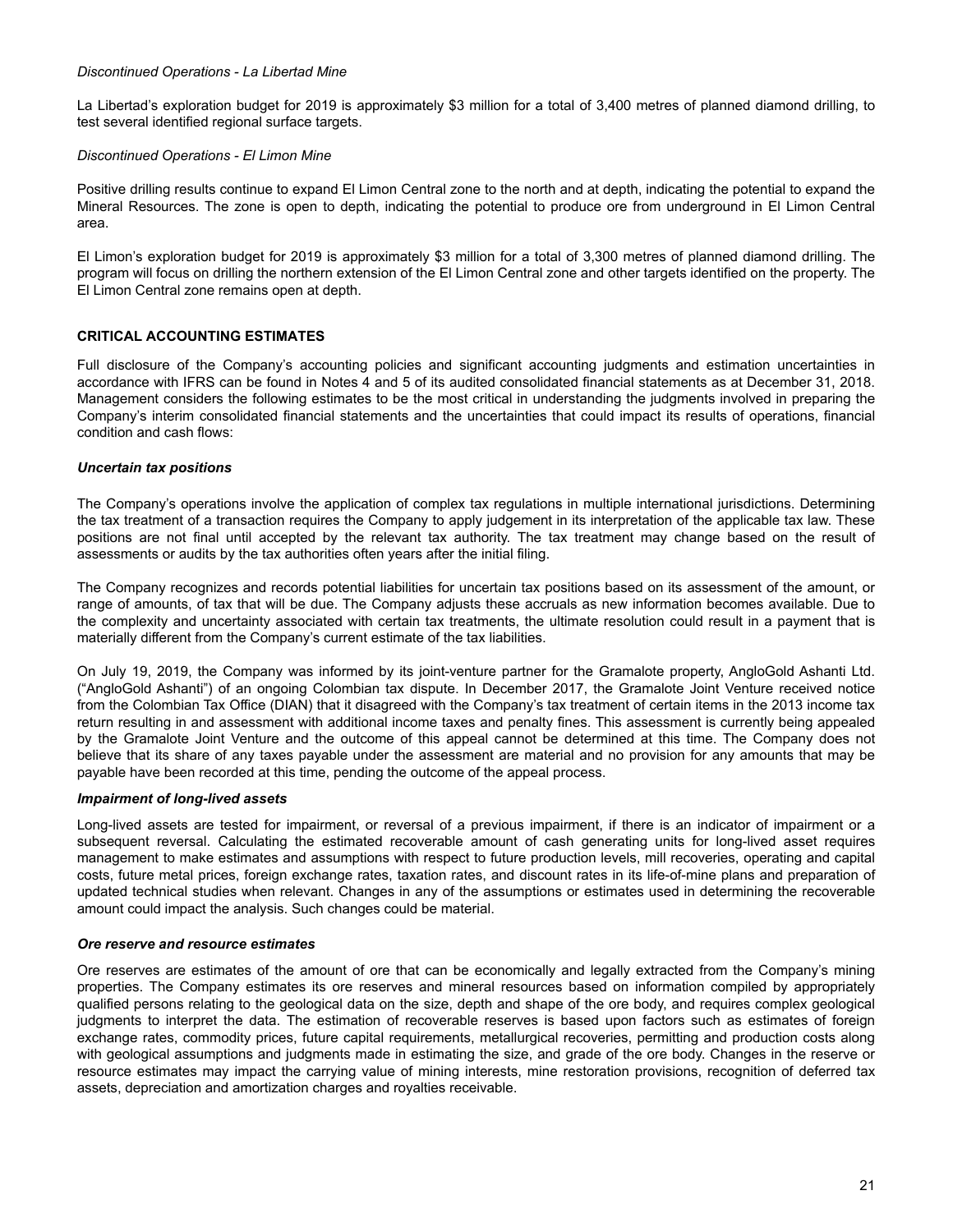## <span id="page-21-0"></span>**NEW ACCOUNTING STANDARDS ADOPTED**

The following standard has been adopted as at January 1, 2019 in accordance with the transitional provisions outlined in the respective standard. The effect of adoption of this new pronouncement is outlined below and in Note 2 to the Company's unaudited condensed interim consolidated financial statements as at June 30, 2019.

### *IFRS 16 - Leases*

IFRS 16, *Leases* eliminates the classification of leases as either operating or finance leases and introduces a single lessee model which requires the lessee to recognize assets and liabilities for all leases with a term of longer than 12 months, with the exception of low-value assets. The Company adopted IFRS 16 effective January 1, 2019, using the modified retrospective approach. As a result, comparative information has not been restated and is accounted for under IAS 17, *Leases*. The effect of adopting this new pronouncement is outlined below and in more detail in Note 2 to our condensed interim consolidated financial statements as at June 30, 2019.

Upon transition to IFRS 16, the Company recognized right-of-use assets and initial lease liabilities totalling \$8 million. The lease liabilities have remaining terms of between 1 and 15 years and are discounted at borrowing rates ranging from 5% to 13%.

The Company applied the following practical expedients in the adoption of IFRS 16:

- Applied the exception not to recognize right-of-use assets for leases with a term of 12 months or less remaining at January 1, 2019;
- For contracts previously determined to contain a finance lease under IAS 17, used the carrying amount of the right-of-use asset and lease liability determined under IAS 17;
- Excluded initial direct costs from measuring right-of-use assets at the date of initial application;
- For certain classes of assets, the Company has elected to account for both the lease and non-lease components as a single lease component.

For the three and six months ended June 30, 2019, payments totalling \$0 million and \$1 million, respectively, relating to shortterm leases (those with a term of 12 months or less) and \$15 million and \$28 million, respectively, relating to variable lease payments (including both lease and non-lease components) have been expensed in the condensed interim consolidated statement of operations.

## **RISKS AND UNCERTAINTIES**

The exploration and development of natural resources are highly speculative in nature and the Company's business operations, investments and prospects are subject to significant risks. For details of these risks, please refer to the risk factors set forth in the Company's current Annual Information Form, which can be found under the Company's corporate profile on SEDAR at www.sedar.com, the Company's current Form 40-F Annual Report, which can be found on EDGAR at www.sec.gov, and the Company's other filings and submissions with securities regulators on SEDAR and EDGAR, which could materially affect the Company's business, operations, investments and prospects and could cause actual events to differ materially from those described in forward-looking statements relating to the Company. Additional risks and uncertainties not presently known to the Company or that the Company currently considers immaterial may also impair the business, operations, investments and prospects of the Company. If any of the risks actually occur, the business of the Company may be harmed and its financial condition and results of operations may suffer significantly.

### **INTERNAL CONTROL OVER FINANCIAL REPORTING**

The Company's management, with the participation of the Company's Chief Executive Officer and Chief Financial Officer, are responsible for establishing and maintaining adequate internal control over financial reporting. The Company's internal control over financial reporting is a process designed to provide reasonable assurance regarding the reliability of financial reporting and the preparation of financial statements for external purposes in accordance with IFRS. Any system of internal control over financial reporting, no matter how well designed, has inherent limitations. As a result, even those systems determined to be effective can only provide reasonable assurance regarding the preparation of financial statements.

The Company's management has determined that there has been no change in the Company's internal control over financial reporting during the three months ended June 30, 2019, that has materially affected, or is reasonably likely to materially affect, the Company's internal control over financial reporting.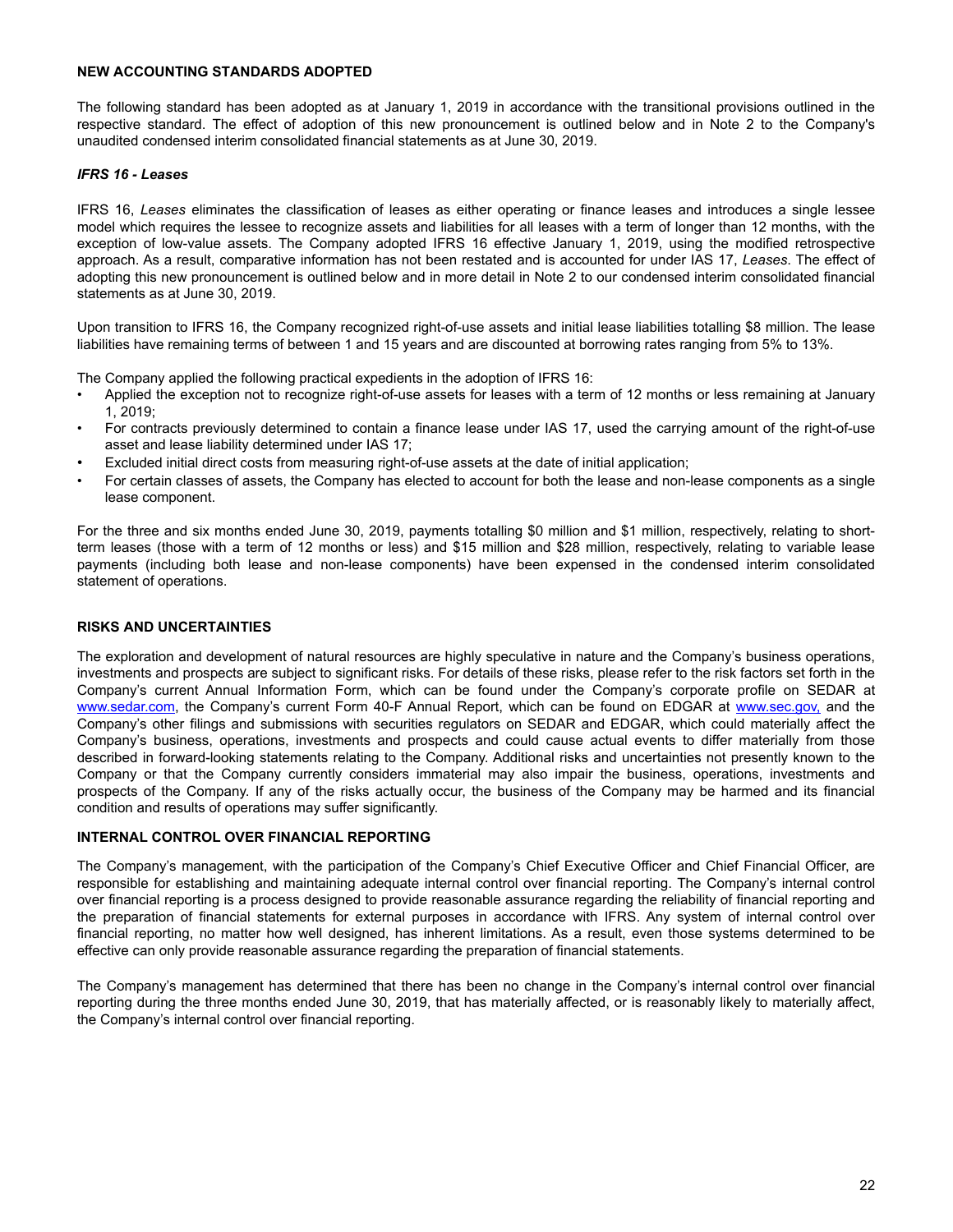### <span id="page-22-0"></span>**NON-IFRS MEASURES**

### *Cash operating costs per gold ounce sold and total cash costs per gold ounce sold*

''Cash operating costs per gold ounce'' and "total cash costs per gold ounce" are common financial performance measures in the gold mining industry but, as non-IFRS measures, they do not have a standardized meaning under IFRS and therefore may not be comparable to similar measures presented by other issuers. Management believes that, in addition to conventional measures prepared in accordance with IFRS, certain investors use this information to evaluate our performance and ability to generate cash flow. Accordingly, these measures are intended to provide additional information and should not be considered in isolation or as a substitute for measures of performance prepared in accordance with IFRS. The measures, along with sales, are considered to be a key indicator of the Company's ability to generate earnings and cash flow from its mining operations.

Cash cost figures are calculated on a sales basis in accordance with a standard developed by The Gold Institute, which was a worldwide association of suppliers of gold and gold products and included leading North American gold producers. The Gold Institute ceased operations in 2002, but the standard is the accepted standard of reporting cash cost of production in North America. Adoption of the standard is voluntary and the cost measures presented may not be comparable to other similarly titled measures of other companies. Other companies may calculate these measures differently. Cash operating costs and total cash costs per gold ounce sold are derived from amounts included in the statement of operations and include mine site operating costs such as mining, processing, smelting, refining, transportation costs, royalties and production taxes, less silver by-product credits. Effective January 1, 2019, the Company began presenting these measures on a sales basis in addition to a production basis. Prior period comparatives have been updated to reflect this change. The tables below show a reconciliation of cash operating costs per gold ounce sold and total cash costs per gold ounce sold to production costs as extracted from the unaudited condensed interim consolidated financial statements on a consolidated and a mine-by-mine basis:

|                                                         | For the three months ended June 30, 2019 |                        |                  |                                                      |                  |                                                                            |        |                |  |  |
|---------------------------------------------------------|------------------------------------------|------------------------|------------------|------------------------------------------------------|------------------|----------------------------------------------------------------------------|--------|----------------|--|--|
|                                                         | Fekola<br>Mine                           | <b>Masbate</b><br>Mine | Otjikoto<br>Mine | <b>Total from</b><br>Continuing<br><b>Operations</b> | El Limon<br>Mine | <b>Total from</b><br>La Libertad Discontinued<br>Mine<br><b>Operations</b> |        | Grand<br>Total |  |  |
|                                                         | \$                                       | \$                     | \$               | \$                                                   | \$               | \$                                                                         | \$     | \$             |  |  |
| Production costs                                        | 39,596                                   | 35,130                 | 20,587           | 95,313                                               | 9,531            | 23,477                                                                     | 33,008 | 128,321        |  |  |
| Royalties and production taxes                          | 11,901                                   | 3,795                  | 1,856            | 17,552                                               | 783              | 691                                                                        | 1,474  | 19,026         |  |  |
| Total cash costs                                        | 51,497                                   | 38,925                 | 22,443           | 112,865                                              | 10,314           | 24,168                                                                     | 34,482 | 147,347        |  |  |
| Gold sold (ounces)                                      | 106,200                                  | 62,100                 | 35,400           | 203,700                                              | 9,791            | 22,791                                                                     | 32,582 | 236,282        |  |  |
| Cash operating costs per ounce<br>(\$/ gold ounce sold) | 373                                      | 566                    | 582              | 468                                                  | 973              | 1,030                                                                      | 1,013  | 543            |  |  |
| Total cash costs per ounce<br>(\$/ gold ounce sold)     | 485                                      | 627                    | 634              | 554                                                  | 1,053            | 1,060                                                                      | 1,058  | 624            |  |  |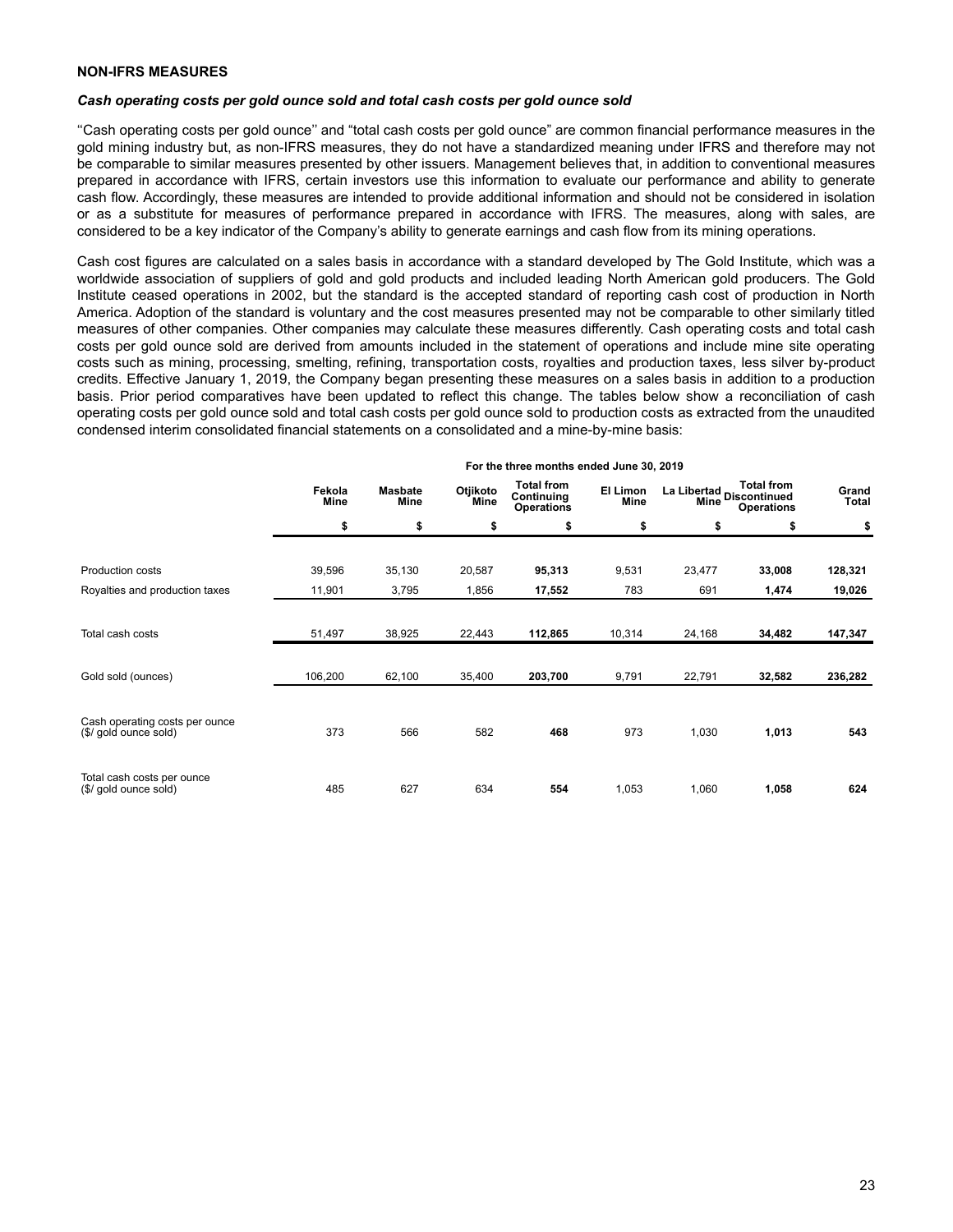|                                                         |                |                        |                  | For the three months ended June 30, 2018             |                  |                             |                   |                       |
|---------------------------------------------------------|----------------|------------------------|------------------|------------------------------------------------------|------------------|-----------------------------|-------------------|-----------------------|
|                                                         | Fekola<br>Mine | <b>Masbate</b><br>Mine | Otjikoto<br>Mine | <b>Total from</b><br>Continuing<br><b>Operations</b> | El Limon<br>Mine | La Libertad<br>Discontinued | <b>Operations</b> | Grand<br><b>Total</b> |
|                                                         | \$             | \$                     | \$               | \$                                                   | \$               | \$                          | \$                | \$                    |
| Production costs                                        | 30,954         | 26,339                 | 21,374           | 78,667                                               | 10,913           | 18,360                      | 29,273            | 107,940               |
| Royalties and production taxes                          | 10,349         | 4,700                  | 2,074            | 17,123                                               | 944              | 561                         | 1,505             | 18,628                |
| Total cash costs                                        | 41,303         | 31,039                 | 23,448           | 95,790                                               | 11,857           | 18,921                      | 30,778            | 126,568               |
| Gold sold (ounces)                                      | 100,100        | 48,400                 | 39,529           | 188,029                                              | 12,225           | 20,484                      | 32,709            | 220,738               |
| Cash operating costs per ounce (\$/<br>gold ounce sold) | 309            | 544                    | 541              | 418                                                  | 893              | 896                         | 895               | 489                   |
| Total cash costs per ounce (\$/ gold<br>ounce sold)     | 413            | 641                    | 593              | 509                                                  | 970              | 924                         | 941               | 573                   |

|                                                         |                |                               |                  | For the six months ended June 30, 2019               |                  |                          |                   |                |
|---------------------------------------------------------|----------------|-------------------------------|------------------|------------------------------------------------------|------------------|--------------------------|-------------------|----------------|
|                                                         | Fekola<br>Mine | <b>Masbate</b><br><b>Mine</b> | Otjikoto<br>Mine | <b>Total from</b><br>Continuing<br><b>Operations</b> | El Limon<br>Mine | La Libertad<br>Continued | <b>Operations</b> | Grand<br>Total |
|                                                         | \$             | \$                            | \$               | \$                                                   | \$               | \$                       | \$                | \$             |
| <b>Production costs</b>                                 | 85,624         | 62,647                        | 39,879           | 188,150                                              | 20,833           | 45,840                   | 66,673            | 254,823        |
| Royalties and production taxes                          | 23,697         | 8,015                         | 3,794            | 35,506                                               | 1,804            | 1,172                    | 2,976             | 38,482         |
| Total cash costs                                        | 109,321        | 70,662                        | 43,673           | 223,656                                              | 22,637           | 47,012                   | 69,649            | 293,305        |
| Gold sold (ounces)                                      | 222,000        | 112,500                       | 72,600           | 407,100                                              | 21,195           | 40,063                   | 61,258            | 468,358        |
| Cash operating costs per ounce<br>(\$/ gold ounce sold) | 386            | 557                           | 549              | 462                                                  | 983              | 1,144                    | 1,088             | 544            |
| Total cash costs per ounce<br>(\$/ gold ounce sold)     | 492            | 628                           | 602              | 549                                                  | 1,068            | 1,173                    | 1,137             | 626            |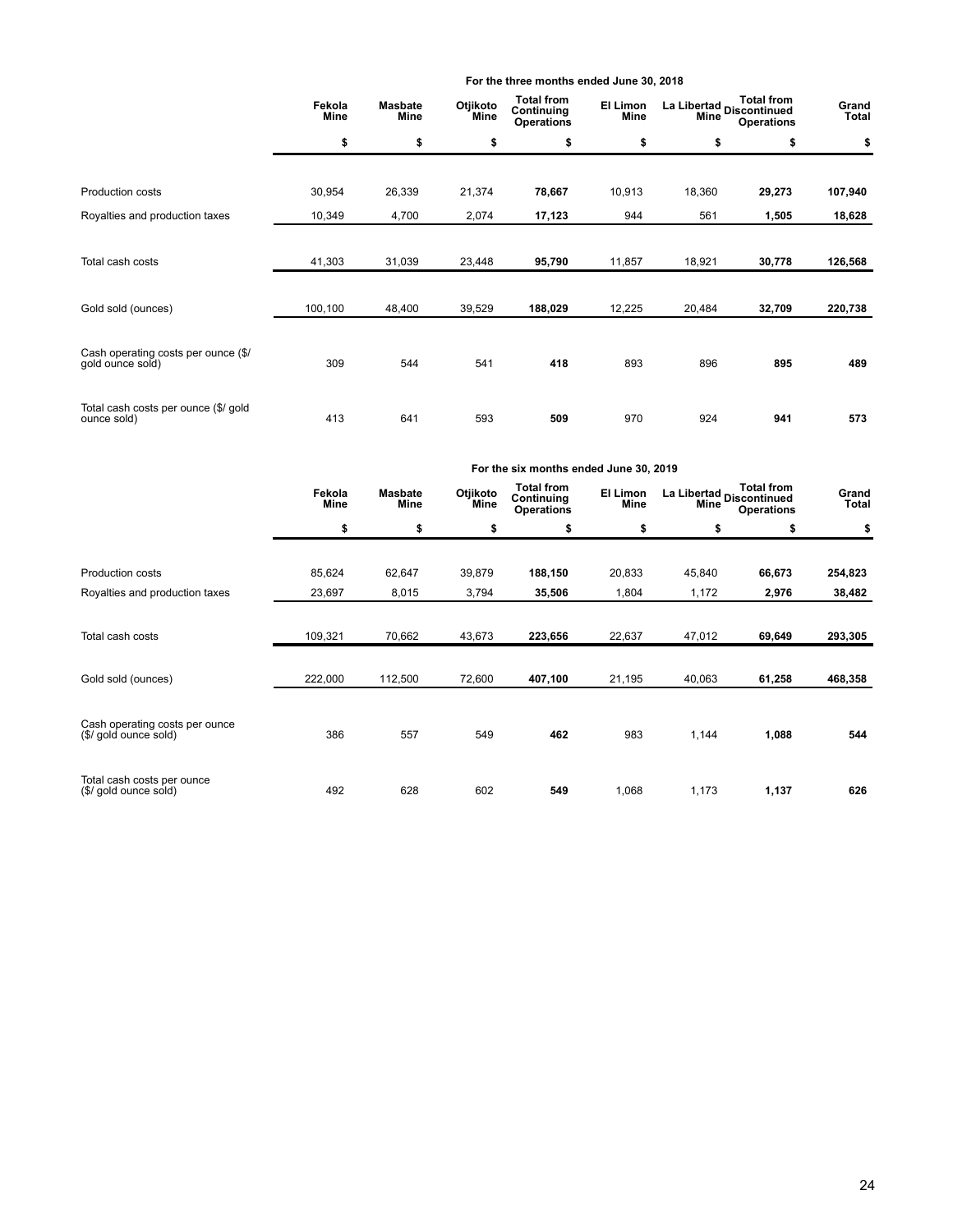|                                                         | Fekola<br>Mine | <b>Masbate</b><br>Mine | Otjikoto<br>Mine | <b>Total from</b><br>Continuing<br><b>Operations</b> | El Limon<br>Mine |        | <b>Total from</b><br>La Libertad<br>Alian Discontinued<br><b>Operations</b> | Grand<br>Total |
|---------------------------------------------------------|----------------|------------------------|------------------|------------------------------------------------------|------------------|--------|-----------------------------------------------------------------------------|----------------|
|                                                         | \$             | \$                     | \$               | \$                                                   | \$               | \$     | \$                                                                          | \$             |
|                                                         |                |                        |                  |                                                      |                  |        |                                                                             |                |
| Production costs                                        | 64,086         | 59,580                 | 44,868           | 168,534                                              | 24,048           | 37,656 | 61,704                                                                      | 230,238        |
| Royalties and production taxes                          | 23,635         | 8,382                  | 4,356            | 36,373                                               | 2,334            | 1,083  | 3,417                                                                       | 39,790         |
|                                                         |                |                        |                  |                                                      |                  |        |                                                                             |                |
| Total cash costs                                        | 87,721         | 67,962                 | 49,224           | 204,907                                              | 26,382           | 38,739 | 65,121                                                                      | 270,028        |
|                                                         |                |                        |                  |                                                      |                  |        |                                                                             |                |
| Gold sold (ounces)                                      | 222,700        | 108,400                | 82,358           | 413,458                                              | 28,075           | 39,042 | 67,117                                                                      | 480,575        |
|                                                         |                |                        |                  |                                                      |                  |        |                                                                             |                |
| Cash operating costs per ounce (\$/<br>gold ounce sold) | 288            | 550                    | 545              | 408                                                  | 857              | 964    | 919                                                                         | 479            |
|                                                         |                |                        |                  |                                                      |                  |        |                                                                             |                |
| Total cash costs per ounce (\$/ gold                    |                |                        |                  |                                                      |                  |        |                                                                             |                |
| ounce sold)                                             | 394            | 627                    | 598              | 496                                                  | 940              | 992    | 970                                                                         | 562            |

## *Cash operating costs per gold ounce produced*

In addition to Cash operating costs on a per gold ounce sold basis, the Company also presents Cash operating costs on a per gold produced basis. Cash operating costs per gold ounce produced is derived from amounts included in the statement of operations and include mine site operating costs such as mining, processing, smelting, refining, transportation costs, less silver by-product credits. The tables below show a reconciliation of cash operating costs per gold ounce produced to production costs as extracted from the unaudited condensed interim consolidated financial statements on a consolidated and a mine-by-mine basis:

|                                                             | The time things internated bank ov, Lo 19<br><b>Total from</b><br>Total from<br>Otjikoto<br>El Limon<br>Fekola<br><b>Masbate</b><br>La Libertad<br>Discontinued<br>Continuing<br><b>Mine</b><br><b>Mine</b><br>Mine<br>Mine<br><b>Operations</b><br><b>Operations</b><br>\$<br>\$<br>\$<br>\$<br>\$<br>\$<br>\$<br>39,596<br>35,130<br>20,587<br>95,313<br>9,531<br>23,477<br>33,008<br>2,172<br>(2, 294)<br>130<br>8<br>1,390<br>547<br>1,937<br>32,836<br>20,717<br>95,321<br>10,921<br>34,945<br>41,768<br>24,024 |        |        |         |        |        |                |         |
|-------------------------------------------------------------|----------------------------------------------------------------------------------------------------------------------------------------------------------------------------------------------------------------------------------------------------------------------------------------------------------------------------------------------------------------------------------------------------------------------------------------------------------------------------------------------------------------------|--------|--------|---------|--------|--------|----------------|---------|
|                                                             |                                                                                                                                                                                                                                                                                                                                                                                                                                                                                                                      |        |        |         |        |        | Grand<br>Total |         |
|                                                             |                                                                                                                                                                                                                                                                                                                                                                                                                                                                                                                      |        |        |         |        |        |                | \$      |
| Production costs                                            |                                                                                                                                                                                                                                                                                                                                                                                                                                                                                                                      |        |        |         |        |        |                | 128,321 |
| Inventory sales adjustment                                  |                                                                                                                                                                                                                                                                                                                                                                                                                                                                                                                      |        |        |         |        |        |                | 1,945   |
| Cash operating costs                                        |                                                                                                                                                                                                                                                                                                                                                                                                                                                                                                                      |        |        |         |        |        |                | 130,266 |
| Gold produced (ounces)                                      | 113,897                                                                                                                                                                                                                                                                                                                                                                                                                                                                                                              | 57,572 | 37,421 | 208,890 | 11,458 | 25,672 | 37,130         | 246,020 |
| Cash operating costs per ounce<br>(\$/ gold ounce produced) | 367                                                                                                                                                                                                                                                                                                                                                                                                                                                                                                                  | 570    | 554    | 456     | 953    | 936    | 941            | 529     |

#### **For the three months ended June 30, 2019**

**For the six months ended June 30, 2018**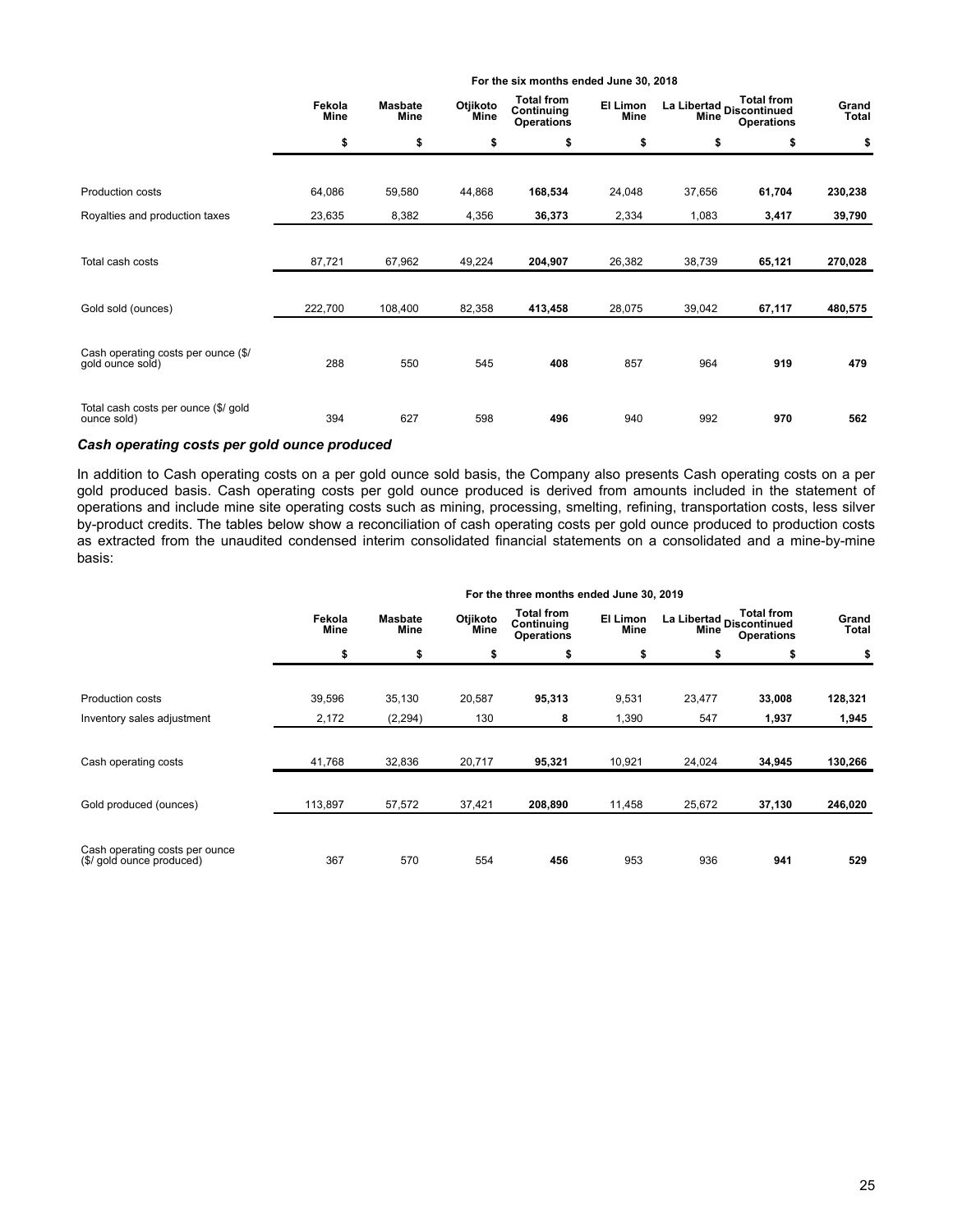|                                                             |                |                               |                  | For the three months ended June 30, 2018             |                  |                                   |                   |                |
|-------------------------------------------------------------|----------------|-------------------------------|------------------|------------------------------------------------------|------------------|-----------------------------------|-------------------|----------------|
|                                                             | Fekola<br>Mine | <b>Masbate</b><br><b>Mine</b> | Otjikoto<br>Mine | <b>Total from</b><br>Continuing<br><b>Operations</b> | El Limon<br>Mine | La Libertad<br>Alino Discontinued | <b>Operations</b> | Grand<br>Total |
|                                                             | \$             | \$                            | \$               | \$                                                   | \$               | \$                                | \$                | \$             |
|                                                             |                |                               |                  |                                                      |                  |                                   |                   |                |
| <b>Production costs</b>                                     | 30,954         | 26,339                        | 21,374           | 78,667                                               | 10,913           | 18,360                            | 29,273            | 107,940        |
| Inventory sales adjustment                                  | 4,824          | 2,489                         | (835)            | 6,478                                                | (988)            | 363                               | (625)             | 5,853          |
|                                                             |                |                               |                  |                                                      |                  |                                   |                   |                |
| Cash operating costs                                        | 35,778         | 28,828                        | 20,539           | 85,145                                               | 9,925            | 18,723                            | 28,648            | 113,793        |
|                                                             |                |                               |                  |                                                      |                  |                                   |                   |                |
| Gold produced (ounces)                                      | 112,644        | 54,254                        | 40,678           | 207,576                                              | 11,109           | 21,408                            | 32,517            | 240,093        |
|                                                             |                |                               |                  |                                                      |                  |                                   |                   |                |
| Cash operating costs per ounce<br>(\$/ gold ounce produced) | 318            | 531                           | 505              | 410                                                  | 893              | 875                               | 881               | 474            |

|                                                             |                |                        |                  | For the six months ended June 30, 2019               |                  |                                   |                                        |                |
|-------------------------------------------------------------|----------------|------------------------|------------------|------------------------------------------------------|------------------|-----------------------------------|----------------------------------------|----------------|
|                                                             | Fekola<br>Mine | <b>Masbate</b><br>Mine | Otjikoto<br>Mine | <b>Total from</b><br>Continuing<br><b>Operations</b> | El Limon<br>Mine | La Libertad<br>Alima Discontinued | <b>Total from</b><br><b>Operations</b> | Grand<br>Total |
|                                                             | \$             | \$                     | \$               | \$                                                   | \$               | \$                                | \$                                     | \$             |
|                                                             |                |                        |                  |                                                      |                  |                                   |                                        |                |
| <b>Production costs</b>                                     | 85,624         | 62,647                 | 39,879           | 188,150                                              | 20,833           | 45,840                            | 66,673                                 | 254,823        |
| Inventory sales adjustment                                  | (1,539)        | (747)                  | 519              | (1,767)                                              | 858              | 2,746                             | 3,604                                  | 1,837          |
|                                                             |                |                        |                  |                                                      |                  |                                   |                                        |                |
| Cash operating costs                                        | 84,085         | 61,900                 | 40,398           | 186,383                                              | 21,691           | 48,586                            | 70,277                                 | 256,660        |
|                                                             |                |                        |                  |                                                      |                  |                                   |                                        |                |
| Gold produced (ounces)                                      | 224,246        | 115,053                | 70,133           | 409,432                                              | 23,689           | 43,758                            | 67,447                                 | 476,879        |
|                                                             |                |                        |                  |                                                      |                  |                                   |                                        |                |
| Cash operating costs per ounce<br>(\$/ gold ounce produced) | 375            | 538                    | 576              | 455                                                  | 916              | 1,110                             | 1,042                                  | 538            |

| For the six months ended June 30, 2018 |  |  |
|----------------------------------------|--|--|
|                                        |  |  |

|                                                             | Fekola<br>Mine | <b>Masbate</b><br><b>Mine</b> | Otjikoto<br>Mine | <b>Total from</b><br>Continuing<br><b>Operations</b> | El Limon<br>Mine | La Libertad Discontinued<br>Mine | <b>Total from</b><br><b>Operations</b> | Grand<br>Total |
|-------------------------------------------------------------|----------------|-------------------------------|------------------|------------------------------------------------------|------------------|----------------------------------|----------------------------------------|----------------|
|                                                             | \$             | \$                            | \$               | \$                                                   | \$               | \$                               | \$                                     | \$             |
| <b>Production costs</b>                                     | 64,086         | 59,580                        | 44,868           | 168,534                                              | 24,048           | 37,656                           | 61,704                                 | 230,238        |
| Inventory sales adjustment                                  | 2,267          | (1,958)                       | (1,860)          | (1, 551)                                             | (495)            | 872                              | 377                                    | (1, 174)       |
| Cash operating costs                                        | 66,353         | 57,622                        | 43,008           | 166,983                                              | 23,553           | 38,528                           | 62,081                                 | 229,064        |
| Gold produced (ounces)                                      | 226,786        | 107,401                       | 80,177           | 414,364                                              | 24,638           | 40,775                           | 65,413                                 | 479,777        |
| Cash operating costs per ounce<br>(\$/ gold ounce produced) | 293            | 537                           | 536              | 403                                                  | 956              | 945                              | 949                                    | 477            |

### *All-in sustaining costs per gold ounce*

In June 2013, the World Gold Council, a non-regulatory association of the world's leading gold mining companies established to promote the use of gold to industry, consumers and investors, provided guidance for the calculation of the measure "all-in sustaining costs per gold ounce", but as a non-IFRS measure, it does not have a standardized meaning under IFRS and therefore may not be comparable to similar measures presented by other issuers. The World Gold Council standard became effective January 1, 2014. Management believes that the all-in sustaining costs per gold ounce measure provides additional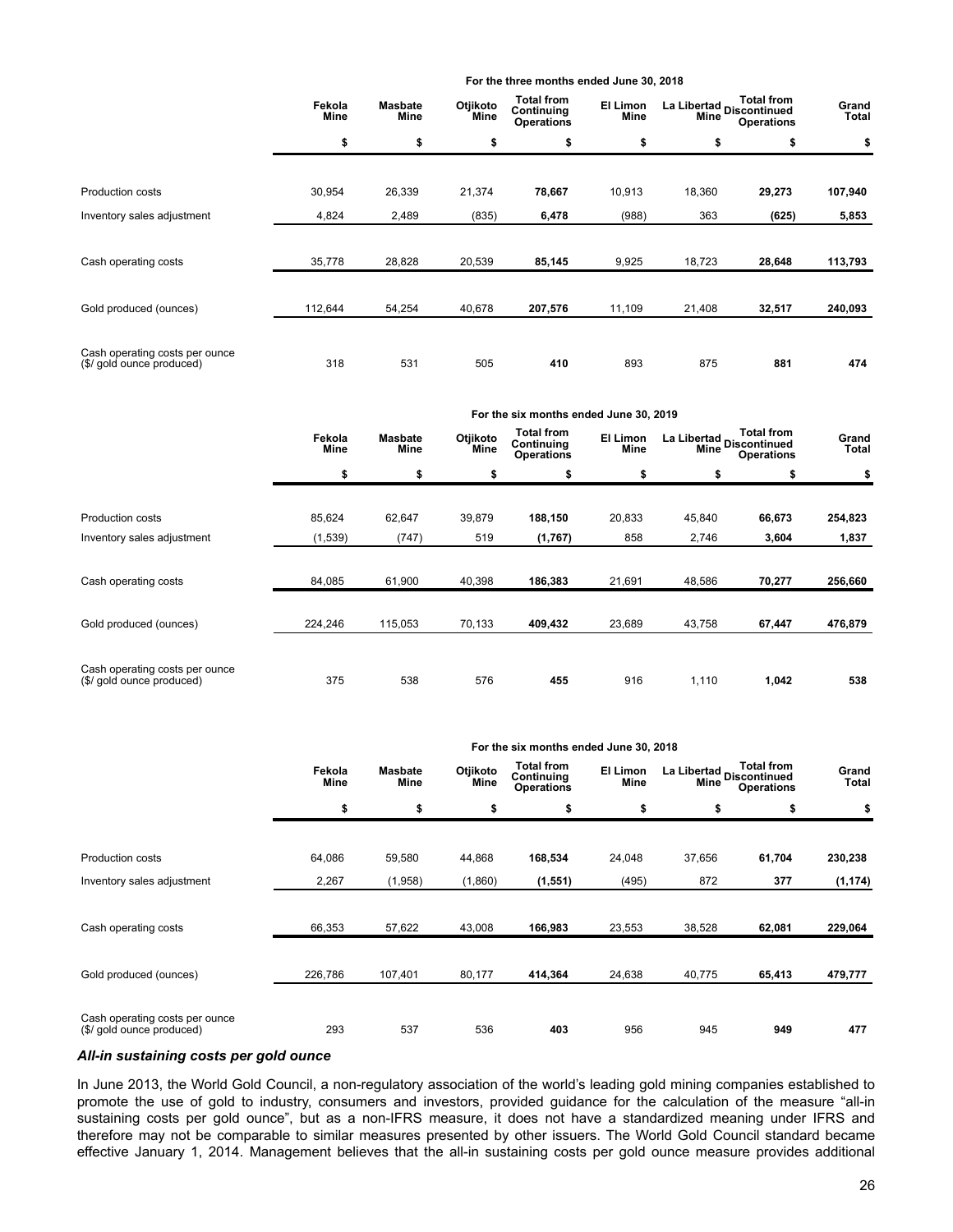insight into the costs of producing gold by capturing all of the expenditures required for the discovery, development and sustaining of gold production and allows the Company to assess its ability to support capital expenditures to sustain future production from the generation of operating cash flows. Management believes that, in addition to conventional measures prepared in accordance with IFRS, certain investors use this information to evaluate the Company's performance and ability to generate cash flow. Accordingly, it is intended to provide additional information and should not be considered in isolation or as a substitute for measures of performance prepared in accordance with IFRS. Adoption of the standard is voluntary and the cost measures presented may not be comparable to other similarly titled measures of other companies. The Company has applied the principles of the World Gold Council recommendations and has reported all-in sustaining costs on a sales basis. Other companies may calculate these measures differently.

On November 16, 2018, the World Council announced an update to its Guidance Note on all-in sustaining costs with application effective starting January 1, 2019. This update is intended to provide additional transparency about the costs of gold production and support further consistency of application of the Guidance Note. The major updates to the Guidance Note include providing a more specific definition of non-sustaining costs as those costs incurred at 'new operations' and costs related to 'major projects at existing operations' where these projects will materially benefit the operation in the future. The Guidance Note has defined 'material benefit' as an increase of at least 10% in annual or life of mine production, net present value or reserves compared to the remaining life of the operation. In addition, the Guidance Note has been updated to clarify that production phase capitalized stripping only meets the definition of non-sustaining if the stripping is expected to take at least 12 months and the subsequent ore production phase is expected to be more than 5 years. This clarification on capitalized stripping is expected to result in the majority of the Company's deferred stripping being now classified as sustaining whereas previously, portions would have been classified as non-sustaining if the stripping did not benefit the current year's production. The Company adopted the updates to the Guidance Note, including presenting all-in sustaining costs on a sales-basis, effective January 1, 2019. Prior period comparatives have been updated to reflect the change to a sale-basis measure only.

B2Gold defines all-in sustaining costs per ounce as the sum of cash operating costs, royalties and production taxes, capital expenditures and exploration costs that are sustaining in nature, sustaining lease expenditures, corporate general and administrative costs, share-based payment expenses related to RSUs/DSUs, community relations expenditures, reclamation liability accretion and realized (gains) losses on fuel derivative contracts, all divided by the total gold ounces sold to arrive at a per ounce figure.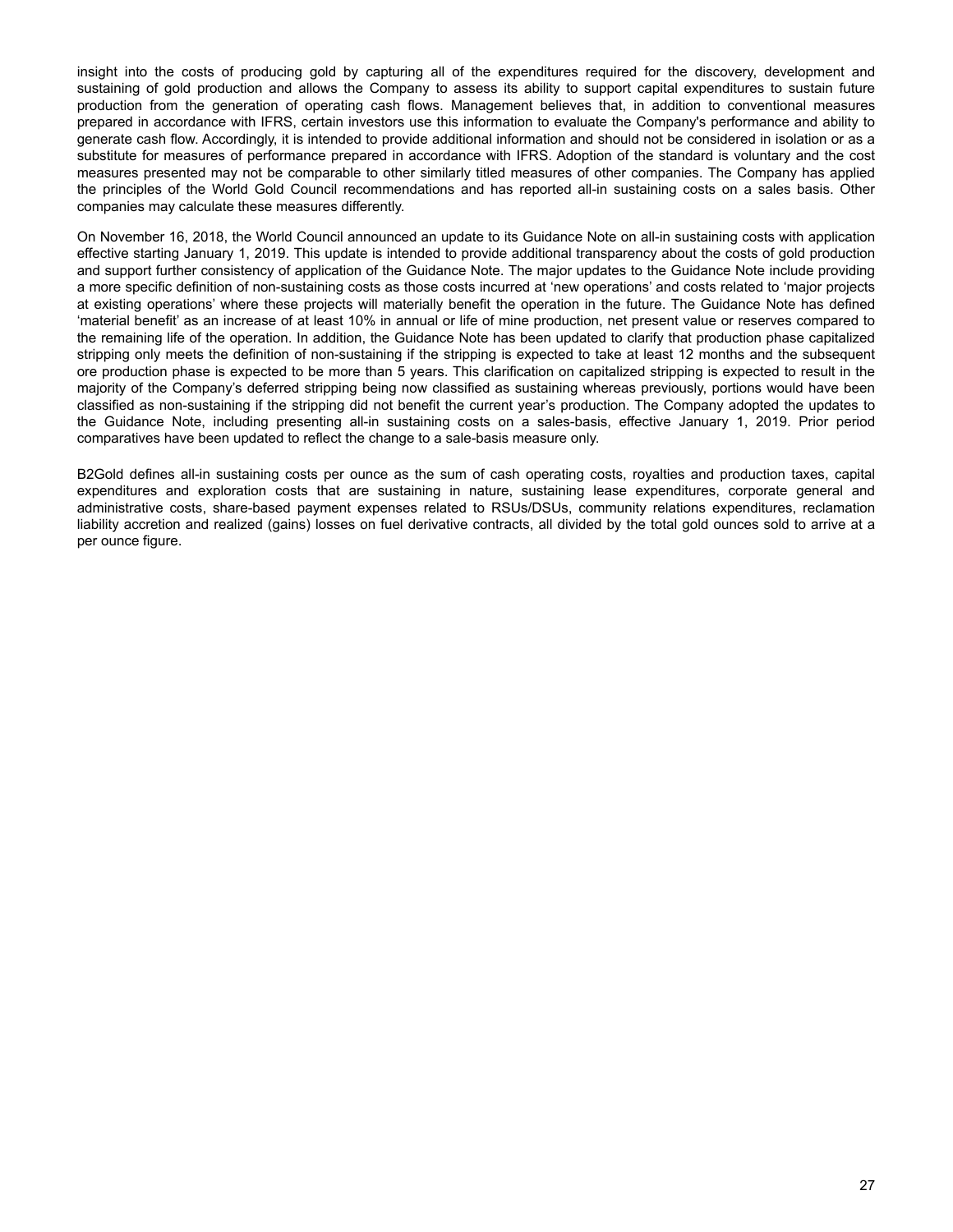The tables below show a reconciliation of all-in sustaining costs per ounce to production costs as extracted from the unaudited condensed interim consolidated financial statements on a consolidated and a mine-by-mine basis for the three months ended June 30, 2019:

|                                                                                     |                       |                               |                                 |           | For the three months ended June 30, 2019             |                                |             |                                                                                                     |                       |
|-------------------------------------------------------------------------------------|-----------------------|-------------------------------|---------------------------------|-----------|------------------------------------------------------|--------------------------------|-------------|-----------------------------------------------------------------------------------------------------|-----------------------|
|                                                                                     | Fekola<br><b>Mine</b> | <b>Masbate</b><br><b>Mine</b> | Otjikoto<br>Mine                | Corporate | <b>Total from</b><br>Continuing<br><b>Operations</b> | <b>El Limon</b><br><b>Mine</b> | <b>Mine</b> | <b>Total from</b><br>La Libertad<br>Discontinued<br>La Libertad<br>La Libertad<br><b>Operations</b> | Grand<br><b>Total</b> |
|                                                                                     | \$                    | \$                            | \$                              | \$        | \$                                                   | \$                             | \$          | \$                                                                                                  | \$                    |
|                                                                                     |                       |                               |                                 |           |                                                      |                                |             |                                                                                                     |                       |
| Production costs                                                                    | 39,596                | 35,130                        | 20,587                          |           | 95,313                                               | 9,531                          | 23,477      | 33,008                                                                                              | 128,321               |
| Royalties and production<br>taxes                                                   | 11,901                | 3,795                         | 1,856                           |           | 17,552                                               | 783                            | 691         | 1,474                                                                                               | 19,026                |
| Corporate administration                                                            | 1,815                 | 1,455                         | 1,249                           | 7,173     | 11,692                                               | 678                            | 500         | 1,178                                                                                               | 12,870                |
| Share-based payments<br>- RSUs/DSUs                                                 | 21                    |                               | $\hspace{0.1mm}-\hspace{0.1mm}$ | 2,577     | 2,598                                                |                                |             |                                                                                                     | 2,598                 |
| Community relations                                                                 | (53)                  | 165                           | 352                             |           | 464                                                  | 356                            | 214         | 570                                                                                                 | 1,034                 |
| Reclamation liability<br>accretion                                                  | 163                   | 135                           | 117                             |           | 415                                                  | 104                            | 188         | 292                                                                                                 | 707                   |
| Realized (gains) losses<br>on fuel derivative<br>contracts                          | (614)                 | (601)                         | (382)                           |           | (1, 597)                                             |                                | (29)        | (29)                                                                                                | (1,626)               |
| Sustaining lease<br>expenditures                                                    | 194                   | 268                           | 107                             | 175       | 744                                                  |                                |             |                                                                                                     | 744                   |
| Sustaining capital<br>expenditures                                                  | 7,088                 | 6,113                         | 17,221                          |           | 30,422                                               | 4,381                          | 10.556      | 14,937                                                                                              | 45,359                |
| Sustaining mine<br>exploration                                                      | 6,215                 | 26                            | 445                             |           | 6,686                                                |                                | 348         | 348                                                                                                 | 7,034                 |
| Total all-in sustaining<br>costs                                                    | 66,326                | 46,486                        | 41,552                          | 9,925     | 164,289                                              | 15,833                         | 35,945      | 51,778                                                                                              | 216,067               |
| Gold sold (ounces)                                                                  | 106.200               | 62,100                        | 35,400                          |           | 203,700                                              | 9,791                          | 22,791      | 32,582                                                                                              | 236,282               |
| All-in sustaining cost per<br>ounce (\$/ gold ounce)<br>sold)                       | 625                   | 749                           | 1,174                           |           | 807                                                  | 1,617                          | 1,577       | 1,589                                                                                               | 914                   |
| (1) Included as a component of Share-based payments on the statement of operations. |                       |                               |                                 |           |                                                      |                                |             |                                                                                                     |                       |

*(2) Excludes reclamation accretion relating to Kiaka and Toega.*

*(3) Refer to Sustaining capital expenditures and Sustaining mine exploration reconciliations below.*

The table below shows a reconciliation of sustaining capital expenditures to operating mine capital expenditures as extracted from the unaudited condensed interim consolidated financial statements for the three months ended June 30, 2019:

|                                     |                |                        |                  |                                                      | For the three months ended June 30, 2019 |                                                                                   |          |                |
|-------------------------------------|----------------|------------------------|------------------|------------------------------------------------------|------------------------------------------|-----------------------------------------------------------------------------------|----------|----------------|
|                                     | Fekola<br>Mine | <b>Masbate</b><br>Mine | Otjikoto<br>Mine | <b>Total from</b><br>Continuing<br><b>Operations</b> | El Limon<br>Mine                         | <b>Total from</b><br>La Libertad Discontinued<br><b>Mine</b><br><b>Operations</b> |          | Grand<br>Total |
|                                     | \$             | \$                     | \$               | \$                                                   | \$                                       | \$                                                                                | \$       | \$             |
|                                     |                |                        |                  |                                                      |                                          |                                                                                   |          |                |
| Operating mine capital expenditures | 12,829         | 7,520                  | 17,221           | 37,570                                               | 10,938                                   | 10,556                                                                            | 21,494   | 59,064         |
| Mobile equipment purchases          | (4)            |                        |                  | (4)                                                  |                                          |                                                                                   |          | (4)            |
| Mine expansion equipment            | (1, 293)       |                        |                  | (1, 293)                                             |                                          |                                                                                   |          | (1, 293)       |
| Fadougou relocation                 | (1,762)        |                        | —                | (1,762)                                              |                                          |                                                                                   |          | (1,762)        |
| Fekola expansion                    | (2,682)        |                        |                  | (2,682)                                              |                                          |                                                                                   |          | (2,682)        |
| Masbate processing plant upgrade    |                | (1, 352)               |                  | (1, 352)                                             |                                          |                                                                                   |          | (1, 352)       |
| Other                               |                | (55)                   |                  | (55)                                                 |                                          |                                                                                   |          | (55)           |
| Limon Central                       |                |                        |                  | –                                                    | (6, 182)                                 |                                                                                   | (6, 182) | (6, 182)       |
| Plant Upgrade                       |                |                        |                  |                                                      | (162)                                    |                                                                                   | (162)    | (162)          |
| Limon tailings project              |                |                        |                  |                                                      | (213)                                    |                                                                                   | (213)    | (213)          |
|                                     |                |                        |                  |                                                      |                                          |                                                                                   |          |                |
| Sustaining capital expenditures     | 7,088          | 6,113                  | 17,221           | 30,422                                               | 4,381                                    | 10,556                                                                            | 14,937   | 45,359         |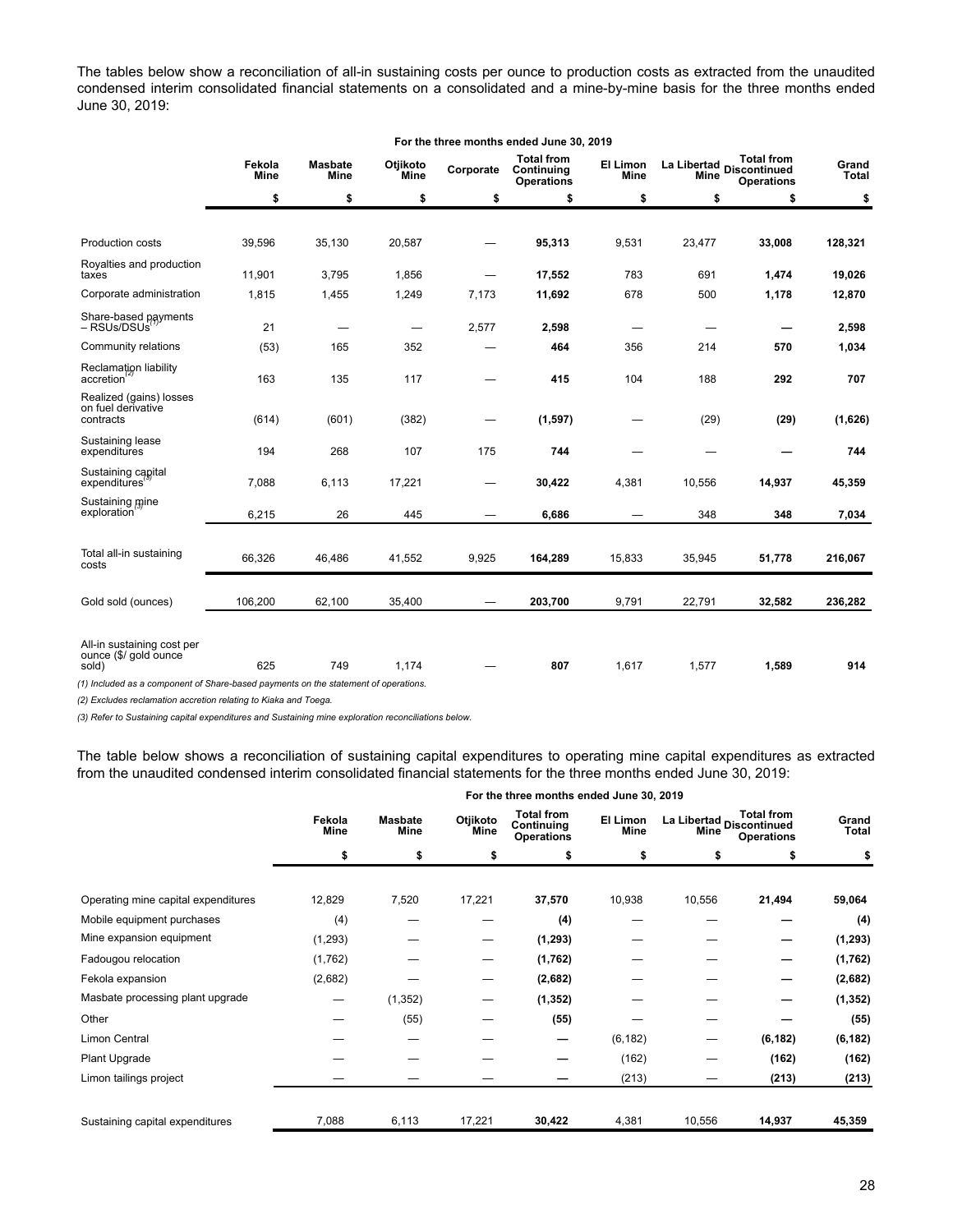The table below shows a reconciliation of sustaining mine exploration to operating mine exploration as extracted from the unaudited condensed interim consolidated financial statements for the three months ended June 30, 2019:

|                             |                       |                               |                         | For the three months of June 30, 2019                |                         |                                         |                                        |                       |
|-----------------------------|-----------------------|-------------------------------|-------------------------|------------------------------------------------------|-------------------------|-----------------------------------------|----------------------------------------|-----------------------|
|                             | Fekola<br><b>Mine</b> | <b>Masbate</b><br><b>Mine</b> | Otjikoto<br><b>Mine</b> | <b>Total from</b><br>Continuing<br><b>Operations</b> | El Limon<br><b>Mine</b> | La Libertad Discontinued<br><b>Mine</b> | <b>Total from</b><br><b>Operations</b> | Grand<br><b>Total</b> |
|                             | \$                    | \$                            | \$                      | э                                                    | \$                      | \$                                      | S                                      | \$                    |
| Operating mine exploration  | 6,215                 | 1,103                         | 533                     | 7,851                                                | 743                     | 748                                     | 1,491                                  | 9,342                 |
| Regional exploration        |                       | (1,077)                       | (88)                    | (1, 165)                                             | (743)                   | (400)                                   | (1, 143)                               | (2, 308)              |
| Sustaining mine exploration | 6,215                 | 26                            | 445                     | 6,686                                                |                         | 348                                     | 348                                    | 7,034                 |

The tables below show a reconciliation of all-in sustaining costs per ounce to production costs as extracted from the unaudited condensed interim consolidated financial statements on a consolidated and a mine-by-mine basis for the three months ended June 30, 2018:

|                                                              |                       |                        |                  |                          | For the three months ended June 30, 2018             |                          |                            |                                                                                  |                       |
|--------------------------------------------------------------|-----------------------|------------------------|------------------|--------------------------|------------------------------------------------------|--------------------------|----------------------------|----------------------------------------------------------------------------------|-----------------------|
|                                                              | Fekola<br><b>Mine</b> | <b>Masbate</b><br>Mine | Otjikoto<br>Mine | Corporate                | <b>Total from</b><br>Continuing<br><b>Operations</b> | El Limon<br><b>Mine</b>  | La Libertad<br><b>Mine</b> | <b>Total from</b><br><b>Discontinued</b><br><b>Operations</b>                    | Grand<br><b>Total</b> |
|                                                              | \$                    | \$                     | \$               | \$                       | \$                                                   | \$                       | \$                         | \$<br>29,273<br>1,505<br>1,162<br>541<br>261<br>(126)<br>10,915<br>723<br>44,254 | \$                    |
|                                                              |                       |                        |                  |                          |                                                      |                          |                            |                                                                                  |                       |
| <b>Production costs</b>                                      | 30,954                | 26,339                 | 21,374           |                          | 78,667                                               | 10,913                   | 18,360                     |                                                                                  | 107,940               |
| Royalties and production<br>taxes                            | 10,349                | 4,700                  | 2,074            |                          | 17,123                                               | 944                      | 561                        |                                                                                  | 18,628                |
| Corporate administration                                     | 655                   | 918                    | 1,840            | 6,167                    | 9,580                                                | 554                      | 608                        |                                                                                  | 10,742                |
| Share-based payments<br>- RSUs/DSUs                          | 63                    |                        |                  | 229                      | 292                                                  | $\overline{\phantom{0}}$ |                            |                                                                                  | 292                   |
| Community relations                                          | 13                    | 225                    | 283              |                          | 521                                                  | 363                      | 178                        |                                                                                  | 1,062                 |
| Reclamation liability<br>accretion                           | 170                   | 119                    | 97               |                          | 386                                                  | 114                      | 147                        |                                                                                  | 647                   |
| Realized (gains) losses<br>on fuel derivative<br>contracts   | (703)                 | (894)                  | (376)            |                          | (1, 973)                                             | —                        | (126)                      |                                                                                  | (2,099)               |
| Sustaining lease<br>expenditures                             |                       |                        |                  |                          |                                                      |                          |                            |                                                                                  |                       |
| Sustaining capital<br>expenditures                           | 3,817                 | 4,961                  | 8,473            |                          | 17,251                                               | 5,643                    | 5,272                      |                                                                                  | 28,166                |
| Sustaining mine<br>exploration                               |                       | 606                    | 593              | $\overline{\phantom{0}}$ | 1,199                                                | 387                      | 336                        |                                                                                  | 1,922                 |
|                                                              |                       |                        |                  |                          |                                                      |                          |                            |                                                                                  |                       |
| Total all-in sustaining<br>costs                             | 45,318                | 36,974                 | 34,358           | 6,396                    | 123,046                                              | 18,918                   | 25,336                     |                                                                                  | 167,300               |
| Gold sold (ounces)                                           | 100,100               | 48,400                 | 39,529           | $\overline{\phantom{0}}$ | 188,029                                              | 12,225                   | 20,484                     | 32,709                                                                           | 220,738               |
|                                                              |                       |                        |                  |                          |                                                      |                          |                            |                                                                                  |                       |
| All-in sustaining cost per<br>ounce (\$/ gold ounce<br>sold) | 453                   | 764                    | 869              |                          | 654                                                  | 1,547                    | 1,237                      | 1,353                                                                            | 758                   |

*(1) Included as a component of Share-based payments on the statement of operations.*

*(2) Excludes reclamation accretion relating to Kiaka and Toega.*

*(3) Refer to Sustaining capital expenditures and Sustaining mine exploration reconciliations below.*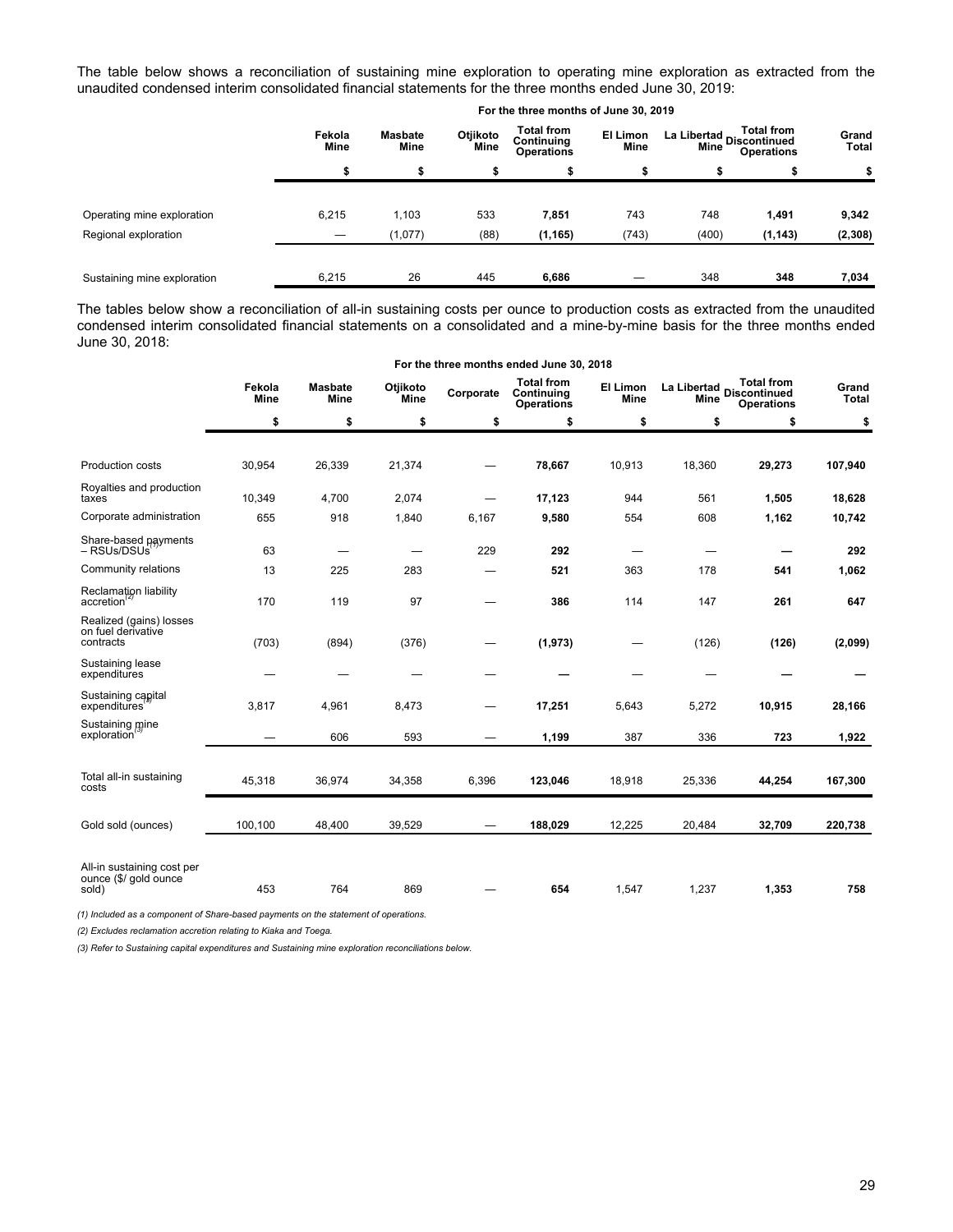The table below shows a reconciliation of sustaining capital expenditures to operating mine capital expenditures as extracted from the unaudited condensed interim consolidated financial statements for the three months ended June 30, 2018:

|                                           | Fekola<br><b>Mine</b> | <b>Total from</b><br>Otjikoto<br><b>Masbate</b><br><b>El Limon</b><br>Continuing<br>Mine<br><b>Mine</b><br>Mine<br>Mine<br><b>Operations</b> |         | La Libertad Discontinued | <b>Total from</b><br><b>Operations</b> | Grand<br><b>Total</b> |        |          |
|-------------------------------------------|-----------------------|----------------------------------------------------------------------------------------------------------------------------------------------|---------|--------------------------|----------------------------------------|-----------------------|--------|----------|
|                                           | \$                    | \$                                                                                                                                           | \$      | \$                       | \$                                     | \$                    | \$     | \$       |
| Operating mine capital expenditures       | 15,322                | 9,560                                                                                                                                        | 18,256  | 43,138                   | 7,223                                  | 5,425                 | 12,648 | 55,786   |
| Carryover construction costs              | (4, 415)              |                                                                                                                                              |         | (4, 415)                 |                                        |                       |        | (4, 415) |
| Fadougou relocation                       | (2,768)               |                                                                                                                                              |         | (2,768)                  |                                        |                       |        | (2,768)  |
| Tailing storage facilities stages 2 and 3 | (1,981)               |                                                                                                                                              |         | (1,981)                  |                                        |                       |        | (1,981)  |
| Mobile equipment purchases                | (1,849)               |                                                                                                                                              |         | (1, 849)                 |                                        |                       |        | (1, 849) |
| Other                                     | (492)                 |                                                                                                                                              |         | (492)                    |                                        |                       |        | (492)    |
| Masbate processing plant upgrade          |                       | (3, 139)                                                                                                                                     |         | (3, 139)                 |                                        |                       |        | (3, 139) |
| Montana extension                         |                       | (904)                                                                                                                                        |         | (904)                    |                                        |                       |        | (904)    |
| Tailings storage facility stage 11        |                       | (530)                                                                                                                                        |         | (530)                    |                                        |                       |        | (530)    |
| Other                                     |                       | (26)                                                                                                                                         |         | (26)                     |                                        |                       |        | (26)     |
| Prestripping                              |                       | $\hspace{0.1mm}-\hspace{0.1mm}$                                                                                                              | (8,970) | (8,970)                  |                                        |                       |        | (8,970)  |
| Solar plant                               |                       |                                                                                                                                              | (718)   | (718)                    |                                        |                       |        | (718)    |
| Game farm                                 |                       |                                                                                                                                              | (95)    | (95)                     |                                        |                       |        | (95)     |
| Plant upgrade                             |                       |                                                                                                                                              |         |                          | (856)                                  |                       | (856)  | (856)    |
| Land purchases                            |                       |                                                                                                                                              |         |                          | (172)                                  |                       | (172)  | (172)    |
| Limon tailings project                    |                       |                                                                                                                                              |         |                          | (201)                                  |                       | (201)  | (201)    |
| <b>Limon Central</b>                      |                       |                                                                                                                                              |         |                          | (181)                                  |                       | (181)  | (181)    |
| Veta Nueva underground development        |                       |                                                                                                                                              |         |                          | (170)                                  |                       | (170)  | (170)    |
| Tailings storage facility                 |                       |                                                                                                                                              |         |                          |                                        | (153)                 | (153)  | (153)    |
| Sustaining capital expenditures           | 3,817                 | 4,961                                                                                                                                        | 8,473   | 17,251                   | 5,643                                  | 5,272                 | 10,915 | 28,166   |

The table below shows a reconciliation of sustaining mine exploration to operating mine exploration as extracted from the unaudited condensed interim consolidated financial statements for the three months ended June 30, 2018:

|                             |                       |                        |                  | For the three months of June 30, 2018                |                  |                                                                             |          |                |
|-----------------------------|-----------------------|------------------------|------------------|------------------------------------------------------|------------------|-----------------------------------------------------------------------------|----------|----------------|
|                             | Fekola<br><b>Mine</b> | <b>Masbate</b><br>Mine | Otjikoto<br>Mine | <b>Total from</b><br>Continuing<br><b>Operations</b> | El Limon<br>Mine | <b>Total from</b><br>La Libertad<br>Alima Discontinued<br><b>Operations</b> |          | Grand<br>Total |
|                             |                       |                        |                  |                                                      |                  |                                                                             |          |                |
|                             |                       |                        |                  |                                                      |                  |                                                                             |          |                |
| Operating mine exploration  | 5,055                 | 1,119                  | 593              | 6,767                                                | 2,490            | 1,566                                                                       | 4,056    | 10,823         |
| Regional exploration        | (5,055)               | (513)                  | —                | (5, 568)                                             | (2, 103)         | (1, 230)                                                                    | (3, 333) | (8,901)        |
|                             |                       |                        |                  |                                                      |                  |                                                                             |          |                |
| Sustaining mine exploration |                       | 606                    | 593              | 1,199                                                | 387              | 336                                                                         | 723      | 1,922          |

#### **For the three months ended June 30, 2018**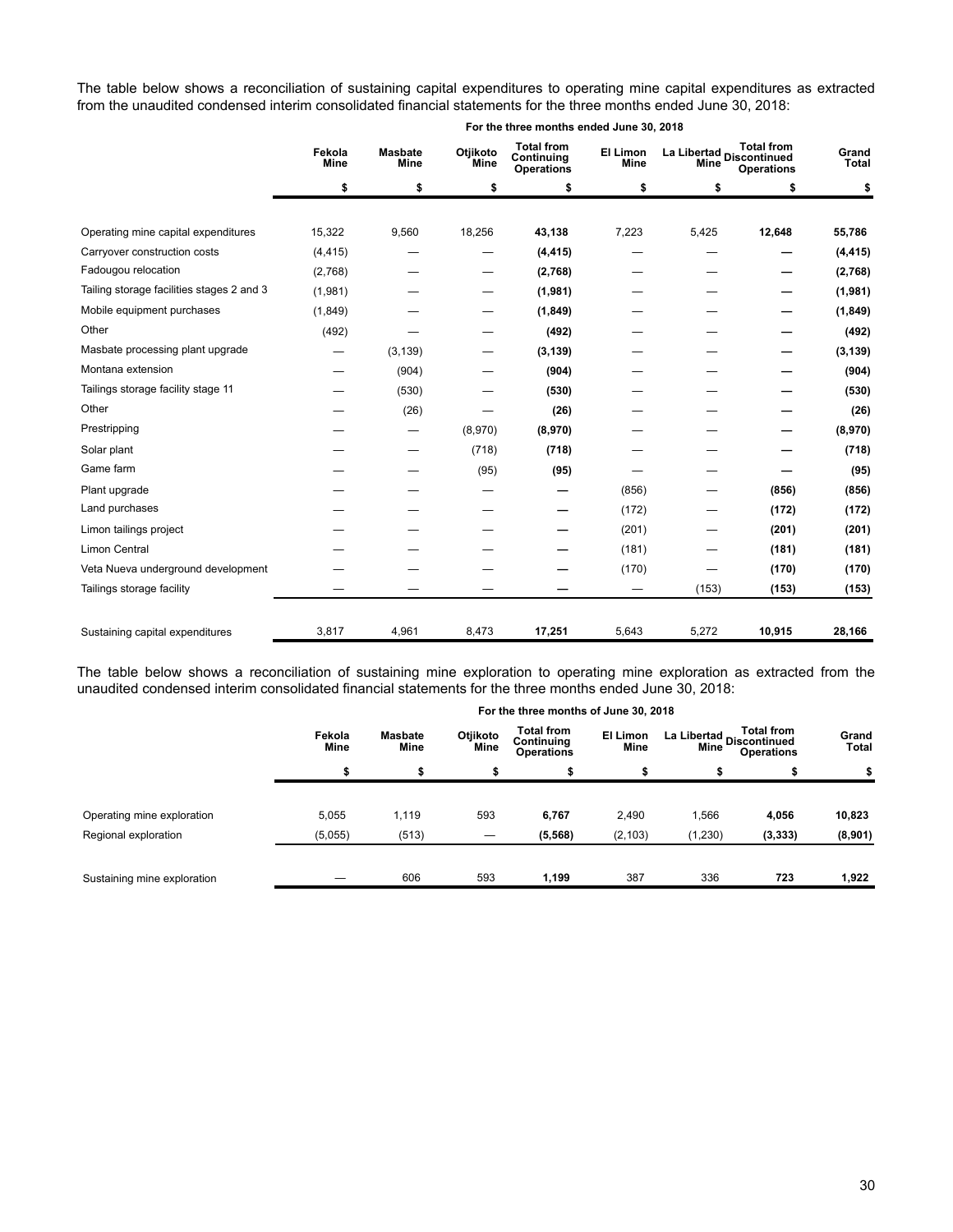The tables below show a reconciliation of all-in sustaining costs per ounce to production costs as extracted from the unaudited condensed interim consolidated financial statements on a consolidated and a mine-by-mine basis for the six months ended June 30, 2019:

|                                                                                                                                                     | For the six months ended June 30, 2019 |                        |                                 |           |                                                      |                                 |        |                                                                       |                |
|-----------------------------------------------------------------------------------------------------------------------------------------------------|----------------------------------------|------------------------|---------------------------------|-----------|------------------------------------------------------|---------------------------------|--------|-----------------------------------------------------------------------|----------------|
|                                                                                                                                                     | Fekola<br>Mine                         | <b>Masbate</b><br>Mine | Otjikoto<br><b>Mine</b>         | Corporate | <b>Total from</b><br>Continuing<br><b>Operations</b> | <b>El Limon</b><br><b>Mine</b>  | Mine   | <b>Total from</b><br>La Libertad<br>Discontinued<br><b>Operations</b> | Grand<br>Total |
|                                                                                                                                                     | \$                                     | \$                     | \$                              | \$        | \$                                                   | \$                              | \$     | \$                                                                    | \$             |
|                                                                                                                                                     |                                        |                        |                                 |           |                                                      |                                 |        |                                                                       |                |
| Production costs                                                                                                                                    | 85,624                                 | 62,647                 | 39,879                          |           | 188,150                                              | 20,833                          | 45,840 | 66,673                                                                | 254,823        |
| Royalties and production<br>taxes                                                                                                                   | 23,697                                 | 8,015                  | 3,794                           |           | 35,506                                               | 1,804                           | 1,172  | 2,976                                                                 | 38,482         |
| Corporate administration                                                                                                                            | 3,225                                  | 2,114                  | 3,171                           | 17,938    | 26,448                                               | 1,252                           | 948    | 2,200                                                                 | 28,648         |
| Share-based payments<br>– RSUs/DSUs                                                                                                                 | 41                                     |                        | $\hspace{0.1mm}-\hspace{0.1mm}$ | 3,362     | 3,403                                                |                                 |        |                                                                       | 3,403          |
| Community relations                                                                                                                                 | 394                                    | 277                    | 472                             |           | 1,143                                                | 709                             | 270    | 979                                                                   | 2,122          |
| Reclamation liability<br>accretion                                                                                                                  | 342                                    | 282                    | 245                             |           | 869                                                  | 217                             | 400    | 617                                                                   | 1,486          |
| Realized (gains) losses<br>on fuel derivative<br>contracts                                                                                          | (925)                                  | (908)                  | (575)                           |           | (2, 408)                                             |                                 | (20)   | (20)                                                                  | (2, 428)       |
| Sustaining lease<br>expenditures                                                                                                                    | 388                                    | 574                    | 190                             | 349       | 1,501                                                |                                 |        |                                                                       | 1,501          |
| Sustaining capital<br>expenditures                                                                                                                  | 16,276                                 | 10,760                 | 24,503                          |           | 51,539                                               | 8,394                           | 14,907 | 23,301                                                                | 74,840         |
| Sustaining mine<br>exploration                                                                                                                      | 8,310                                  | 184                    | 699                             |           | 9,193                                                | $\hspace{0.1mm}-\hspace{0.1mm}$ | 881    | 881                                                                   | 10,074         |
|                                                                                                                                                     |                                        |                        |                                 |           |                                                      |                                 |        |                                                                       |                |
| Total all-in sustaining<br>costs                                                                                                                    | 137,372                                | 83,945                 | 72,378                          | 21,649    | 315,344                                              | 33,209                          | 64,398 | 97,607                                                                | 412,951        |
| Gold sold (ounces)                                                                                                                                  | 222,000                                | 112,500                | 72,600                          |           | 407,100                                              | 21,195                          | 40,063 | 61,258                                                                | 468,358        |
| All-in sustaining cost per<br>ounce (\$/ gold ounce<br>sold)<br>(1) Included as a component of Share-based payments on the statement of operations. | 619                                    | 746                    | 997                             |           | 775                                                  | 1,567                           | 1,607  | 1,593                                                                 | 882            |

*(2) Excludes reclamation accretion relating to Kiaka and Toega.*

*(3) Refer to Sustaining capital expenditures and Sustaining mine exploration reconciliations below.*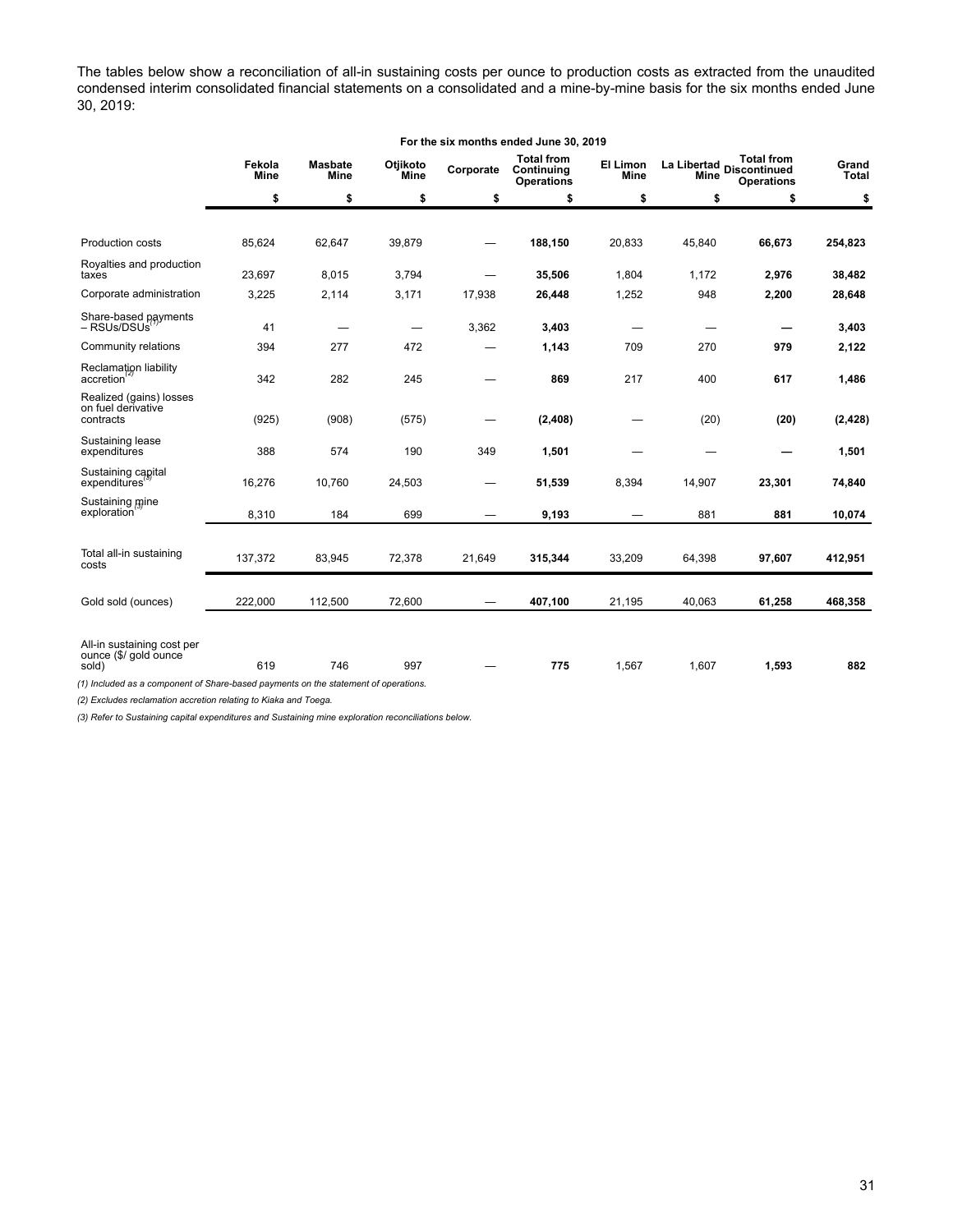The table below shows a reconciliation of sustaining capital expenditures to operating mine capital expenditures as extracted from the unaudited condensed interim consolidated financial statements for the six months ended June 30, 2019:

|                                     | Fekola<br>Mine |          | Otjikoto<br><b>Masbate</b><br>Mine<br>Mine |          | El Limon<br>Mine | <b>Total from</b><br>La Libertad Discontinued<br>Mine<br><b>Operations</b> |         | Grand<br>Total |
|-------------------------------------|----------------|----------|--------------------------------------------|----------|------------------|----------------------------------------------------------------------------|---------|----------------|
|                                     | \$             | \$       | \$                                         | \$       | \$               | \$                                                                         | \$      | \$             |
|                                     |                |          |                                            |          |                  |                                                                            |         |                |
| Operating mine capital expenditures | 34,113         | 15,964   | 24,503                                     | 74,580   | 18,367           | 14,907                                                                     | 33,274  | 107,854        |
| Mobile equipment purchases          | (4,880)        |          | –                                          | (4,880)  |                  |                                                                            |         | (4,880)        |
| Mine expansion equipment            | (1,293)        |          | —                                          | (1, 293) |                  |                                                                            |         | (1, 293)       |
| Fadougou relocation                 | (6, 612)       |          | —                                          | (6, 612) |                  |                                                                            | —       | (6, 612)       |
| Carryover construction costs        | (1,738)        |          | —                                          | (1,738)  |                  |                                                                            |         | (1,738)        |
| Fekola expansion                    | (3, 314)       |          | –                                          | (3, 314) |                  |                                                                            |         | (3, 314)       |
| Masbate processing plant upgrade    | —              | (5, 122) |                                            | (5, 122) |                  |                                                                            |         | (5, 122)       |
| Other                               |                | (82)     |                                            | (82)     |                  |                                                                            |         | (82)           |
| Limon Central                       |                |          |                                            | —        | (9,378)          | —                                                                          | (9,378) | (9,378)        |
| Plant Upgrade                       |                |          |                                            |          | (321)            |                                                                            | (321)   | (321)          |
| Limon tailings project              |                |          |                                            |          | (274)            |                                                                            | (274)   | (274)          |
| Sustaining capital expenditures     | 16,276         | 10,760   | 24,503                                     | 51,539   | 8,394            | 14,907                                                                     | 23,301  | 74,840         |

#### **For the six months ended June 30, 2019**

The table below shows a reconciliation of sustaining mine exploration to operating mine exploration as extracted from the unaudited condensed interim consolidated financial statements for the six months ended June 30, 2019:

|                             | For the six months of June 30, 2019 |                        |                  |                                                      |                         |                                                                       |          |                |  |  |
|-----------------------------|-------------------------------------|------------------------|------------------|------------------------------------------------------|-------------------------|-----------------------------------------------------------------------|----------|----------------|--|--|
|                             | Fekola<br>Mine                      | <b>Masbate</b><br>Mine | Otjikoto<br>Mine | <b>Total from</b><br>Continuing<br><b>Operations</b> | El Limon<br><b>Mine</b> | <b>Total from</b><br>La Libertad<br>Discontinued<br><b>Operations</b> |          | Grand<br>Total |  |  |
|                             |                                     |                        |                  |                                                      |                         | \$                                                                    |          |                |  |  |
| Operating mine exploration  | 8,310                               | 2,065                  | 864              | 11,239                                               | 1,208                   | 1,894                                                                 | 3,102    | 14,341         |  |  |
| Regional exploration        | $\overline{\phantom{0}}$            | (1,881)                | (165)            | (2,046)                                              | (1, 208)                | (1,013)                                                               | (2, 221) | (4, 267)       |  |  |
| Sustaining mine exploration | 8,310                               | 184                    | 699              | 9,193                                                |                         | 881                                                                   | 881      | 10,074         |  |  |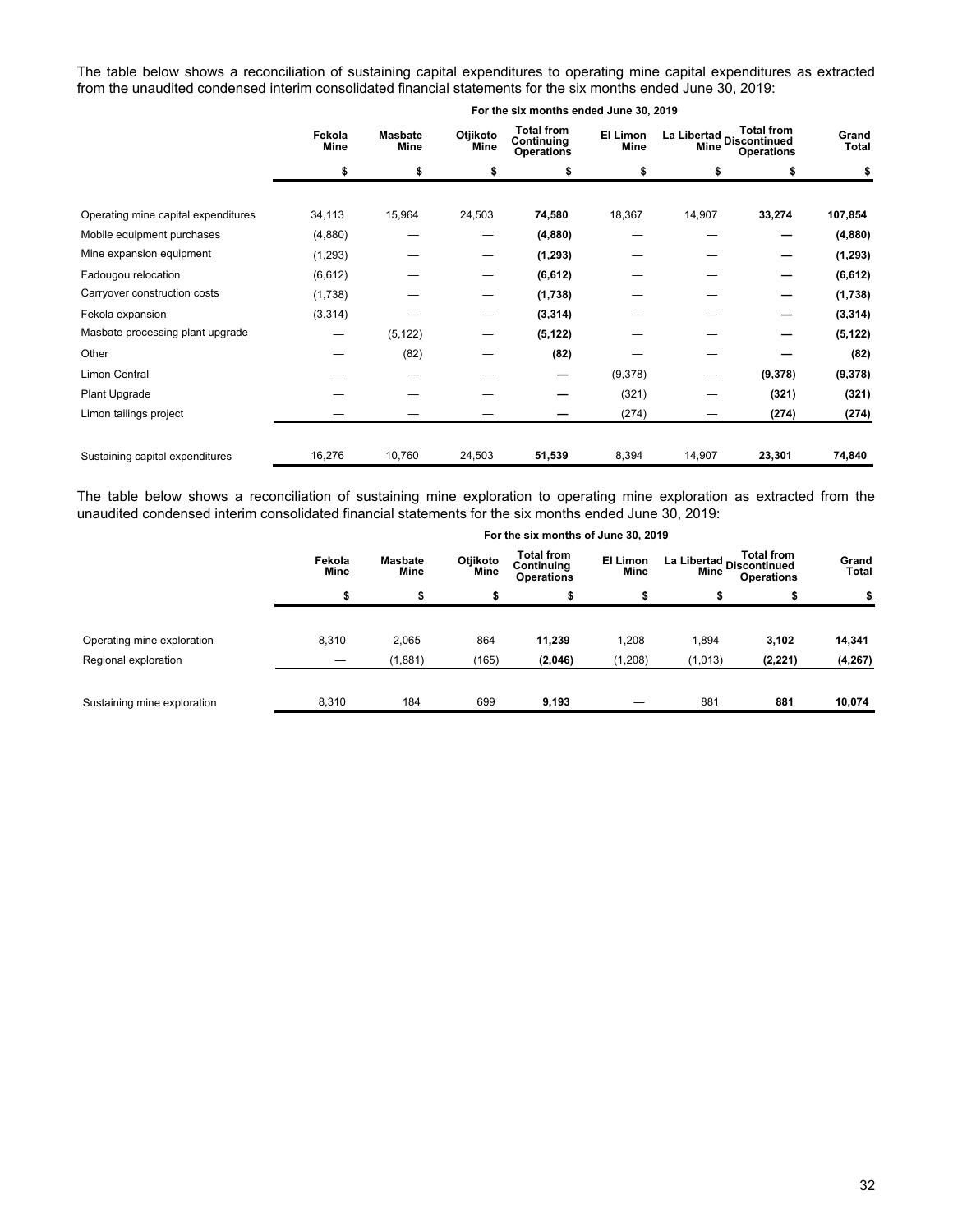The tables below show a reconciliation of all-in sustaining costs per ounce to production costs as extracted from the unaudited condensed interim consolidated financial statements on a consolidated and a mine-by-mine basis for the six months ended June 30, 2018:

|                                                                                                                                                     | For the six months ended June 30, 2018 |                               |                  |           |                                                      |                  |        |                                                                       |                       |
|-----------------------------------------------------------------------------------------------------------------------------------------------------|----------------------------------------|-------------------------------|------------------|-----------|------------------------------------------------------|------------------|--------|-----------------------------------------------------------------------|-----------------------|
|                                                                                                                                                     | Fekola<br><b>Mine</b>                  | <b>Masbate</b><br><b>Mine</b> | Otjikoto<br>Mine | Corporate | <b>Total from</b><br>Continuing<br><b>Operations</b> | El Limon<br>Mine | Mine   | <b>Total from</b><br>La Libertad<br>Discontinued<br><b>Operations</b> | Grand<br><b>Total</b> |
|                                                                                                                                                     | \$                                     | \$                            | \$               | \$        | \$                                                   | \$               | \$     | \$                                                                    | \$                    |
|                                                                                                                                                     |                                        |                               |                  |           |                                                      |                  |        |                                                                       |                       |
| Production costs                                                                                                                                    | 64,086                                 | 59,580                        | 44,868           |           | 168,534                                              | 24,048           | 37,656 | 61,704                                                                | 230,238               |
| Royalties and production<br>taxes                                                                                                                   | 23,635                                 | 8,382                         | 4,356            |           | 36,373                                               | 2,334            | 1,083  | 3,417                                                                 | 39,790                |
| Corporate administration                                                                                                                            | 2,544                                  | 1,580                         | 3,518            | 12,708    | 20,350                                               | 1,306            | 1,104  | 2,410                                                                 | 22,760                |
| Share-based payments<br>– RSUs/DSUs <sup>'</sup>                                                                                                    | 128                                    |                               |                  | 792       | 920                                                  |                  |        |                                                                       | 920                   |
| Community relations                                                                                                                                 | 330                                    | 489                           | 630              |           | 1,449                                                | 690              | 266    | 956                                                                   | 2,405                 |
| Reclamation liability<br>accretion                                                                                                                  | 328                                    | 231                           | 190              |           | 749                                                  | 188              | 276    | 464                                                                   | 1,213                 |
| Realized (gains) losses<br>on fuel derivative<br>contracts                                                                                          | (1,095)                                | (1,502)                       | (562)            |           | (3, 159)                                             |                  | (250)  | (250)                                                                 | (3, 409)              |
| Sustaining lease<br>expenditures                                                                                                                    |                                        |                               |                  |           |                                                      |                  |        |                                                                       |                       |
| Sustaining capital<br>expenditures                                                                                                                  | 11,461                                 | 11,285                        | 11,343           |           | 34,089                                               | 10,724           | 9,859  | 20,583                                                                | 54,672                |
| Sustaining mine<br>exploration                                                                                                                      | 1,985                                  | 1,286                         | 981              |           | 4,252                                                | 591              | 587    | 1,178                                                                 | 5,430                 |
|                                                                                                                                                     |                                        |                               |                  |           |                                                      |                  |        |                                                                       |                       |
| Total all-in sustaining<br>costs                                                                                                                    | 103,402                                | 81,331                        | 65,324           | 13,500    | 263,557                                              | 39,881           | 50,581 | 90,462                                                                | 354,019               |
| Gold sold (ounces)                                                                                                                                  | 222,700                                | 108,400                       | 82,358           |           | 413,458                                              | 28,075           | 39,042 | 67,117                                                                | 480,575               |
| All-in sustaining cost per<br>ounce (\$/ gold ounce<br>sold)<br>(1) Included as a component of Share-based payments on the statement of operations. | 464                                    | 750                           | 793              |           | 637                                                  | 1,421            | 1,296  | 1,348                                                                 | 737                   |

*(2) Excludes reclamation accretion relating to Kiaka and Toega.*

*(3) Refer to Sustaining capital expenditures and Sustaining mine exploration reconciliations below.*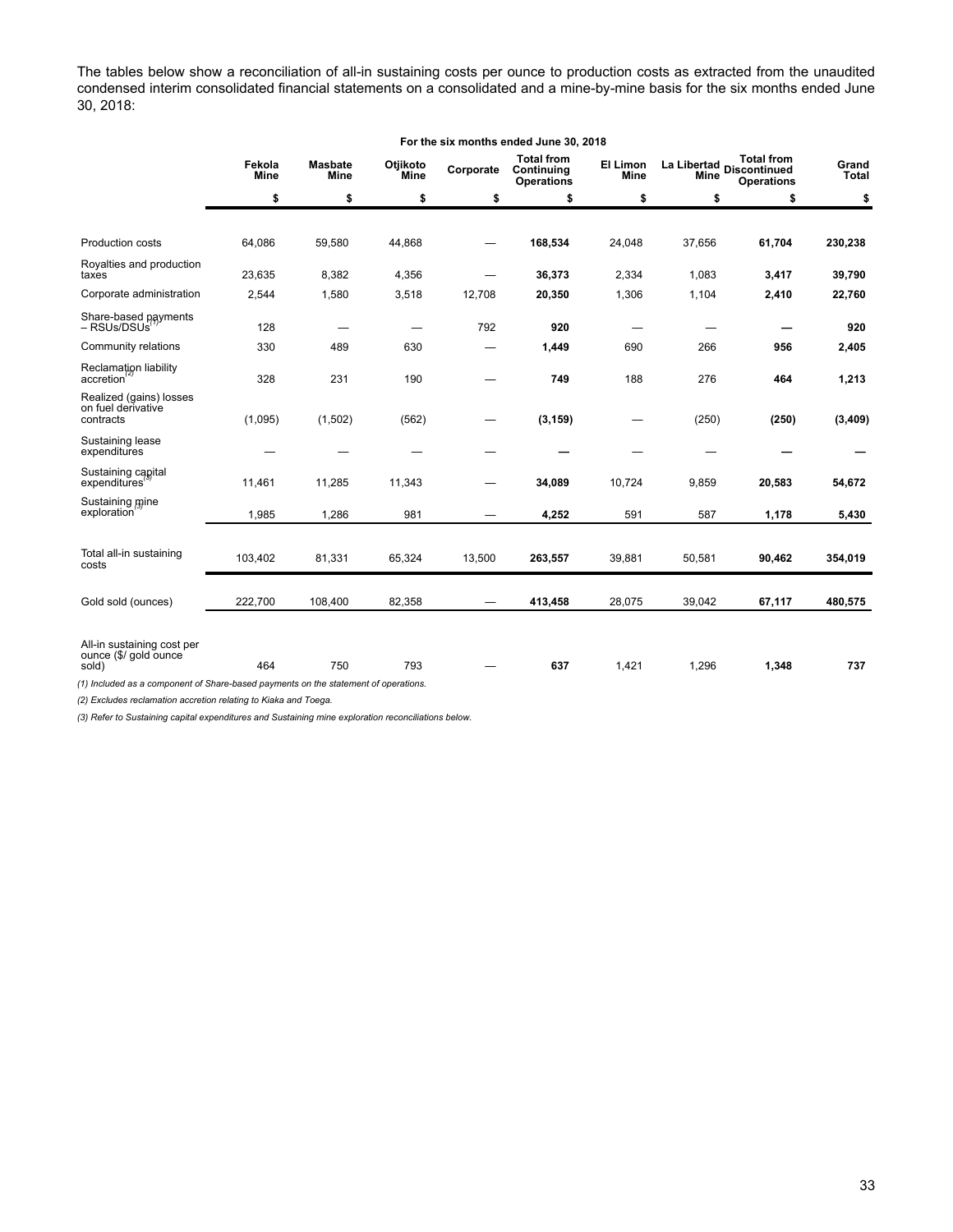The table below shows a reconciliation of sustaining capital expenditures to operating mine capital expenditures as extracted from the unaudited condensed interim consolidated financial statements for the six months ended June 30, 2018:

|                                           | Fekola<br><b>Mine</b> | <b>Masbate</b><br>Mine | Otjikoto<br><b>Mine</b> | <b>Total from</b><br>Continuing<br><b>Operations</b> | El Limon<br><b>Mine</b> | La Libertad Discontinued<br><b>Mine</b> | <b>Total from</b><br><b>Operations</b> | Grand<br>Total |
|-------------------------------------------|-----------------------|------------------------|-------------------------|------------------------------------------------------|-------------------------|-----------------------------------------|----------------------------------------|----------------|
|                                           | \$                    | \$                     | \$                      | \$                                                   | \$                      | \$                                      | \$                                     | \$             |
| Operating mine capital expenditures       | 36,409                | 21,397                 | 29,632                  | 87,438                                               | 13,203                  | 10,040                                  | 23,243                                 | 110,681        |
| Carryover construction costs              | (11, 205)             |                        |                         | (11, 205)                                            |                         |                                         |                                        | (11, 205)      |
| Fadougou relocation                       | (4, 459)              |                        | -                       | (4, 459)                                             |                         |                                         |                                        | (4, 459)       |
| Tailing storage facilities stages 2 and 3 | (5, 727)              |                        |                         | (5, 727)                                             |                         |                                         |                                        | (5, 727)       |
| Mobile equipment purchases                | (3,065)               |                        |                         | (3,065)                                              |                         |                                         |                                        | (3,065)        |
| Other                                     | (492)                 |                        |                         | (492)                                                |                         |                                         |                                        | (492)          |
| Masbate processing plant upgrade          |                       | (7, 311)               |                         | (7, 311)                                             |                         |                                         |                                        | (7, 311)       |
| Montana extension                         |                       | (2, 159)               |                         | (2, 159)                                             |                         |                                         |                                        | (2, 159)       |
| Tailings storage facility stage 11        |                       | (530)                  |                         | (530)                                                |                         |                                         |                                        | (530)          |
| Other                                     |                       | (112)                  |                         | (112)                                                |                         |                                         |                                        | (112)          |
| Prestripping                              |                       | —                      | (14, 904)               | (14, 904)                                            |                         |                                         |                                        | (14, 904)      |
| Solar plant                               |                       | —                      | (3,290)                 | (3, 290)                                             |                         |                                         |                                        | (3, 290)       |
| Game farm                                 |                       |                        | (95)                    | (95)                                                 |                         |                                         |                                        | (95)           |
| Plant upgrade                             |                       |                        |                         |                                                      | (943)                   |                                         | (943)                                  | (943)          |
| Land purchases                            |                       |                        |                         |                                                      | (362)                   |                                         | (362)                                  | (362)          |
| Limon tailings project                    |                       |                        |                         |                                                      | (547)                   |                                         | (547)                                  | (547)          |
| <b>Limon Central</b>                      |                       |                        |                         |                                                      | (457)                   |                                         | (457)                                  | (457)          |
| Veta Nueva underground development        |                       |                        |                         |                                                      | (170)                   |                                         | (170)                                  | (170)          |
| Tailing storage facility                  |                       |                        |                         |                                                      |                         | (181)                                   | (181)                                  | (181)          |
| Sustaining capital expenditures           | 11,461                | 11,285                 | 11,343                  | 34,089                                               | 10,724                  | 9,859                                   | 20,583                                 | 54,672         |

**For the six months ended June 30, 2018**

The table below shows a reconciliation of sustaining mine exploration to operating mine exploration as extracted from the unaudited condensed interim consolidated financial statements for the six months ended June 30, 2018:

|                                                    | For the six months of June 30, 2018 |                        |                  |                                                      |                  |                                                                       |                   |                     |  |  |
|----------------------------------------------------|-------------------------------------|------------------------|------------------|------------------------------------------------------|------------------|-----------------------------------------------------------------------|-------------------|---------------------|--|--|
|                                                    | Fekola<br><b>Mine</b>               | <b>Masbate</b><br>Mine | Otjikoto<br>Mine | <b>Total from</b><br>Continuing<br><b>Operations</b> | El Limon<br>Mine | <b>Total from</b><br>La Libertad<br>Discontinued<br><b>Operations</b> |                   | Grand<br>Total      |  |  |
|                                                    |                                     |                        |                  |                                                      |                  | \$                                                                    |                   | \$                  |  |  |
|                                                    |                                     |                        |                  |                                                      |                  |                                                                       |                   |                     |  |  |
| Operating mine exploration<br>Regional exploration | 7,040<br>(5,055)                    | 2,217<br>(931)         | 997<br>(16)      | 10,254<br>(6,002)                                    | 3,798<br>(3,207) | 2,733<br>(2, 146)                                                     | 6,531<br>(5, 353) | 16,785<br>(11, 355) |  |  |
|                                                    |                                     |                        |                  |                                                      |                  |                                                                       |                   |                     |  |  |
| Sustaining mine exploration                        | 1,985                               | 1,286                  | 981              | 4,252                                                | 591              | 587                                                                   | 1.178             | 5,430               |  |  |

#### *Adjusted net income and adjusted earnings per share - basic*

Adjusted net income and adjusted earnings per share – basic are non-IFRS measures that do not have a standardized meaning prescribed by IFRS and therefore may not be comparable to similar measures presented by other issuers. The Company defines adjusted net income as net income (loss) adjusted for non-recurring and significant recurring non-cash items. The Company defines adjusted earnings per share – basic as adjusted net income divided by the basic weighted number of common shares outstanding.

Management believes that the presentation of adjusted net income and adjusted earnings per share - basic is appropriate to provide additional information to investors regarding items that we do not expect to continue at the same level in the future or that management does not believe to be a reflection of the Company's ongoing operating performance. Management further believes that its presentation of these non-IFRS financial measures provide information that is useful to investors because they are important indicators of the strength of our operations and the performance of our core business. Accordingly, it is intended to provide additional information and should not be considered in isolation as a substitute for measures of performance prepared in accordance with IFRS. Other companies may calculate this measure differently.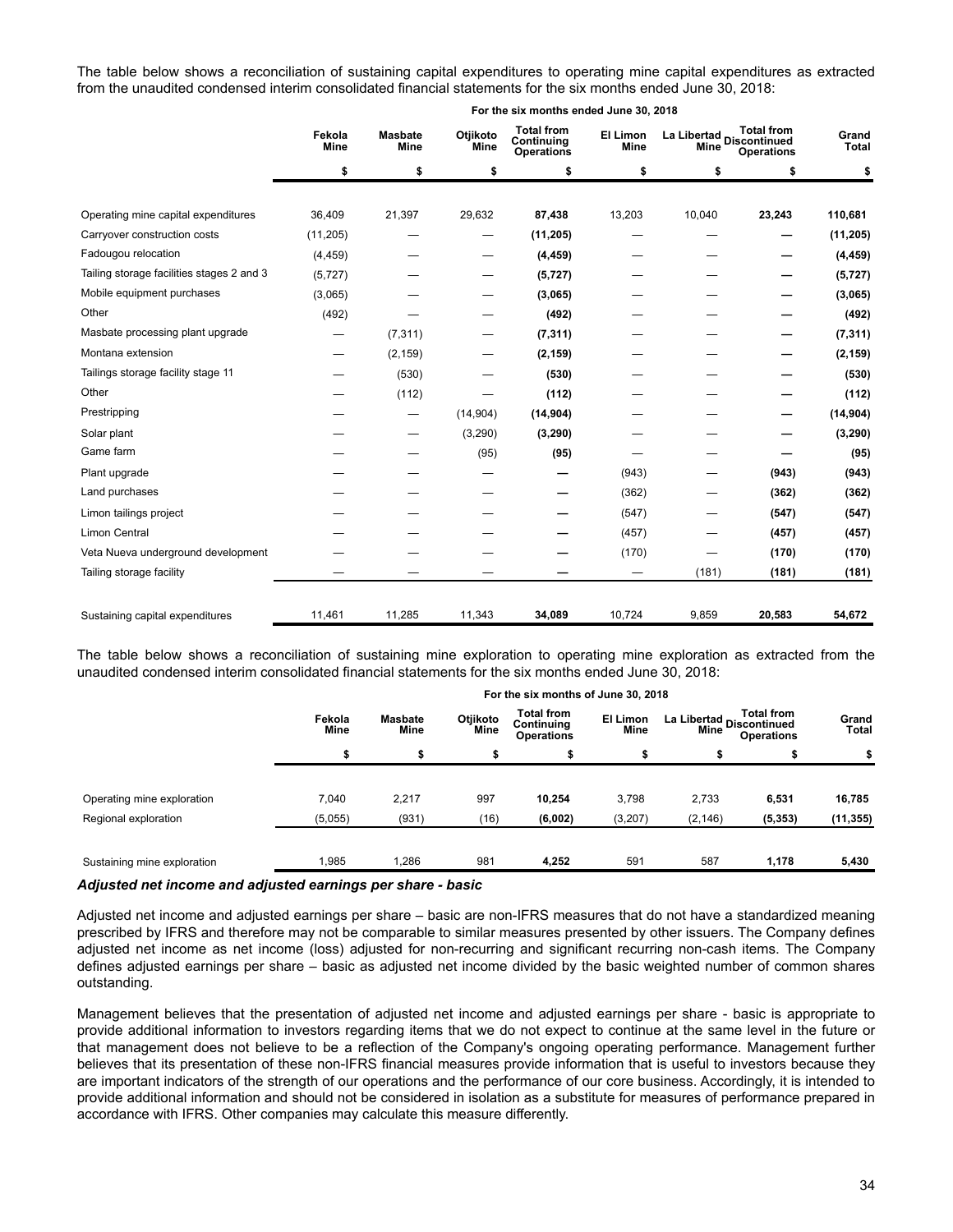A reconciliation of net income to adjusted net income as extracted from the unaudited condensed interim consolidated financial statements is set out in the table below:

|                                                                              | Three months ended |         | <b>Six months ended</b> |          |
|------------------------------------------------------------------------------|--------------------|---------|-------------------------|----------|
|                                                                              | <b>June 30,</b>    |         | <b>June 30,</b>         |          |
|                                                                              | 2019               | 2018    | 2019                    | 2018     |
|                                                                              | \$                 | \$      | \$                      | \$       |
|                                                                              | (000's)            | (000's) | (000's)                 | (000's)  |
| Consolidated net income for the period                                       | 41,322             | 21,333  | 67,845                  | 78,761   |
| Adjustments for non-recurring and significant recurring non-<br>cash items:  |                    |         |                         |          |
| Share-based payments                                                         | 6,054              | 2,472   | 10,036                  | 5,843    |
| Impairment of long-lived assets                                              |                    |         |                         | 18,186   |
| Write-down of mineral property interests                                     | 1,352              |         | 1,352                   |          |
| Unrealized gain on fair value of convertible notes                           |                    | (878)   |                         | (12,092) |
| Unrealized losses (gains) on derivative instruments                          | 4,613              | (3,895) | (831)                   | (6,000)  |
| Deferred income tax (recovery) expense                                       | (971)              | 27,131  | 11,099                  | 19,649   |
| Adjusted net income for the period                                           | 52,370             | 46,163  | 89,501                  | 104,347  |
| Basic weighted average number of common shares<br>outstanding (in thousands) | 1,008,345          | 984,650 | 1,004,897               | 983,412  |
| Adjusted net earnings per share-basic (\$/share)                             | 0.05               | 0.05    | 0.09                    | 0.11     |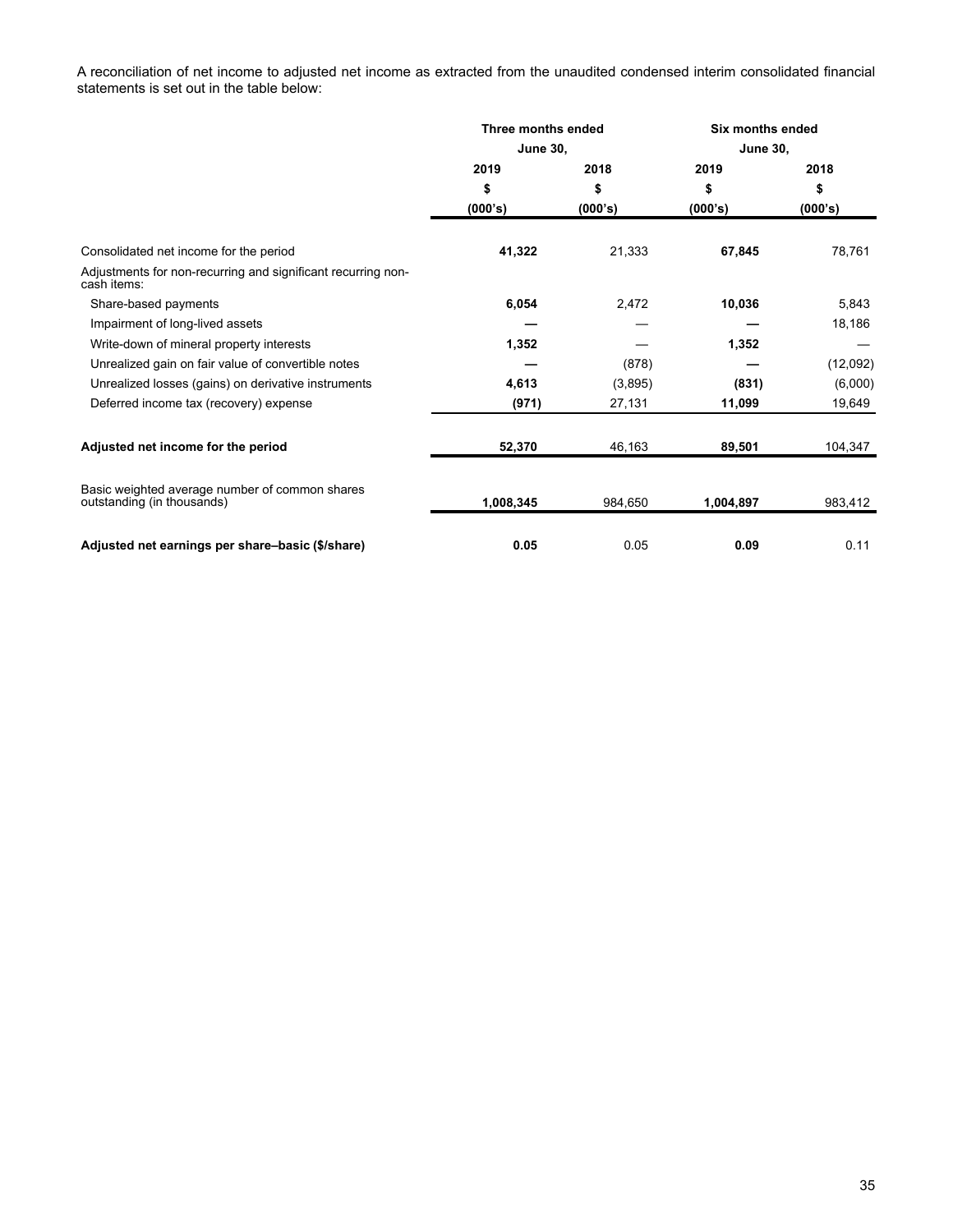### <span id="page-35-0"></span>**SUMMARY OF QUARTERLY RESULTS**

|                                                                                                                          | Q <sub>2</sub> | Q1      | Q4        | Q3      | Q <sub>2</sub> | Q1      | Q4      | Q <sub>3</sub> |
|--------------------------------------------------------------------------------------------------------------------------|----------------|---------|-----------|---------|----------------|---------|---------|----------------|
|                                                                                                                          | 2019           | 2019    | 2018      | 2018    | 2018           | 2018    | 2017    | 2017           |
| Gold revenue (\$ in thousands)                                                                                           | 267,213        | 263,982 | 230,910   | 280,044 | 242,311        | 298,159 | 136,469 | 119,395        |
| Net income (loss) for the period (\$ in<br>thousands)                                                                    | 41,322         | 26,523  | (49, 676) | 16,036  | 21,333         | 57,428  | 34,466  | 12,393         |
| Earnings (loss) per share $(1)$ – basic (\$)                                                                             | 0.04           | 0.02    | (0.06)    | 0.01    | 0.02           | 0.06    | 0.03    | 0.01           |
| Earnings (loss) per share $(1)$ – diluted (\$)                                                                           | 0.04           | 0.02    | (0.06)    | 0.01    | 0.02           | 0.04    | 0.03    | 0.00           |
| Cash flows from operating activities<br>(\$ in thousands)                                                                | 92,816         | 86,419  | 74,145    | 143,235 | 86,211         | 147,276 | 25,606  | 41,772         |
| Gold sold, excluding Fekola pre-<br>commercial production results and<br>discontinued operations <sup>(2)</sup> (ounces) | 203,700        | 203,400 | 188,029   | 232,209 | 188,029        | 225,429 | 108,286 | 94,429         |
| Average realized gold price $^{(2)}$ (\$/ ounce)                                                                         | 1,312          | 1,298   | 1,233     | 1,209   | 1,289          | 1,323   | 1,274   | 1,282          |
| Gold produced, excluding Fekola pre-<br>commercial production results and<br>discontinued operations<br>' (ounces)       | 208,890        | 200,542 | 201,601   | 206,947 | 207,576        | 206,788 | 138,072 | 101,708        |
| Gold produced, total including Fekola pre-<br>commercial production results and<br>discontinued operations (ounces)      | 246,020        | 230,859 | 231,687   | 242,040 | 240,093        | 239,684 | 240,753 | 135,628        |
| Cash operating costs <sup>(2)(3)</sup><br>(\$/ gold ounce sold)                                                          | 543            | 545     | 507       | 496     | 489            | 471     | 594     | 599            |
| Total cash costs $^{(2)(3)}$ (\$/ gold ounce sold)                                                                       | 624            | 629     | 590       | 571     | 573            | 552     | 649     | 652            |
| All-in sustaining costs <sup>(2)(3)</sup><br>(\$/ gold ounce sold)                                                       | 914            | 848     | 812       | 717     | 758            | 719     | 1,007   | 979            |
| Adjusted net income $(2)(3)$ (\$ in thousands)                                                                           | 52,370         | 37,671  | 13,610    | 44,941  | 46,344         | 57,341  | 5,704   | 13,887         |
| Adjusted earnings per share $(2)(3)$ – basic (\$)                                                                        | 0.05           | 0.04    | 0.01      | 0.05    | 0.05           | 0.06    | 0.01    | 0.01           |

*1. Attributable to the shareholders of the Company.*

2. Starting December 1, 2017, the table includes results from the Fekola Mine which reached commercial production November 30, 2017.

3. Non-IFRS Measure. For a description of how these measures are calculated and a reconciliation of these measures to the most directly comparable measures specified, defined or determined *under IFRS and presented in the Company's financial statements, refer to "Non-IFRS Measures".*

The results in the quarters subsequent to the fourth quarter of 2017 reflect the impact of full production from the Fekola Mine, which achieved commercial production on November 30, 2017. Quarterly gold revenue in the first quarter of 2018 increased due to a full quarter of sales from the Fekola Mine, including sales of bullion held in inventory at December 31, 2017, as well as an increase in the average realized gold price. Quarterly gold revenue in the second quarter of 2018 decreased from the first quarter of 2018 due to lower ounces sold and a lower realized gold price. Quarterly gold revenue in the third quarter of 2018 increased from the second quarter of 2018 due to higher ounces sold offset by a lower realized gold price. Quarterly gold revenue in the fourth quarter of 2018 decreased from the third quarter of 2018 due to the timing of bullion shipments. Quarterly gold revenue in the first quarter of 2019 increased from the fourth quarter of 2018 due to the timing of bullion shipments and higher gold price realized. Net income in 2018 reflects the results of the low-cost Fekola production. The net loss in the fourth quarter of 2018 reflects an impairment loss of \$34 million relating to La Libertad Mine and \$9 million of mineral property interest write-downs.

Quarterly cash flows provided by operating activities starting in the first quarter of 2018 reflect the cash flows including commercial production from the Fekola Mine and the timing of gold sales.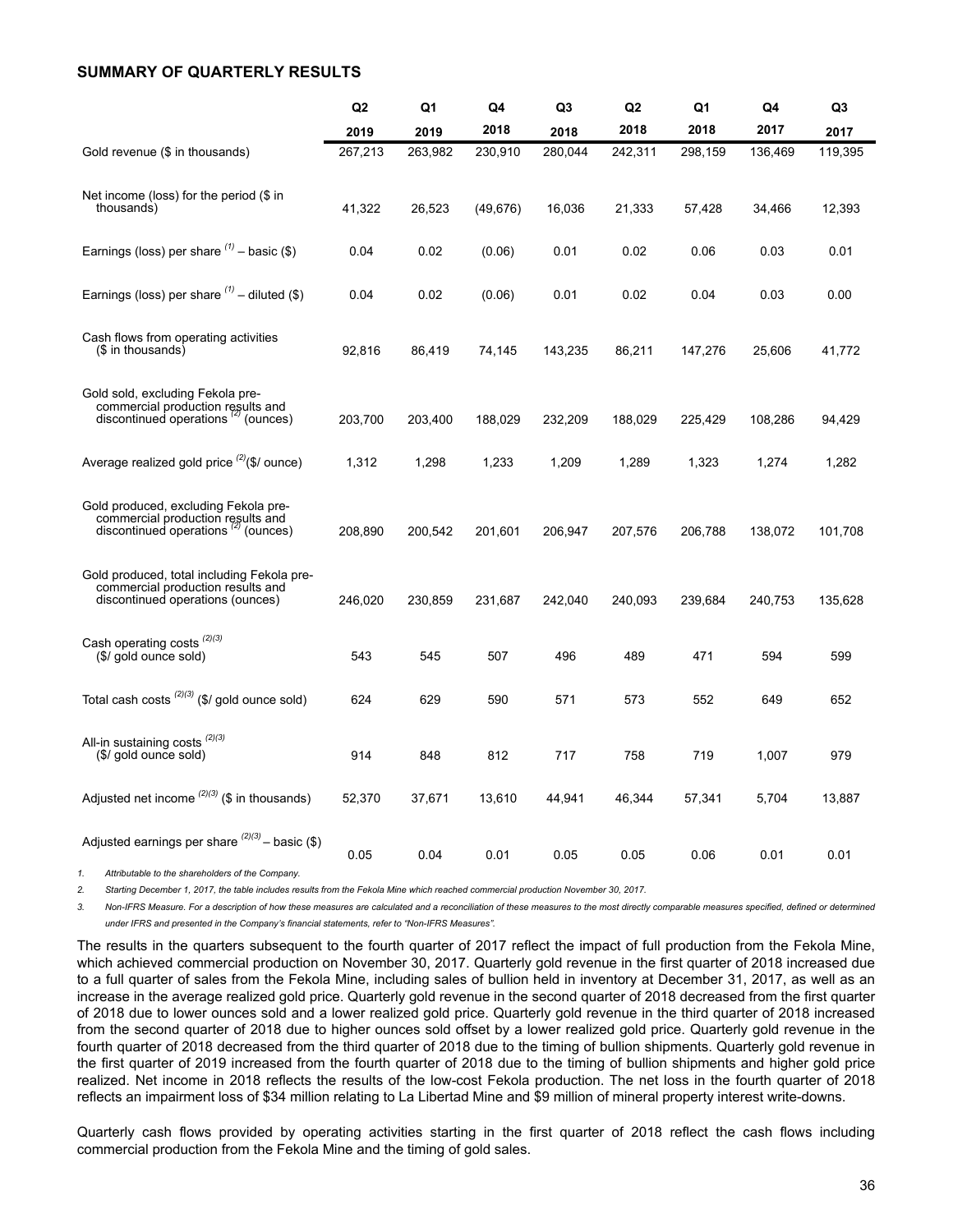### <span id="page-36-0"></span>**SUMMARY AND OUTLOOK**

The Company has recently commenced the mill expansion at the Fekola Mine, which is expected to be completed early in the fourth quarter of 2020 and to significantly increase annual gold production and enhance the Fekola Mine economics. In addition, infill drilling is ongoing on the Fekola north extension to convert inferred gold resources to indicated resources. Exploration in 2019 will continue to focus on drill testing Fekola, further to the north, where it remains open, the new Cardinal zone west of Fekola and underneath the Anaconda saprolite resource to the north. At the Gramalote project joint venture in Colombia (AngloGold Ashanti/B2Gold), the companies are reviewing budgets to complete significant resource infill drilling and advance permitting and feasibility work in 2019, and into 2020.

Looking forward through the balance of 2019 and beyond, B2Gold plans to continue to maximize cash flows and maintain a strong financial position by continuing the impressive operational and financial performance from our existing mines, continue to reduce overall debt levels, expand the Fekola Mine throughput and annual gold production, pursue additional internal growth through further exploration, development and expansion of existing projects, and pursuit of greenfield exploration projects alone or in joint ventures.

### **OUTSTANDING SHARE DATA**

At August 6, 2019, 1,013,644,214 common shares were outstanding. In addition, there were approximately 49 million stock options outstanding with exercise prices ranging between Cdn.\$1.12 to Cdn.\$4.05 per share and approximately 4.4 million RSUs outstanding.

### **CAUTION ON FORWARD-LOOKING INFORMATION**

Production results and production guidance presented in this MD&A reflect the total production at the mines B2Gold operates on a 100% basis. Please see in conjunction our Annual Information Form, dated March 19, 2019 for a discussion of our ownership interest in the mines B2Gold operates.

This MD&A includes certain "forward-looking information" and "forward-looking statements" (collectively "forward-looking statements") within the meaning of applicable Canadian and United States securities legislation, including: projections; outlook; guidance; forecasts; estimates; and other statements regarding future or estimated financial and operational performance events, gold production and sales, revenues and cash flows, capital and operating costs, including projected cash operating costs and all-in sustaining costs, and budgets; statements regarding future or estimated mine life, metal price assumptions, ore grades and sources, stripping ratios, throughput, ore processing; statements regarding anticipated exploration, drilling, development, construction, permitting and other activities or achievements of B2Gold; and including, without limitation: B2Gold remaining well positioned for continued strong operational and financial performance for the full-year of 2019; projected consolidated gold production of between 935,000 and 975,000 ounces in 2019; the potential entering into a definitive agreement by B2Gold and Calibre in respect of the proposed sale of the Nicaraguan Assets to Calibre or the expected timing for the completion of the transaction; the closing of the concurrent private placement by Calibre; B2Gold's future equity interest in Calibre; B2Gold's future involvement with the Nicaraguan operations; B2Gold's anticipated participation in an Advisory Board to the main board of Calibre; the scheduled timing of settlements related to the entering into of additional forward contracts and additional collar contracts in respect of gas oil and interest swaps; the results of the Fekola PEA; the Fekola expansion being expected to increase life-of-mine to 2030 and project pre-tax net present value, increase processing throughput and produce more gold over a longer life with higher average gold production, revenues and cash flows than the previous life-of-mine and the timing of such expansion, including the anticipated timing and completion date for the construction of the processing upgrade and for the engineering and design activities; the anticipated cost and timing for the addition of a solar plant to the Fekola Mine; the anticipated timing for the completion of an updated design pit and an updated life-of-mine plan for the Fekola Mine; the anticipated timing for the start of production from the Jabali Antenna Pit; production at the Masbate Mine being projected to average approximately 200,000 ounces per year during the mining phase and above 100,000 ounces per year when the lowgrade stockpiles are processed at the end of the open-pit mine life; the anticipated timing for the issuance of a permit for the Montana Pit Extension at the Masbate Mine; higher-grade zone of the Otjikoto Pit being forecast to be processed in the third quarter of 2019; high-grade ore production from Phase 2 of the Wolfshag Pit being scheduled to begin in late 2019; B2Gold's consolidated gold production and the gold production at each of the Fekola Mine, La Libertad, Otjikoto Mine and El Limon being weighted in the second-half of 2019; B2Gold's forecast that it will meet the low end of the Company's consolidated production guidance ranges for 2019 and that it will meet the Company's 2019 consolidated cash cost and all-in sustaining guidance ranges; drilling and advance permitting and feasibility work to be completed at Gramalote in 2019; anticipated outcome of the ongoing tax assessment by the Colombian Tax Office (DIAN) in respect of the Gramalote property; estimated total cash income tax payments for 2019 being approximately \$120 million; plans for exploration in 2019, the potential results of such exploration and the expected budgets, methods, targets and locations of such exploration; and B2Gold remaining focused on reducing debt, expanding the Fekola Mine and annual production, advancing development and exploration projects and evaluate exploration opportunities. Estimates of mineral resources and reserves are also forward-looking statements because they constitute projections regarding the amount of minerals that may be encountered in the future and/or the anticipated economics of production, should a production decision be made. All statements in this MD&A that address events or developments that we expect to occur in the future are forward-looking statements. Forward-looking statements are statements that are not historical facts and are generally, although not always, identified by words such as "expect", "plan", "anticipate", "project", "target",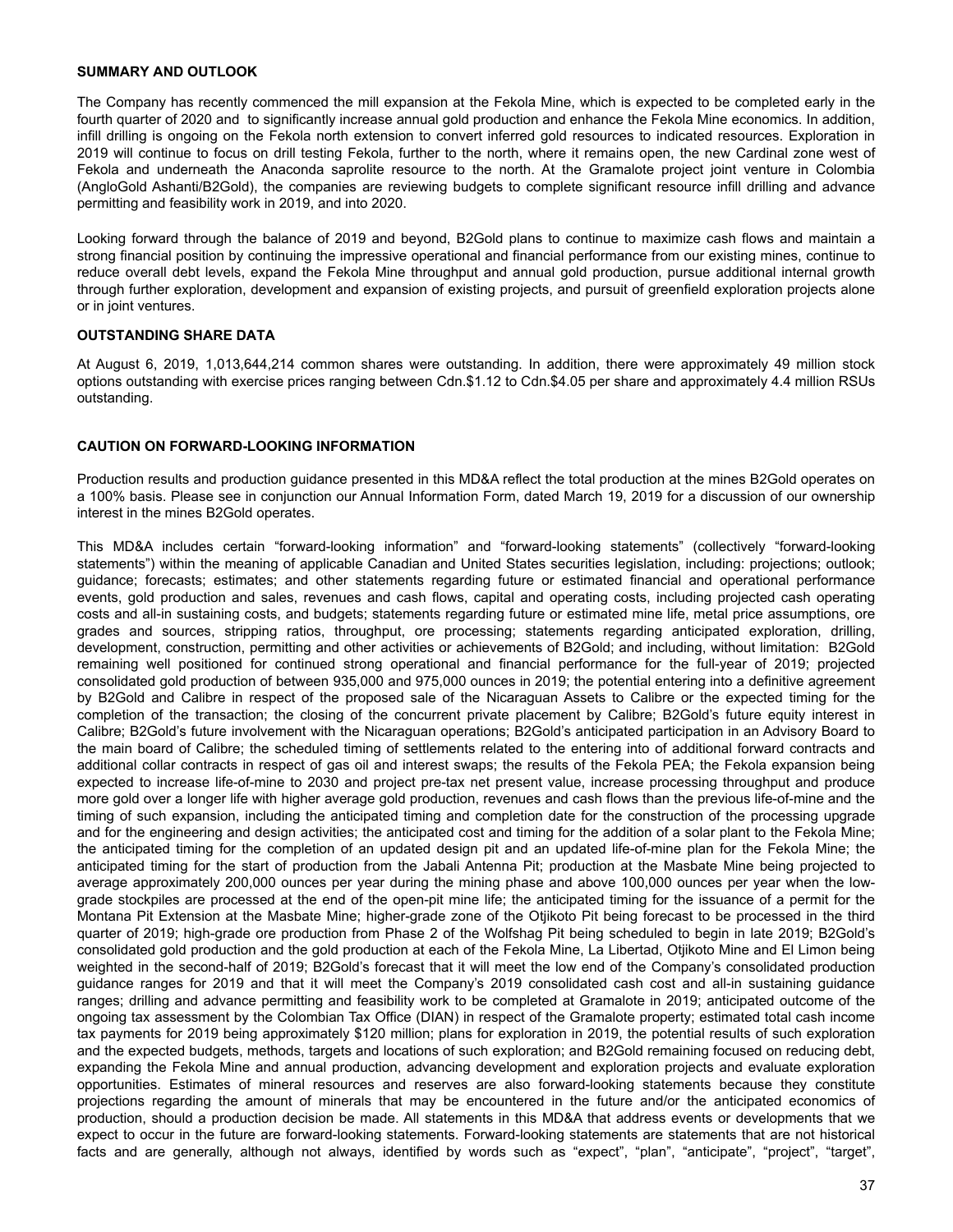"potential", "schedule", "forecast", "budget", "estimate", "intend" or "believe" and similar expressions or their negative connotations, or that events or conditions "will", "would", "may", "could", "should" or "might" occur. All such forward-looking statements are based on the opinions and estimates of management as of the date such statements are made.

Forward-looking statements necessarily involve assumptions, risks and uncertainties, certain of which are beyond B2Gold's control, including risks associated with or related to: the completion of satisfactory due diligence by Calibre; the successful negotiation and execution of a definitive agreement by B2Gold and Calibre; all requisite regulatory, third party and/or shareholder approval will be obtained from all applicable parties and all other conditions to the completion of the sale of the Nicaraguan Assets to Calibre will be satisfied or waived; the volatility of metal prices and B2Gold's common shares; changes in tax laws; the dangers inherent in exploration, development and mining activities; the uncertainty of reserve and resource estimates; not achieving production, cost or other estimates; actual production, development plans and costs differing materially from the estimates in B2Gold's feasibility studies; the ability to obtain and maintain any necessary permits, consents or authorizations required for mining activities; the current ongoing instability in Nicaragua and the ramifications thereof; environmental regulations or hazards and compliance with complex regulations associated with mining activities; climate change and climate change regulations; the ability to replace mineral reserves and identify acquisition opportunities; the unknown liabilities of companies acquired by B2Gold; the ability to successfully integrate new acquisitions; fluctuations in exchange rates; the availability of financing; financing and debt activities, including potential restrictions imposed on B2Gold's operations as a result thereof and the ability to generate sufficient cash flows; operations in foreign and developing countries and the compliance with foreign laws, including those associated with operations in Mali, Namibia, the Philippines, Nicaragua and Burkina Faso and including risks related to changes in foreign laws and changing policies related to mining and local ownership requirements or resource nationalization generally; remote operations and the availability of adequate infrastructure; fluctuations in price and availability of energy and other inputs necessary for mining operations; shortages or cost increases in necessary equipment, supplies and labour; regulatory, political and country risks, including local instability or acts of terrorism and the effects thereof; the reliance upon contractors, third parties and joint venture partners; the lack of sole decision-making authority related to Filminera Resources Corporation, which owns the Masbate Project; challenges to title or surface rights; the dependence on key personnel and the ability to attract and retain skilled personnel; the risk of an uninsurable or uninsured loss; adverse climate and weather conditions; litigation risk; competition with other mining companies; community support for B2Gold's operations, including risks related to strikes and the halting of such operations from time to time; conflicts with small scale miners; failures of information systems or information security threats; the final outcome of the audit by the Philippines Department of Environment and Natural Resources in relation to the Masbate Project; the ability to maintain adequate internal controls over financial reporting as required by law, including Section 404 of the Sarbanes-Oxley Act; compliance with anti-corruption laws and sanctions or other similar measures; social media and B2Gold's reputation; as well as other factors identified and as described in more detail under the heading "Risk Factors" in B2Gold's most recent Annual Information Form, B2Gold's current Form 40-F Annual Report and B2Gold's other filings with Canadian securities regulators and the U.S. Securities and Exchange Commission (the "SEC"), which may be viewed at www.sedar.com and www.sec.gov, respectively (the "Websites"). The list is not exhaustive of the factors that may affect B2Gold's forward-looking statements.

B2Gold's forward-looking statements are based on the applicable assumptions and factors management considers reasonable as of the date hereof, based on the information available to management at such time. These assumptions and factors include, but are not limited to, assumptions and factors related to B2Gold's ability to carry on current and future operations, including: development and exploration activities; the timing, extent, duration and economic viability of such operations, including any mineral resources or reserves identified thereby; the accuracy and reliability of estimates, projections, forecasts, studies and assessments; B2Gold's ability to meet or achieve estimates, projections and forecasts; the availability and cost of inputs; the price and market for outputs, including gold; the timely receipt of necessary approvals or permits; the ability to meet current and future obligations; the ability to obtain timely financing on reasonable terms when required; the current and future social, economic and political conditions; and other assumptions and factors generally associated with the mining industry.

B2Gold's forward-looking statements are based on the opinions and estimates of management and reflect their current expectations regarding future events and operating performance and speak only as of the date hereof. B2Gold does not assume any obligation to update forward-looking statements if circumstances or management's beliefs, expectations or opinions should change other than as required by applicable law. There can be no assurance that forward-looking statements will prove to be accurate, and actual results, performance or achievements could differ materially from those expressed in, or implied by, these forward-looking statements. Accordingly, no assurance can be given that any events anticipated by the forward-looking statements will transpire or occur, or if any of them do, what benefits or liabilities B2Gold will derive therefrom. For the reasons set forth above, undue reliance should not be placed on forward-looking statements.

### **CAUTIONARY STATEMENT REGARDING MINERAL RESERVE AND RESOURCE ESTIMATES**

The disclosure in this MD&A was prepared in accordance with Canadian National Instrument 43-101 ("NI 43-101"), which differs significantly from the current requirements of the SEC set out in Industry Guide 7. Accordingly, such disclosure may not be comparable to similar information made public by companies that report in accordance with Industry Guide 7. In particular, this MD&A may refer to "mineral resources," "indicated mineral resources" or "inferred mineral resources". While these categories of mineralization are recognized and required by Canadian securities laws, they are not recognized by Industry Guide 7 and are not normally permitted to be disclosed in SEC filings by U.S. companies. U.S. investors are cautioned not to assume that any part of a "mineral resource," "indicated mineral resource" or "inferred mineral resource" will ever be converted into a "reserve." In